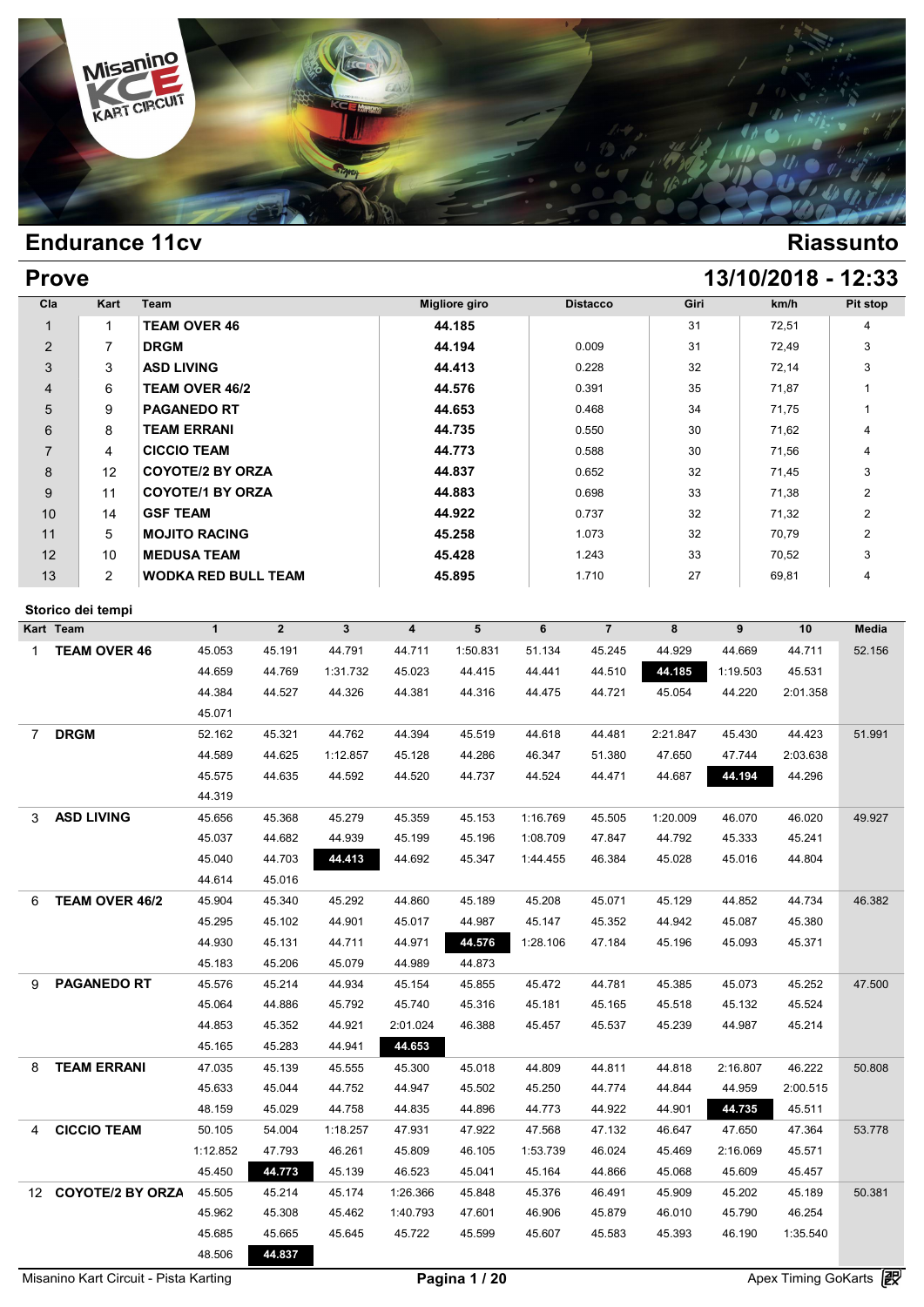

|    | Eliuuralice Ticv        |              |                |                |                |          |        |                |          |          |        | маээчни      |
|----|-------------------------|--------------|----------------|----------------|----------------|----------|--------|----------------|----------|----------|--------|--------------|
|    | Kart Team               | $\mathbf{1}$ | $\overline{2}$ | 3 <sup>1</sup> | $\overline{4}$ | 5        | 6      | $\overline{7}$ | 8        | 9        | 10     | <b>Media</b> |
| 11 | <b>COYOTE/1 BY ORZA</b> | 45.646       | 45.792         | 46.100         | 45.425         | 45.550   | 44.883 | 45.247         | 45.641   | 45.874   | 45.205 | 48.131       |
|    |                         | 45.270       | 45.387         | 45.143         | 45.335         | 1:22.718 | 46.626 | 45.559         | 45.207   | 46.174   | 45.384 |              |
|    |                         | 45.164       | 45.138         | 45.156         | 45.076         | 45.496   | 44.954 | 44.921         | 44.887   | 45.095   | 45.221 |              |
|    |                         | 45.136       | 45.159         | 1:38.774       |                |          |        |                |          |          |        |              |
| 14 | <b>GSF TEAM</b>         | 47.128       | 47.972         | 49.450         | 47.353         | 46.711   | 47.025 | 46.863         | 46.930   | 49.974   | 47.189 | 50.927       |
|    |                         | 46.407       | 46.820         | 47.407         | 2:06.785       | 53.060   | 47.512 | 46.828         | 47.195   | 46.459   | 47.068 |              |
|    |                         | 46.326       | 46.727         | 46.347         | 46.248         | 1:34.609 | 46.096 | 45.828         | 45.196   | 45.309   | 44.922 |              |
|    |                         | 44.973       | 44.961         |                |                |          |        |                |          |          |        |              |
| 5  | <b>MOJITO RACING</b>    | 46.808       | 46.084         | 47.631         | 48.341         | 46.079   | 46.822 | 46.514         | 45.794   | 1:14.882 | 51.093 | 49.089       |
|    |                         | 49.285       | 48.585         | 49.150         | 47.094         | 48.482   | 47.287 | 47.290         | 47.809   | 47.566   | 49.023 |              |
|    |                         | 1:22.197     | 47.226         | 45.680         | 45.552         | 45.839   | 46.070 | 45.472         | 46.553   | 46.518   | 47.305 |              |
|    |                         | 45.258       | 45.559         |                |                |          |        |                |          |          |        |              |
| 10 | <b>MEDUSA TEAM</b>      | 46.005       | 45.610         | 45.428         | 46.833         | 45.434   | 46.190 | 45.535         | 1:16.207 | 49.354   | 47.519 | 48.903       |
|    |                         | 46.245       | 46.474         | 46.539         | 46.276         | 46.170   | 45.605 | 46.542         | 45.762   | 47.244   | 46.665 |              |
|    |                         | 1:10.908     | 47.558         | 47.172         | 46.347         | 46.850   | 46.252 | 46.071         | 46.066   | 46.970   | 46.234 |              |
|    |                         | 46.001       | 46.341         | 1:13.419       |                |          |        |                |          |          |        |              |
| 2  | <b>WODKA RED BULL 1</b> | 47.530       | 47.905         | 47.841         | 48.801         | 1:59.846 | 48.316 | 47.140         | 47.866   | 47.356   | 47.259 | 56.897       |
|    |                         | 47.188       | 47.846         | 2:06.559       | 49.226         | 46.329   | 45.930 | 46.044         | 46.148   | 47.029   | 45.895 |              |
|    |                         | 1:58.343     | 50.615         | 49.708         | 1:06.017       | 56.079   | 48.673 | 48.732         |          |          |        |              |
|    |                         |              |                |                |                |          |        |                |          |          |        |              |

# **Finale 13/10/2018 - 13:36**

| Cla            | Kart           | <b>Team</b>                | Giri | Tempo       | <b>Distacco</b> | Interv. | km/h  | Migliore giro | Pit stop |
|----------------|----------------|----------------------------|------|-------------|-----------------|---------|-------|---------------|----------|
|                | 7              | <b>DRGM</b>                | 303  | 4:00:15.491 |                 |         | 67,34 | 43.797        | 12       |
| 2              |                | <b>TEAM OVER 46</b>        | 303  | 4:00:27.783 | 12.292          | 12.292  | 67,28 | 44.030        | 12       |
| 3              | 6              | <b>TEAM OVER 46/2</b>      | 302  | 4:00:22.182 | 1 Giro          | 1 Giro  | 67,09 | 44.023        | 12       |
| $\overline{4}$ | 8              | <b>TEAM ERRANI</b>         | 302  | 4:00:38.772 | 1 Giro          | 16.590  | 67,01 | 44.203        | 12       |
| 5              | 3              | <b>ASD LIVING</b>          | 300  | 4:00:16.104 | 3 Giri          | 2 Giri  | 66,67 | 44.249        | 12       |
| 6              | 9              | <b>PAGANEDO RT</b>         | 300  | 4:00:26.865 | 3 Giri          | 10.761  | 66,62 | 44.170        | 12       |
| $\overline{7}$ | 11             | <b>COYOTE/1 BY ORZA</b>    | 300  | 4:00:57.212 | 3 Giri          | 30.347  | 66,48 | 44.421        | 12       |
| 8              | 12             | <b>COYOTE/2 BY ORZA</b>    | 299  | 4:00:35.177 | 4 Giri          | 1 Giro  | 66,36 | 44.362        | 12       |
| 9              | 10             | <b>MEDUSA TEAM</b>         | 296  | 4:00:34.080 | 7 Giri          | 3 Giri  | 65,70 | 44.382        | 12       |
| 10             | 4              | <b>CICCIO TEAM</b>         | 295  | 4:00:46.624 | 8 Giri          | 1 Giro  | 65,42 | 44.220        | 12       |
| 11             | 14             | <b>GSF TEAM</b>            | 293  | 4:00:30.010 | 10 Giri         | 2 Giri  | 65,05 | 44.551        | 12       |
| 12             | $\overline{2}$ | <b>WODKA RED BULL TEAM</b> | 290  | 4:00:54.069 | 13 Giri         | 3 Giri  | 64,28 | 44.747        | 12       |
| 13             | 5              | <b>MOJITO RACING</b>       | 289  | 4:00:53.091 | 14 Giri         | 1 Giro  | 64,06 | 45.018        | 12       |

**Penalità**

| Ora   | Team                    | Penalità     | Motivo                            |
|-------|-------------------------|--------------|-----------------------------------|
| 00:17 | <b>GSF TEAM</b>         | Avvertimento | Tempo in pit $01:19$ (Giro 19)    |
| 01:00 | <b>COYOTE/2 BY ORZA</b> | Avvertimento | Tempo in pit $01:19$ (Giro $76$ ) |
| 02:37 | <b>TEAM OVER 46</b>     | Avvertimento | Tempo in pit 01:18 (Giro 195)     |
| 02:51 | <b>ASD LIVING</b>       | Avvertimento | Tempo in pit 01:19 (Giro 211)     |

### **Storico dei tempi**

|                   |        |              |        |        |        | ________ | _______ |        |        |        |              |
|-------------------|--------|--------------|--------|--------|--------|----------|---------|--------|--------|--------|--------------|
| Storico dei tempi |        |              |        |        |        |          |         |        |        |        |              |
| Kart Team         |        | $\mathbf{2}$ | 3      | 4      | 5      | 6        |         | 8      | 9      | 10     | <b>Media</b> |
| <b>DRGM</b>       | 44.856 | 44.223       | 44.366 | 44.413 | 44.270 | 44.682   | 44.091  | 44.181 | 44.266 | 44.191 | 47.574       |
|                   | 44.135 | 44.288       | 44.570 | 44.089 | 44.197 | 44.352   | 43.987  | 44.296 | 44.241 | 45.259 |              |
|                   |        |              |        |        |        |          |         |        |        |        |              |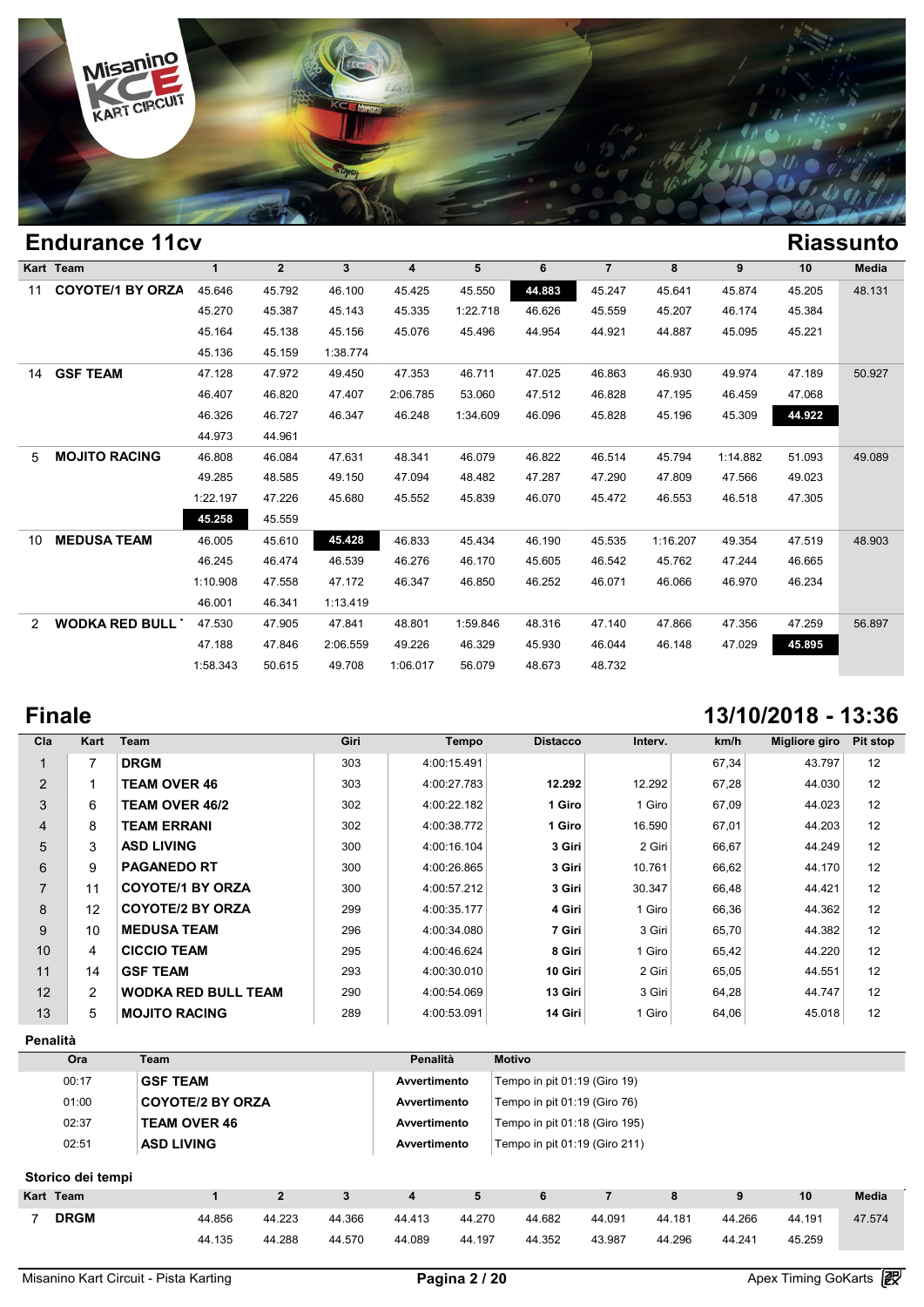

| <b>Endurance 11cv</b>    |              |              |              |          |          |          |                         |          |          |          | <b>Riassunto</b> |
|--------------------------|--------------|--------------|--------------|----------|----------|----------|-------------------------|----------|----------|----------|------------------|
| Kart Team                | $\mathbf{1}$ | $\mathbf{2}$ | $\mathbf{3}$ | 4        | 5        | 6        | $\overline{\mathbf{7}}$ | 8        | 9        | $10$     | Media            |
|                          | 44.936       | 44.227       | 43.984       | 44.098   | 44.396   | 44.240   | 44.079                  | 44.280   | 44.631   | 44.072   |                  |
|                          | 44.292       | 44.176       | 44.675       | 44.493   | 44.199   | 44.112   | 44.089                  | 44.368   | 44.397   | 2:00.165 |                  |
|                          | 45.429       | 44.302       | 44.309       | 44.431   | 44.522   | 44.413   | 44.155                  | 44.440   | 44.511   | 44.109   |                  |
|                          | 44.220       | 44.335       | 44.146       | 45.120   | 43.797   | 44.453   | 44.344                  | 44.236   | 44.329   | 44.299   |                  |
|                          | 44.298       | 44.011       | 44.312       | 44.304   | 44.303   | 44.218   | 44.152                  | 44.196   | 44.519   | 44.169   |                  |
|                          | 44.223       | 44.519       | 44.246       | 44.088   | 44.179   | 44.026   | 44.257                  | 44.028   | 44.356   | 2:01.528 |                  |
|                          | 45.617       | 44.639       | 44.654       | 44.680   | 44.578   | 44.641   | 44.836                  | 44.529   | 44.474   | 44.630   |                  |
|                          | 44.585       | 44.832       | 44.458       | 44.707   | 44.647   | 44.536   | 44.484                  | 44.768   | 44.481   | 44.569   |                  |
|                          | 44.631       | 44.389       | 44.746       | 44.959   | 44.874   | 44.371   | 44.723                  | 44.661   | 2:01.133 | 46.216   |                  |
|                          | 45.193       | 44.915       | 45.035       | 2:00.748 | 45.454   | 44.575   | 44.506                  | 44.362   | 44.723   | 44.309   |                  |
|                          | 44.364       | 44.652       | 44.538       | 44.268   | 44.380   | 44.574   | 44.295                  | 44.183   | 44.458   | 44.556   |                  |
|                          | 44.304       | 44.443       | 44.530       | 44.514   | 44.549   | 44.588   | 44.447                  | 44.398   | 44.536   | 44.719   |                  |
|                          | 44.459       | 44.548       | 44.502       | 44.933   | 44.710   | 44.463   | 44.442                  | 44.706   | 44.553   | 44.455   |                  |
|                          | 44.453       | 44.444       | 44.469       | 2:00.624 | 45.591   | 44.837   | 44.829                  | 44.828   | 44.487   | 45.945   |                  |
|                          | 44.387       | 44.819       | 45.031       | 44.403   | 44.661   | 44.548   | 44.370                  | 44.234   | 44.254   | 44.360   |                  |
|                          | 44.125       | 44.664       | 44.618       | 44.536   | 44.374   | 44.594   | 44.465                  | 44.641   | 44.264   | 44.283   |                  |
|                          | 44.953       | 44.313       | 44.635       | 44.648   | 44.730   | 44.686   | 44.824                  | 44.645   | 44.958   | 44.434   |                  |
|                          | 44.608       | 44.537       | 44.496       | 2:00.986 | 45.029   | 44.520   | 44.819                  | 44.602   | 44.579   | 44.381   |                  |
|                          | 44.481       | 44.682       | 44.494       | 44.467   | 44.627   | 44.906   | 44.460                  | 44.641   | 44.494   | 44.754   |                  |
|                          | 44.338       | 44.510       | 44.396       | 44.722   | 44.426   | 45.434   | 44.657                  | 44.438   | 44.296   | 44.775   |                  |
|                          | 44.711       | 44.273       | 44.500       | 44.415   | 44.614   | 44.381   | 44.346                  | 44.441   | 44.441   | 44.608   |                  |
|                          | 44.353       | 44.450       | 44.319       | 2:01.143 | 45.979   | 2:01.420 | 45.158                  | 44.760   | 44.786   | 44.607   |                  |
|                          | 44.825       | 44.697       | 44.457       | 44.688   | 44.516   | 44.352   | 44.750                  | 44.236   | 44.480   | 44.332   |                  |
|                          | 44.460       | 44.311       | 44.745       | 44.291   | 44.957   | 44.765   | 44.581                  | 44.643   | 44.622   | 44.618   |                  |
|                          | 44.484       | 44.762       | 44.595       | 44.639   | 44.641   | 44.640   | 44.937                  | 44.714   | 44.745   | 44.614   |                  |
|                          | 44.349       | 44.516       | 44.430       | 44.527   | 44.287   | 2:01.833 | 45.213                  | 44.626   | 44.284   | 44.182   |                  |
|                          | 44.293       | 44.063       | 44.342       | 44.165   | 44.180   | 44.072   | 44.180                  | 44.065   | 44.485   | 44.246   |                  |
|                          | 2:00.733     | 2:02.097     | 2:01.784     | 46.064   | 44.835   | 44.776   | 44.775                  | 45.007   | 44.741   | 45.259   |                  |
|                          | 44.883       | 45.134       | 45.750       |          |          |          |                         |          |          |          |                  |
| <b>TEAM OVER 46</b><br>1 | 44.717       | 44.297       | 44.472       | 44.480   | 44.212   | 44.761   | 44.079                  | 44.122   | 44.268   | 44.178   | 47.616           |
|                          | 44.270       | 44.266       | 44.186       | 44.161   | 44.203   | 44.330   | 44.272                  | 44.304   | 44.153   | 44.169   |                  |
|                          | 45.141       | 44.448       | 44.416       | 44.341   | 44.338   | 44.162   | 44.030                  | 44.386   | 44.283   | 44.329   |                  |
|                          | 44.115       | 44.612       | 44.581       | 44.214   | 44.489   | 44.051   | 44.206                  | 2:00.774 | 46.076   | 44.968   |                  |
|                          | 44.697       | 44.551       | 44.704       | 44.591   | 44.864   | 44.802   | 44.642                  | 45.188   | 2:01.285 | 45.501   |                  |
|                          | 44.814       | 44.837       | 44.677       | 44.743   | 44.770   | 44.776   | 2:01.348                | 45.578   | 44.661   | 45.269   |                  |
|                          | 44.573       | 44.396       | 44.465       | 44.432   | 44.430   | 44.521   | 44.384                  | 44.557   | 44.843   | 44.596   |                  |
|                          | 44.689       | 44.736       | 44.760       | 44.600   | 44.671   | 44.794   | 44.479                  | 44.608   | 44.528   | 44.637   |                  |
|                          | 44.629       | 44.955       | 44.790       | 45.219   | 2:00.575 | 45.573   | 44.460                  | 44.514   | 44.360   | 44.135   |                  |
|                          | 44.418       | 44.391       | 44.299       | 44.641   | 44.193   | 44.319   | 44.307                  | 44.368   | 44.190   | 44.143   |                  |
|                          | 44.144       | 44.344       | 44.069       | 44.322   | 44.132   | 44.319   | 44.333                  | 44.323   | 44.247   | 44.504   |                  |
|                          | 44.115       | 44.302       | 44.170       | 44.421   | 44.431   | 44.836   | 44.479                  | 44.266   | 44.078   | 44.130   |                  |
|                          | 44.087       | 44.236       | 44.145       | 2:00.310 | 45.263   | 44.465   | 44.739                  | 45.204   | 44.551   | 44.430   |                  |
|                          | 44.296       | 44.579       | 44.590       | 44.380   | 44.297   | 44.376   | 44.196                  | 44.608   | 44.379   | 44.488   |                  |
|                          | 44.390       | 44.349       | 44.417       | 44.236   | 44.152   | 44.413   | 44.246                  | 44.935   | 44.361   | 44.211   |                  |
|                          | 44.367       | 44.286       | 44.141       | 44.296   | 44.363   | 44.265   | 44.418                  | 44.592   | 44.619   | 44.186   |                  |
|                          | 44.510       | 44.497       | 2:00.511     | 45.923   | 44.927   | 45.290   | 45.012                  | 2:10.594 | 45.287   | 45.050   |                  |
|                          | 44.884       | 44.574       | 44.407       | 44.581   | 44.900   | 44.528   | 44.644                  | 44.489   | 44.569   | 44.543   |                  |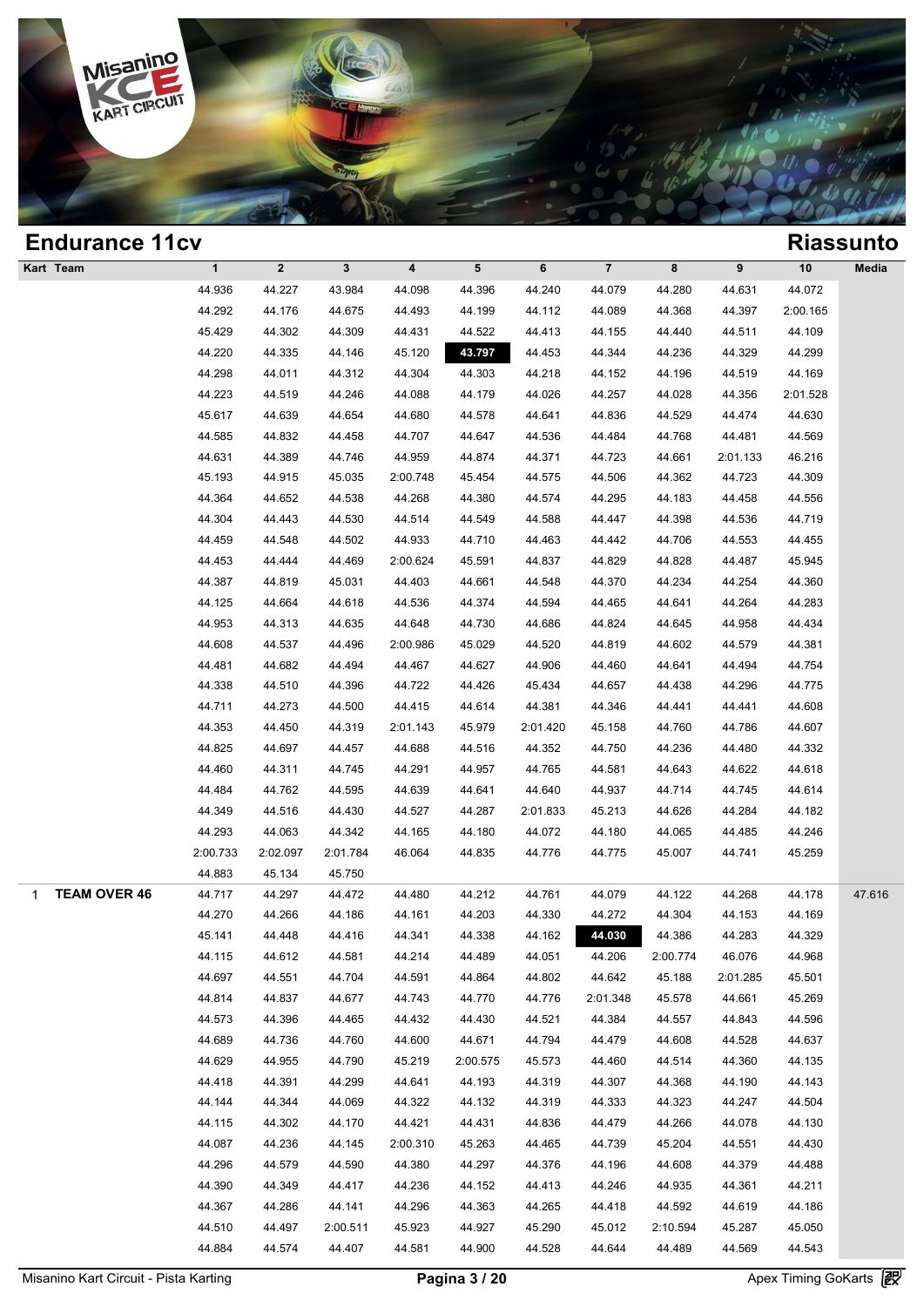

| <b>Endurance 11cv</b>   |              |              |              |                         |          |          |                         |          |          |          | <b>Riassunto</b> |
|-------------------------|--------------|--------------|--------------|-------------------------|----------|----------|-------------------------|----------|----------|----------|------------------|
| Kart Team               | $\mathbf{1}$ | $\mathbf{2}$ | $\mathbf{3}$ | $\overline{\mathbf{4}}$ | 5        | 6        | $\overline{\mathbf{7}}$ | 8        | 9        | $10$     | Media            |
|                         | 44.800       | 44.864       | 2:01.447     | 45.570                  | 44.665   | 44.725   | 44.950                  | 44.691   | 44.686   | 44.511   |                  |
|                         | 44.750       | 44.696       | 44.809       | 44.865                  | 45.080   | 1:58.972 | 45.456                  | 45.570   | 45.315   | 44.917   |                  |
|                         | 44.797       | 44.720       | 44.605       | 44.240                  | 44.356   | 44.317   | 44.188                  | 44.442   | 44.288   | 44.341   |                  |
|                         | 44.526       | 44.304       | 44.258       | 44.369                  | 44.415   | 44.477   | 44.645                  | 44.224   | 44.241   | 44.121   |                  |
|                         | 44.234       | 44.150       | 44.399       | 44.327                  | 44.282   | 44.364   | 45.074                  | 44.433   | 44.223   | 44.270   |                  |
|                         | 44.356       | 44.338       | 44.337       | 45.060                  | 2:11.435 | 45.725   | 44.886                  | 44.714   | 44.986   | 44.611   |                  |
|                         | 44.779       | 44.747       | 44.942       | 44.687                  | 44.743   | 44.947   | 2:00.397                | 45.512   | 44.487   | 44.427   |                  |
|                         | 44.524       | 44.321       | 44.516       | 44.443                  | 44.604   | 44.535   | 44.474                  | 44.380   | 44.573   | 44.542   |                  |
|                         | 44.335       | 44.496       | 44.386       | 44.309                  | 44.639   | 44.604   | 44.284                  | 44.513   | 2:02.939 | 44.879   |                  |
|                         | 44.284       | 44.442       | 44.296       | 44.647                  | 44.557   | 44.740   | 44.371                  | 44.305   | 44.440   | 44.436   |                  |
|                         | 44.209       | 44.234       | 44.099       | 44.189                  | 44.648   | 44.374   | 44.076                  | 44.193   | 44.066   | 44.311   |                  |
|                         | 44.411       | 44.177       | 44.127       | 44.877                  | 44.372   | 44.372   | 44.384                  | 44.349   | 44.317   | 44.457   |                  |
|                         | 44.419       | 44.202       | 44.138       |                         |          |          |                         |          |          |          |                  |
| TEAM OVER 46/2<br>6     | 46.162       | 45.603       | 44.947       | 44.785                  | 44.587   | 44.754   | 44.829                  | 44.643   | 44.620   | 44.560   | 47.741           |
|                         | 44.571       | 44.524       | 45.093       | 44.634                  | 45.335   | 44.602   | 44.525                  | 44.719   | 44.474   | 44.926   |                  |
|                         | 45.202       | 44.548       | 45.082       | 45.157                  | 44.896   | 44.964   | 45.616                  | 45.787   | 45.119   | 45.023   |                  |
|                         | 44.681       | 2:01.547     | 45.346       | 44.616                  | 44.440   | 44.560   | 44.901                  | 44.487   | 45.159   | 44.752   |                  |
|                         | 44.449       | 45.565       | 44.456       | 44.488                  | 44.415   | 44.771   | 44.713                  | 44.294   | 44.965   | 44.277   |                  |
|                         | 44.364       | 44.310       | 44.308       | 44.274                  | 44.466   | 44.551   | 44.400                  | 44.597   | 44.470   | 45.118   |                  |
|                         | 44.535       | 44.342       | 44.758       | 44.317                  | 44.639   | 44.331   | 44.332                  | 44.263   | 44.267   | 44.232   |                  |
|                         | 2:01.221     | 45.477       | 44.708       | 45.148                  | 45.020   | 45.029   | 44.875                  | 44.830   | 44.526   | 44.605   |                  |
|                         | 44.649       | 44.549       | 44.313       | 44.488                  | 44.255   | 44.635   | 44.675                  | 44.590   | 44.744   | 44.619   |                  |
|                         | 44.658       | 44.518       | 44.438       | 44.491                  | 44.870   | 44.551   | 44.673                  | 44.368   | 44.419   | 44.318   |                  |
|                         | 45.122       | 44.772       | 45.642       | 53.413                  | 44.878   | 44.561   | 44.732                  | 44.691   | 2:02.812 | 45.233   |                  |
|                         | 45.161       | 44.685       | 44.249       | 44.167                  | 44.426   | 44.205   | 44.076                  | 44.092   | 44.216   | 44.468   |                  |
|                         | 44.023       | 44.523       | 44.223       | 44.354                  | 44.282   | 44.426   | 44.272                  | 44.124   | 44.618   | 44.642   |                  |
|                         | 44.256       | 44.385       | 44.193       | 44.400                  | 44.164   | 44.349   | 44.671                  | 2:02.432 | 45.622   | 44.943   |                  |
|                         | 44.366       | 44.583       | 44.548       | 44.560                  | 44.556   | 44.436   | 44.574                  | 44.409   | 44.545   | 44.714   |                  |
|                         | 44.294       | 44.326       | 44.646       | 44.442                  | 44.272   | 45.510   | 44.406                  | 44.437   | 44.419   | 44.544   |                  |
|                         | 44.488       | 44.401       | 44.274       | 44.424                  | 45.092   | 44.711   | 44.598                  | 44.428   | 44.391   | 44.427   |                  |
|                         | 44.356       | 44.223       | 44.500       | 44.440                  | 44.493   | 45.071   | 2:01.983                | 45.565   | 44.455   | 45.588   |                  |
|                         | 44.518       | 44.611       | 44.821       | 44.539                  | 44.842   | 44.633   | 44.713                  | 45.380   | 45.147   | 44.786   |                  |
|                         | 44.435       | 44.590       | 44.401       | 44.661                  | 44.634   | 44.673   | 44.721                  | 44.563   | 44.580   | 44.536   |                  |
|                         | 45.858       | 44.844       | 44.736       | 44.449                  | 44.602   | 44.577   | 44.690                  | 44.776   | 44.737   | 44.676   |                  |
|                         | 44.751       | 44.597       | 44.555       | 2:01.573                | 45.869   | 44.988   | 45.140                  | 45.168   | 2:02.887 | 45.292   |                  |
|                         | 44.558       | 44.441       | 44.256       | 44.398                  | 44.368   | 44.191   | 44.280                  | 44.285   | 44.416   | 44.278   |                  |
|                         | 44.261       | 44.239       | 44.312       | 44.257                  | 44.138   | 44.306   | 44.278                  | 44.255   | 44.368   | 44.289   |                  |
|                         | 44.448       | 45.162       | 44.440       | 44.343                  | 44.456   | 44.122   | 44.473                  | 44.250   | 44.508   | 44.438   |                  |
|                         | 44.280       | 44.201       | 44.601       | 44.135                  | 44.296   | 2:00.990 | 45.110                  | 44.659   | 44.669   | 44.641   |                  |
|                         | 44.666       | 44.539       | 44.679       | 45.059                  | 44.653   | 44.437   | 44.495                  | 44.494   | 44.729   | 2:01.348 |                  |
|                         | 2:02.257     | 45.543       | 44.773       | 44.907                  | 44.848   | 45.156   | 44.826                  | 2:00.845 | 45.818   | 45.217   |                  |
|                         | 44.392       | 44.266       | 44.393       | 44.449                  | 44.839   | 44.462   | 44.261                  | 44.423   | 44.515   | 44.644   |                  |
|                         | 44.684       | 44.803       | 2:01.887     | 45.717                  | 44.997   | 44.837   | 44.836                  | 44.822   | 44.781   | 44.613   |                  |
|                         | 44.876       | 44.972       |              |                         |          |          |                         |          |          |          |                  |
| <b>TEAM ERRANI</b><br>8 | 45.361       | 45.271       | 45.155       | 44.741                  | 44.907   | 45.171   | 44.942                  | 44.504   | 44.660   | 44.592   | 47.799           |
|                         | 44.567       | 44.840       | 44.943       | 44.990                  | 46.295   | 44.877   | 44.527                  | 45.401   | 44.534   | 44.720   |                  |
|                         | 44.808       | 44.682       | 44.636       | 45.389                  | 44.860   | 44.755   | 45.193                  | 44.958   | 45.441   | 44.974   |                  |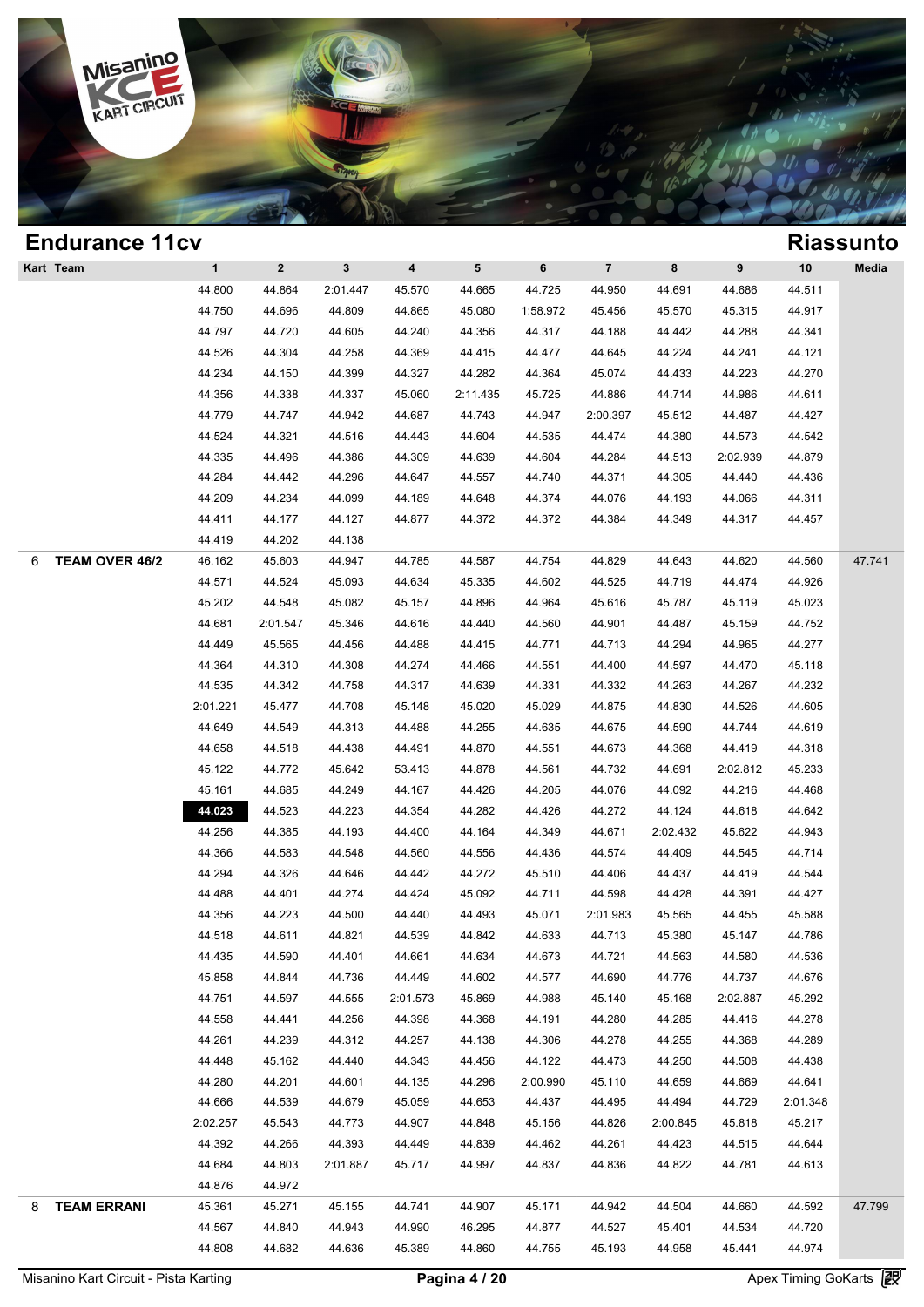

| <b>Endurance 11cv</b>  |              |              |              |          |          |          |                         |          |          |          | <b>Riassunto</b> |
|------------------------|--------------|--------------|--------------|----------|----------|----------|-------------------------|----------|----------|----------|------------------|
| Kart Team              | $\mathbf{1}$ | $\mathbf{2}$ | $\mathbf{3}$ | 4        | 5        | 6        | $\overline{\mathbf{7}}$ | 8        | 9        | $10$     | Media            |
|                        | 2:00.667     | 45.624       | 44.585       | 44.806   | 44.528   | 44.587   | 44.769                  | 44.568   | 44.710   | 44.685   |                  |
|                        | 44.674       | 45.359       | 44.843       | 44.938   | 44.748   | 44.739   | 45.032                  | 44.476   | 44.850   | 44.370   |                  |
|                        | 44.409       | 44.448       | 44.405       | 44.852   | 44.761   | 44.612   | 44.461                  | 44.480   | 44.413   | 44.607   |                  |
|                        | 44.543       | 44.525       | 44.526       | 44.398   | 44.336   | 44.572   | 44.481                  | 44.246   | 44.597   | 2:00.423 |                  |
|                        | 45.880       | 45.449       | 45.097       | 45.125   | 45.524   | 45.465   | 44.995                  | 2:00.995 | 45.330   | 45.313   |                  |
|                        | 45.183       | 44.687       | 44.717       | 44.538   | 44.545   | 44.584   | 44.495                  | 44.500   | 44.659   | 44.789   |                  |
|                        | 44.625       | 44.693       | 44.774       | 44.856   | 44.628   | 44.655   | 44.489                  | 44.757   | 44.676   | 45.477   |                  |
|                        | 44.750       | 44.819       | 44.753       | 44.807   | 45.089   | 44.755   | 2:01.300                | 46.092   | 45.603   | 44.939   |                  |
|                        | 44.930       | 45.317       | 45.112       | 44.720   | 44.796   | 44.880   | 44.888                  | 44.824   | 2:00.934 | 45.738   |                  |
|                        | 45.182       | 45.081       | 45.169       | 44.934   | 44.954   | 44.909   | 45.178                  | 44.932   | 2:01.356 | 45.387   |                  |
|                        | 45.220       | 44.829       | 44.788       | 44.397   | 44.863   | 44.748   | 44.309                  | 44.530   | 45.064   | 44.800   |                  |
|                        | 44.533       | 44.919       | 44.484       | 44.387   | 44.570   | 46.094   | 44.587                  | 44.594   | 44.622   | 44.203   |                  |
|                        | 44.573       | 44.330       | 44.312       | 44.322   | 44.781   | 44.942   | 44.296                  | 44.360   | 44.607   | 44.563   |                  |
|                        | 44.531       | 44.989       | 44.499       | 44.556   | 44.252   | 44.518   | 44.255                  | 2:00.279 | 45.641   | 45.355   |                  |
|                        | 44.562       | 44.412       | 44.527       | 44.452   | 44.595   | 44.641   | 44.483                  | 44.548   | 44.473   | 44.864   |                  |
|                        | 44.888       | 44.825       | 44.965       | 44.694   | 44.473   | 44.766   | 44.622                  | 44.465   | 44.516   | 44.466   |                  |
|                        | 44.661       | 44.614       | 44.646       | 44.300   | 44.794   | 44.495   | 44.638                  | 44.597   | 44.345   | 44.944   |                  |
|                        | 44.704       | 44.773       | 44.510       | 2:00.845 | 45.757   | 46.597   | 45.389                  | 45.064   | 45.163   | 44.853   |                  |
|                        | 45.202       | 45.191       | 45.175       | 44.919   | 44.780   | 44.915   | 44.875                  | 44.640   | 44.507   | 45.398   |                  |
|                        | 44.450       | 44.476       | 44.408       | 44.835   | 44.565   | 44.642   | 44.652                  | 44.732   | 44.485   | 44.778   |                  |
|                        | 44.836       | 44.632       | 44.664       | 44.986   | 44.703   | 45.115   | 44.586                  | 2:00.722 | 45.474   | 44.739   |                  |
|                        | 44.689       | 44.702       | 44.763       | 44.901   | 44.678   | 44.587   | 44.573                  | 44.939   | 44.686   | 44.741   |                  |
|                        | 44.900       | 44.854       | 44.829       | 44.792   | 2:00.847 | 45.427   | 44.804                  | 44.319   | 44.512   | 44.532   |                  |
|                        | 44.804       | 44.313       | 44.515       | 44.369   | 44.543   | 44.461   | 44.659                  | 44.398   | 44.295   | 44.273   |                  |
|                        | 44.526       | 44.504       | 44.429       | 44.793   | 44.383   | 44.329   | 44.772                  | 44.411   | 44.580   | 44.567   |                  |
|                        | 44.766       | 44.797       | 44.644       | 44.632   | 44.601   | 44.511   | 2:00.733                | 45.985   | 44.932   | 44.560   |                  |
|                        | 2:01.223     | 45.134       | 44.525       | 44.445   | 44.543   | 44.666   | 44.308                  | 44.303   | 44.500   | 45.085   |                  |
|                        | 44.728       | 44.276       |              |          |          |          |                         |          |          |          |                  |
| <b>ASD LIVING</b><br>3 | 45.449       | 45.880       | 45.464       | 44.836   | 44.932   | 45.070   | 45.214                  | 44.505   | 44.573   | 44.525   | 48.367           |
|                        | 44.854       | 44.369       | 45.440       | 44.476   | 46.044   | 44.543   | 44.369                  | 44.704   | 44.552   | 44.853   |                  |
|                        | 44.857       | 44.582       | 44.671       | 46.352   | 44.799   | 44.885   | 44.576                  | 2:01.637 | 46.454   | 44.970   |                  |
|                        | 45.158       | 44.668       | 44.765       | 44.757   | 44.587   | 44.492   | 44.877                  | 44.541   | 44.712   | 45.026   |                  |
|                        | 44.604       | 44.769       | 44.898       | 44.908   | 45.051   | 44.726   | 44.670                  | 44.814   | 44.571   | 44.390   |                  |
|                        | 44.596       | 45.124       | 45.287       | 44.938   | 2:02.176 | 46.741   | 3:41.850                | 45.695   | 45.370   | 45.326   |                  |
|                        | 45.041       | 44.789       | 2:02.897     | 46.750   | 45.515   | 45.120   | 45.526                  | 44.934   | 45.058   | 45.291   |                  |
|                        | 45.113       | 45.051       | 45.203       | 45.017   | 45.401   | 45.146   | 44.808                  | 45.010   | 45.449   | 45.101   |                  |
|                        | 45.124       | 44.970       | 45.407       | 44.894   | 45.015   | 2:01.315 | 45.193                  | 45.169   | 44.703   | 44.292   |                  |
|                        | 44.354       | 44.414       | 45.172       | 44.821   | 45.709   | 45.556   | 44.601                  | 44.502   | 44.740   | 44.590   |                  |
|                        | 44.605       | 44.456       | 44.902       | 44.516   | 44.553   | 44.574   | 44.658                  | 44.437   | 44.267   | 44.295   |                  |
|                        | 44.315       | 44.525       | 44.495       | 44.299   | 44.737   | 44.323   | 44.453                  | 44.377   | 44.249   | 44.598   |                  |
|                        | 44.415       | 44.573       | 44.398       | 44.486   | 44.260   | 2:00.959 | 45.540                  | 44.848   | 44.922   | 45.318   |                  |
|                        | 44.686       | 44.973       | 44.673       | 44.574   | 44.549   | 44.507   | 44.751                  | 44.333   | 44.684   | 44.530   |                  |
|                        | 44.382       | 44.694       | 44.437       | 44.491   | 44.543   | 44.486   | 44.318                  | 44.926   | 44.492   | 44.558   |                  |
|                        | 44.638       | 44.546       | 44.584       | 44.658   | 44.539   | 44.616   | 44.553                  | 44.662   | 44.895   | 44.616   |                  |
|                        | 44.551       | 44.609       | 44.388       | 2:00.411 | 45.790   | 44.999   | 44.976                  | 45.053   | 44.848   | 45.252   |                  |
|                        | 45.170       | 45.332       | 45.061       | 44.969   | 44.942   | 2:01.517 | 45.800                  | 45.961   | 45.141   | 45.586   |                  |
|                        | 45.073       | 46.202       | 44.985       | 45.500   | 44.887   | 45.054   | 44.905                  | 45.643   | 44.870   | 44.989   |                  |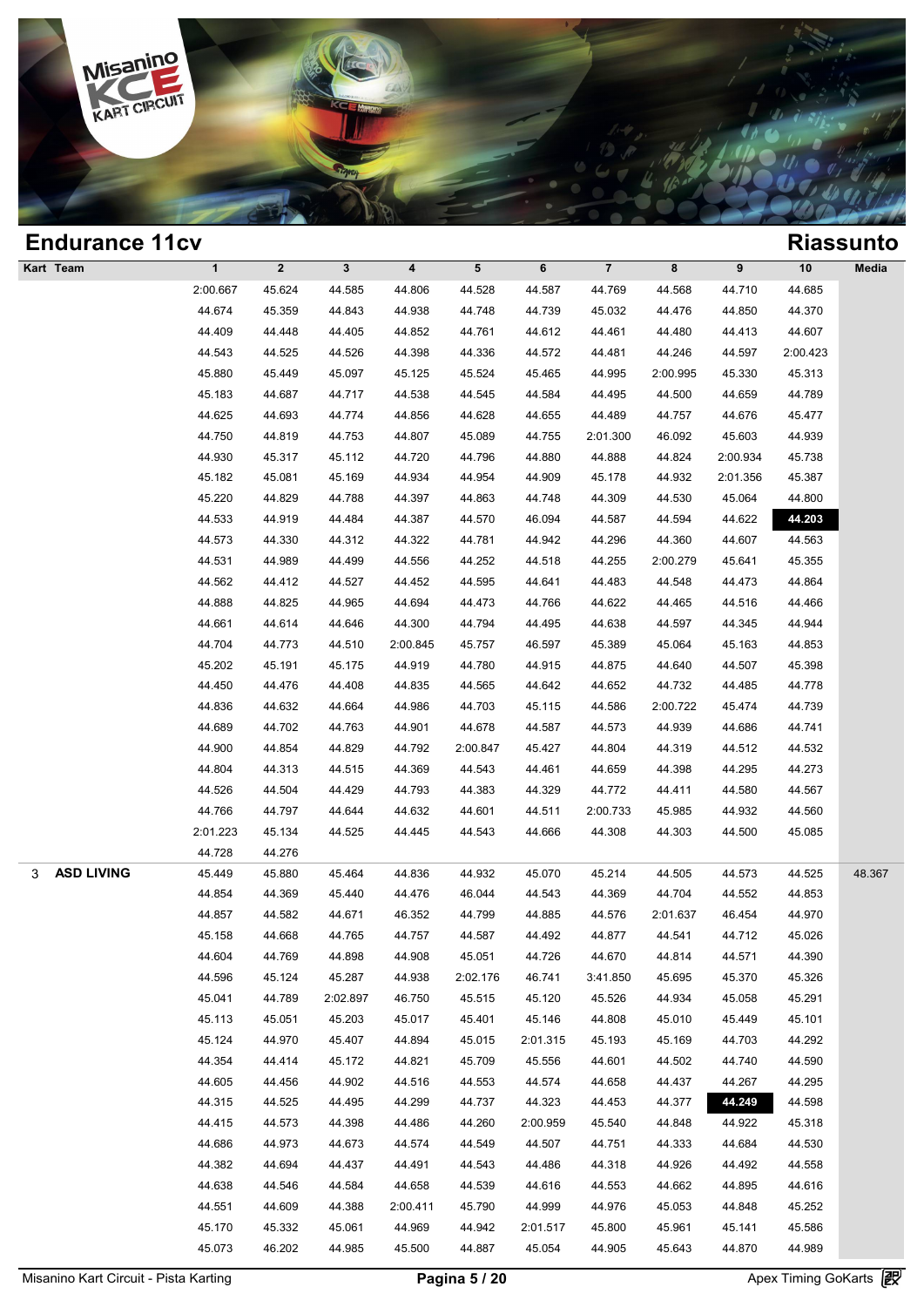

| $\mathbf{1}$<br>$\overline{\mathbf{7}}$<br>Kart Team<br>$\mathbf{2}$<br>$\mathbf{3}$<br>$\overline{\mathbf{4}}$<br>5<br>6<br>8<br>9<br>$10$<br>45.293<br>45.428<br>45.592<br>45.227<br>44.840<br>45.094<br>45.115<br>45.412<br>44.757<br>44.720<br>44.507<br>44.692<br>44.637<br>44.685<br>44.999<br>44.756<br>44.787<br>47.959<br>44.848<br>45.170<br>44.800<br>2:00.020<br>45.935<br>45.044<br>45.029<br>44.887<br>45.121<br>44.714<br>44.695<br>44.880<br>44.876<br>44.956<br>44.893<br>44.875<br>44.984<br>45.385<br>44.903<br>45.120<br>44.726<br>44.782<br>44.851<br>44.721<br>2:12.295<br>45.726<br>44.840<br>44.838<br>44.903<br>45.177<br>45.002<br>45.194<br>44.699<br>44.706<br>44.949<br>44.974<br>45.027<br>45.074<br>45.089<br>44.986<br>44.649<br>44.872 | Media  |
|-------------------------------------------------------------------------------------------------------------------------------------------------------------------------------------------------------------------------------------------------------------------------------------------------------------------------------------------------------------------------------------------------------------------------------------------------------------------------------------------------------------------------------------------------------------------------------------------------------------------------------------------------------------------------------------------------------------------------------------------------------------------------|--------|
|                                                                                                                                                                                                                                                                                                                                                                                                                                                                                                                                                                                                                                                                                                                                                                         |        |
|                                                                                                                                                                                                                                                                                                                                                                                                                                                                                                                                                                                                                                                                                                                                                                         |        |
|                                                                                                                                                                                                                                                                                                                                                                                                                                                                                                                                                                                                                                                                                                                                                                         |        |
|                                                                                                                                                                                                                                                                                                                                                                                                                                                                                                                                                                                                                                                                                                                                                                         |        |
|                                                                                                                                                                                                                                                                                                                                                                                                                                                                                                                                                                                                                                                                                                                                                                         |        |
|                                                                                                                                                                                                                                                                                                                                                                                                                                                                                                                                                                                                                                                                                                                                                                         |        |
|                                                                                                                                                                                                                                                                                                                                                                                                                                                                                                                                                                                                                                                                                                                                                                         |        |
| 45.346<br>44.909<br>44.990<br>44.872<br>45.085<br>44.700<br>44.849<br>44.865<br>44.578<br>44.650                                                                                                                                                                                                                                                                                                                                                                                                                                                                                                                                                                                                                                                                        |        |
| 44.988<br>44.990<br>2:01.335<br>45.645<br>45.108<br>45.111<br>44.942<br>44.908<br>44.802<br>45.127                                                                                                                                                                                                                                                                                                                                                                                                                                                                                                                                                                                                                                                                      |        |
| 44.839<br>44.783<br>44.641<br>44.760<br>44.752<br>44.850<br>45.042<br>44.896<br>44.813<br>44.676                                                                                                                                                                                                                                                                                                                                                                                                                                                                                                                                                                                                                                                                        |        |
| 44.462<br>44.596<br>44.828<br>44.755<br>44.949<br>45.416<br>44.792<br>44.622<br>2:02.382<br>45.216                                                                                                                                                                                                                                                                                                                                                                                                                                                                                                                                                                                                                                                                      |        |
| 44.773<br>44.693<br>44.714<br>44.705<br>44.623<br>44.717<br>44.331<br>44.387                                                                                                                                                                                                                                                                                                                                                                                                                                                                                                                                                                                                                                                                                            |        |
| <b>PAGANEDO RT</b><br>9<br>45.735<br>45.279<br>45.236<br>45.643<br>44.906<br>45.058<br>44.937<br>45.486<br>45.085<br>45.266                                                                                                                                                                                                                                                                                                                                                                                                                                                                                                                                                                                                                                             | 48.074 |
| 45.333<br>45.240<br>45.628<br>44.778<br>45.239<br>2:01.702<br>46.767<br>45.515<br>44.997<br>45.393                                                                                                                                                                                                                                                                                                                                                                                                                                                                                                                                                                                                                                                                      |        |
| 44.958<br>46.119<br>44.830<br>44.927<br>44.959<br>45.018<br>44.770<br>44.961<br>45.235<br>44.763                                                                                                                                                                                                                                                                                                                                                                                                                                                                                                                                                                                                                                                                        |        |
| 44.671<br>44.880<br>44.926<br>44.938<br>45.194<br>44.973<br>45.085<br>45.006<br>45.311<br>45.078                                                                                                                                                                                                                                                                                                                                                                                                                                                                                                                                                                                                                                                                        |        |
| 45.023<br>45.308<br>2:01.387<br>46.603<br>45.255<br>44.959<br>44.924<br>44.885<br>45.022<br>44.917                                                                                                                                                                                                                                                                                                                                                                                                                                                                                                                                                                                                                                                                      |        |
| 44.835<br>45.044<br>44.781<br>45.484<br>44.842<br>44.920<br>45.032<br>45.062<br>45.087<br>45.138                                                                                                                                                                                                                                                                                                                                                                                                                                                                                                                                                                                                                                                                        |        |
| 44.735<br>45.037<br>44.948<br>44.833<br>44.752<br>44.537<br>44.790<br>44.923<br>45.401<br>45.093                                                                                                                                                                                                                                                                                                                                                                                                                                                                                                                                                                                                                                                                        |        |
| 44.981<br>45.232<br>45.209<br>45.065<br>45.075<br>45.487<br>45.114<br>2:01.200<br>46.160<br>45.331                                                                                                                                                                                                                                                                                                                                                                                                                                                                                                                                                                                                                                                                      |        |
| 45.004<br>45.144<br>44.843<br>44.604<br>45.264<br>44.890<br>44.518<br>44.954<br>44.615<br>44.906                                                                                                                                                                                                                                                                                                                                                                                                                                                                                                                                                                                                                                                                        |        |
| 44.589<br>44.705<br>44.777<br>44.727<br>44.568<br>44.515<br>44.859<br>44.649<br>44.470<br>45.495                                                                                                                                                                                                                                                                                                                                                                                                                                                                                                                                                                                                                                                                        |        |
| 45.093<br>44.815<br>44.927<br>45.339<br>44.858<br>44.682<br>45.173<br>44.963<br>44.894<br>44.742                                                                                                                                                                                                                                                                                                                                                                                                                                                                                                                                                                                                                                                                        |        |
| 44.801<br>44.589<br>45.229<br>45.072<br>44.895<br>2:00.829<br>46.086<br>45.540<br>45.480<br>45.148                                                                                                                                                                                                                                                                                                                                                                                                                                                                                                                                                                                                                                                                      |        |
| 44.778<br>45.235<br>44.800<br>45.097<br>45.462<br>44.844<br>45.047<br>45.051<br>45.844<br>45.238                                                                                                                                                                                                                                                                                                                                                                                                                                                                                                                                                                                                                                                                        |        |
| 44.746<br>45.285<br>45.096<br>45.200<br>45.021<br>44.995<br>45.268<br>45.699<br>44.625<br>44.751                                                                                                                                                                                                                                                                                                                                                                                                                                                                                                                                                                                                                                                                        |        |
| 44.732<br>44.518<br>44.669<br>44.838<br>44.841<br>44.934<br>44.936<br>44.951<br>44.792<br>2:01.065                                                                                                                                                                                                                                                                                                                                                                                                                                                                                                                                                                                                                                                                      |        |
| 46.622<br>45.811<br>45.715<br>44.940<br>44.924<br>44.937<br>44.602<br>44.764<br>44.904<br>44.749                                                                                                                                                                                                                                                                                                                                                                                                                                                                                                                                                                                                                                                                        |        |
| 45.169<br>44.922<br>44.932<br>44.929<br>45.134<br>45.444<br>45.187<br>45.047<br>45.061<br>45.075                                                                                                                                                                                                                                                                                                                                                                                                                                                                                                                                                                                                                                                                        |        |
| 44.803<br>44.863<br>44.824<br>44.728<br>46.490<br>45.293<br>45.067<br>44.756<br>45.107<br>2:01.048                                                                                                                                                                                                                                                                                                                                                                                                                                                                                                                                                                                                                                                                      |        |
| 45.537<br>44.601<br>44.808<br>44.844<br>44.911<br>44.727<br>44.958<br>44.929<br>44.754<br>44.667                                                                                                                                                                                                                                                                                                                                                                                                                                                                                                                                                                                                                                                                        |        |
| 44.598<br>44.601<br>44.577<br>44.515<br>44.807<br>45.375<br>44.971<br>44.802<br>45.099<br>44.665                                                                                                                                                                                                                                                                                                                                                                                                                                                                                                                                                                                                                                                                        |        |
| 45.059<br>45.209<br>45.039<br>45.759<br>44.826<br>45.011<br>44.698<br>44.697<br>44.757<br>44.655                                                                                                                                                                                                                                                                                                                                                                                                                                                                                                                                                                                                                                                                        |        |
| 44.402<br>44.796<br>45.104<br>53.373<br>2:00.425<br>46.119<br>45.180<br>45.066<br>44.971<br>45.068                                                                                                                                                                                                                                                                                                                                                                                                                                                                                                                                                                                                                                                                      |        |
| 44.938<br>44.836<br>44.900<br>44.935<br>44.749<br>44.736<br>44.765<br>44.844<br>45.062<br>44.539                                                                                                                                                                                                                                                                                                                                                                                                                                                                                                                                                                                                                                                                        |        |
| 44.756<br>44.862<br>44.548<br>45.537<br>44.708<br>45.746<br>44.727<br>45.435<br>44.686<br>44.815                                                                                                                                                                                                                                                                                                                                                                                                                                                                                                                                                                                                                                                                        |        |
| 44.564<br>44.567<br>44.663<br>44.536<br>44.705<br>44.623<br>44.952<br>44.722<br>44.601<br>2:01.425                                                                                                                                                                                                                                                                                                                                                                                                                                                                                                                                                                                                                                                                      |        |
| 46.307<br>44.970<br>45.154<br>44.949<br>44.686<br>44.731<br>44.733<br>45.136<br>44.947<br>44.951                                                                                                                                                                                                                                                                                                                                                                                                                                                                                                                                                                                                                                                                        |        |
| 45.070<br>44.537<br>45.535<br>44.954<br>44.901<br>44.516<br>2:01.093<br>45.983<br>2:00.951<br>2:01.845                                                                                                                                                                                                                                                                                                                                                                                                                                                                                                                                                                                                                                                                  |        |
| 45.535<br>45.128<br>45.182<br>44.618<br>44.839<br>44.216<br>44.418<br>44.556<br>44.768<br>45.006                                                                                                                                                                                                                                                                                                                                                                                                                                                                                                                                                                                                                                                                        |        |
| 44.515<br>44.593<br>44.271<br>44.170<br>44.526<br>45.865<br>44.539<br>44.232<br>44.443<br>2:01.424                                                                                                                                                                                                                                                                                                                                                                                                                                                                                                                                                                                                                                                                      |        |
| 45.835<br>45.042<br>44.859<br>44.581<br>45.005<br>45.301<br>44.427<br>44.715<br>44.876<br>44.930                                                                                                                                                                                                                                                                                                                                                                                                                                                                                                                                                                                                                                                                        |        |
| <b>COYOTE/1 BY ORZA</b><br>45.416<br>45.423<br>44.988<br>44.473<br>44.547<br>11<br>44.636<br>44.892<br>44.830<br>44.636<br>44.672                                                                                                                                                                                                                                                                                                                                                                                                                                                                                                                                                                                                                                       | 48.172 |
| 44.776<br>44.779<br>44.594<br>44.609<br>45.765<br>45.763<br>45.026<br>44.776<br>44.698<br>44.750                                                                                                                                                                                                                                                                                                                                                                                                                                                                                                                                                                                                                                                                        |        |
| 44.545<br>44.730<br>44.940<br>44.708<br>45.088<br>44.698<br>44.571<br>45.215<br>44.799<br>44.812                                                                                                                                                                                                                                                                                                                                                                                                                                                                                                                                                                                                                                                                        |        |
| 44.876<br>44.914<br>44.695<br>44.514<br>44.833<br>44.667<br>44.617<br>44.894<br>46.222<br>2:04.535                                                                                                                                                                                                                                                                                                                                                                                                                                                                                                                                                                                                                                                                      |        |
| 45.798<br>45.411<br>45.132<br>45.315<br>45.073<br>45.748<br>45.794<br>45.368<br>45.683<br>45.453                                                                                                                                                                                                                                                                                                                                                                                                                                                                                                                                                                                                                                                                        |        |
| 45.210<br>45.108<br>44.918<br>45.235<br>45.031<br>45.284<br>44.837<br>45.667<br>44.909<br>45.148                                                                                                                                                                                                                                                                                                                                                                                                                                                                                                                                                                                                                                                                        |        |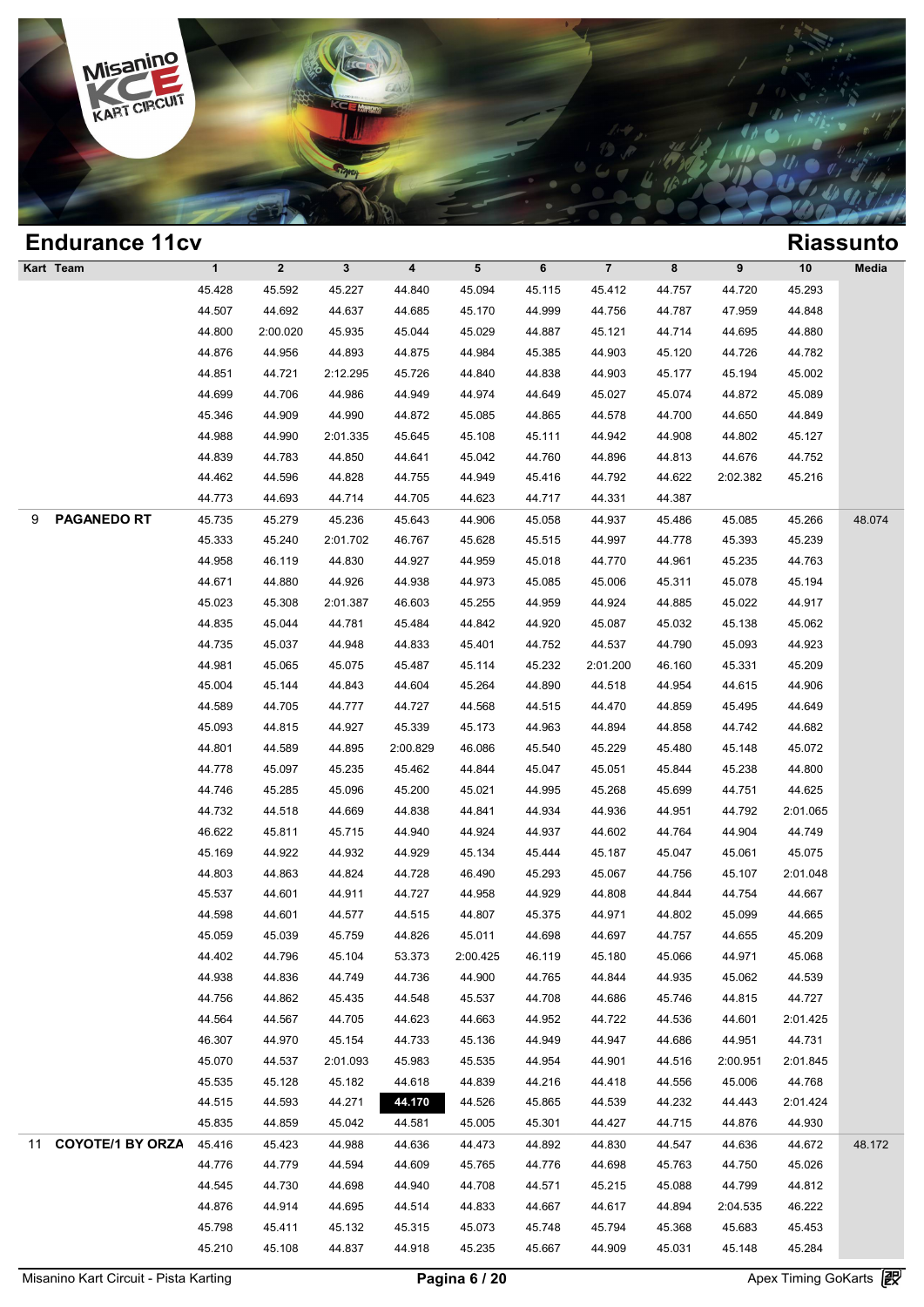

| <b>Endurance 11cv</b>         |              |              |              |                         |          |          |                         |          |          |          | <b>Riassunto</b> |
|-------------------------------|--------------|--------------|--------------|-------------------------|----------|----------|-------------------------|----------|----------|----------|------------------|
| Kart Team                     | $\mathbf{1}$ | $\mathbf{2}$ | $\mathbf{3}$ | $\overline{\mathbf{4}}$ | 5        | 6        | $\overline{\mathbf{7}}$ | 8        | 9        | $10$     | Media            |
|                               | 45.235       | 45.156       | 44.820       | 45.001                  | 44.882   | 44.992   | 44.781                  | 44.846   | 44.776   | 44.799   |                  |
|                               | 45.693       | 45.274       | 45.359       | 44.961                  | 45.081   | 45.024   | 2:03.675                | 46.050   | 44.962   | 44.827   |                  |
|                               | 45.016       | 44.616       | 44.629       | 44.692                  | 44.870   | 44.534   | 44.680                  | 44.744   | 44.713   | 44.821   |                  |
|                               | 44.656       | 44.962       | 44.789       | 44.751                  | 44.905   | 45.080   | 44.870                  | 44.599   | 45.038   | 44.787   |                  |
|                               | 44.757       | 44.900       | 44.821       | 44.874                  | 44.977   | 45.247   | 44.743                  | 44.954   | 44.668   | 44.800   |                  |
|                               | 2:02.181     | 45.923       | 45.688       | 45.071                  | 45.310   | 45.079   | 45.361                  | 45.255   | 45.054   | 45.100   |                  |
|                               | 44.816       | 45.101       | 45.359       | 45.032                  | 45.430   | 45.298   | 45.145                  | 45.298   | 45.475   | 45.385   |                  |
|                               | 45.022       | 45.142       | 45.425       | 2:04.337                | 45.813   | 44.871   | 45.017                  | 45.068   | 44.946   | 44.950   |                  |
|                               | 44.764       | 44.704       | 44.461       | 45.084                  | 44.611   | 44.533   | 44.851                  | 44.421   | 44.636   | 44.631   |                  |
|                               | 44.465       | 44.422       | 45.244       | 44.865                  | 44.821   | 45.146   | 45.003                  | 45.081   | 44.974   | 44.698   |                  |
|                               | 44.883       | 44.844       | 45.113       | 44.861                  | 44.990   | 44.924   | 2:05.594                | 2:02.754 | 46.828   | 2:02.777 |                  |
|                               | 2:02.572     | 2:03.271     | 46.057       | 45.398                  | 45.146   | 45.544   | 45.061                  | 45.008   | 45.268   | 45.079   |                  |
|                               | 45.199       | 45.369       | 45.000       | 45.535                  | 45.065   | 45.342   | 45.374                  | 45.164   | 45.240   | 45.271   |                  |
|                               | 45.404       | 45.214       | 45.018       | 45.245                  | 44.892   | 45.230   | 44.879                  | 44.794   | 44.712   | 44.908   |                  |
|                               | 44.971       | 45.131       | 44.770       | 45.094                  | 45.103   | 45.413   | 45.184                  | 2:02.528 | 46.453   | 45.151   |                  |
|                               | 45.244       | 45.270       | 45.217       | 45.283                  | 45.431   | 44.817   | 45.370                  | 44.907   | 45.135   | 45.110   |                  |
|                               | 45.031       | 45.312       | 45.445       | 45.331                  | 45.443   | 45.402   | 45.553                  | 45.572   | 2:04.702 | 45.433   |                  |
|                               | 45.054       | 45.380       | 44.566       | 45.401                  | 45.197   | 44.917   | 44.769                  | 45.656   | 45.013   | 44.818   |                  |
|                               | 44.980       | 44.688       | 45.278       | 44.830                  | 45.036   | 44.916   | 44.672                  | 44.515   | 44.951   | 44.918   |                  |
|                               | 44.750       | 45.103       | 44.523       | 44.830                  | 44.835   | 44.729   | 44.751                  | 44.543   | 44.655   | 44.962   |                  |
|                               | 44.766       | 44.774       | 44.958       | 44.661                  | 44.852   | 44.848   | 2:02.591                | 45.500   | 44.968   | 44.950   |                  |
|                               | 45.194       | 45.335       | 45.500       | 44.987                  | 45.098   | 44.909   | 44.909                  | 45.046   | 44.849   | 44.923   |                  |
|                               | 44.923       | 45.163       | 44.879       | 44.967                  | 44.904   | 44.572   | 44.798                  | 45.041   | 45.039   | 45.009   |                  |
|                               | 45.103       | 44.897       | 45.024       | 45.069                  | 44.853   | 44.814   | 44.972                  | 44.935   | 44.951   | 45.192   |                  |
| <b>COYOTE/2 BY ORZA</b><br>12 | 45.440       | 45.222       | 45.037       | 44.832                  | 44.824   | 44.823   | 44.954                  | 44.822   | 44.818   | 44.804   | 48.269           |
|                               | 44.780       | 44.723       | 44.864       | 44.861                  | 44.799   | 44.933   | 44.890                  | 44.770   | 44.797   | 44.761   |                  |
|                               | 45.147       | 44.654       | 45.465       | 45.539                  | 44.943   | 44.909   | 44.951                  | 45.746   | 44.741   | 44.857   |                  |
|                               | 44.858       | 44.805       | 44.696       | 44.529                  | 45.357   | 44.692   | 44.616                  | 44.830   | 2:02.566 | 47.010   |                  |
|                               | 45.831       | 46.139       | 45.753       | 45.447                  | 46.071   | 45.511   | 45.170                  | 45.349   | 45.632   | 45.382   |                  |
|                               | 45.052       | 45.486       | 44.712       | 45.171                  | 45.175   | 45.138   | 45.500                  | 45.050   | 45.531   | 44.940   |                  |
|                               | 44.678       | 45.758       | 44.892       | 45.264                  | 44.992   | 45.336   | 45.731                  | 45.503   | 44.995   | 44.958   |                  |
|                               | 45.386       | 45.105       | 45.723       | 45.513                  | 44.970   | 45.160   | 2:01.717                | 45.651   | 45.633   | 44.543   |                  |
|                               | 44.848       | 44.505       | 44.725       | 44.597                  | 44.683   | 44.881   | 44.749                  | 44.701   | 44.736   | 44.504   |                  |
|                               | 44.586       | 44.515       | 44.496       | 44.490                  | 44.700   | 44.794   | 44.818                  | 44.680   | 45.754   | 44.670   |                  |
|                               | 44.566       | 44.512       | 44.815       | 44.759                  | 44.607   | 44.610   | 45.096                  | 45.182   | 44.695   | 44.870   |                  |
|                               | 45.107       | 45.244       | 45.035       | 45.305                  | 2:11.457 | 46.754   | 45.477                  | 45.580   | 45.434   | 45.326   |                  |
|                               | 45.257       | 45.329       | 45.036       | 44.995                  | 44.828   | 45.166   | 44.815                  | 44.902   | 45.204   | 45.365   |                  |
|                               | 45.331       | 45.122       | 45.179       | 45.482                  | 45.085   | 2:03.038 | 45.911                  | 45.194   | 45.058   | 44.896   |                  |
|                               | 44.645       | 44.862       | 44.916       | 44.775                  | 44.593   | 44.623   | 44.362                  | 44.375   | 44.882   | 44.874   |                  |
|                               | 44.821       | 45.082       | 44.784       | 44.736                  | 44.604   | 44.784   | 44.795                  | 44.952   | 44.836   | 45.185   |                  |
|                               | 45.151       | 44.731       | 2:00.717     | 2:02.962                | 2:02.857 | 2:12.359 | 45.789                  | 45.170   | 45.276   | 44.956   |                  |
|                               | 45.211       | 44.908       | 44.982       | 45.235                  | 45.502   | 44.870   | 44.690                  | 44.726   | 45.410   | 44.843   |                  |
|                               | 45.154       | 45.152       | 45.453       | 45.307                  | 45.009   | 44.786   | 45.135                  | 44.877   | 45.529   | 44.929   |                  |
|                               | 45.154       | 45.449       | 45.253       | 45.322                  | 45.055   | 44.972   | 45.036                  | 46.367   | 45.164   | 44.971   |                  |
|                               | 45.199       | 2:02.646     | 47.032       | 45.641                  | 45.365   | 45.585   | 45.448                  | 45.737   | 45.711   | 45.469   |                  |
|                               | 45.178       | 45.089       | 45.308       | 45.241                  | 45.371   | 45.365   | 45.400                  | 45.604   | 45.676   | 45.369   |                  |
|                               | 45.553       | 45.403       | 45.652       | 45.710                  | 45.636   | 45.491   | 45.494                  | 45.326   | 45.382   | 45.768   |                  |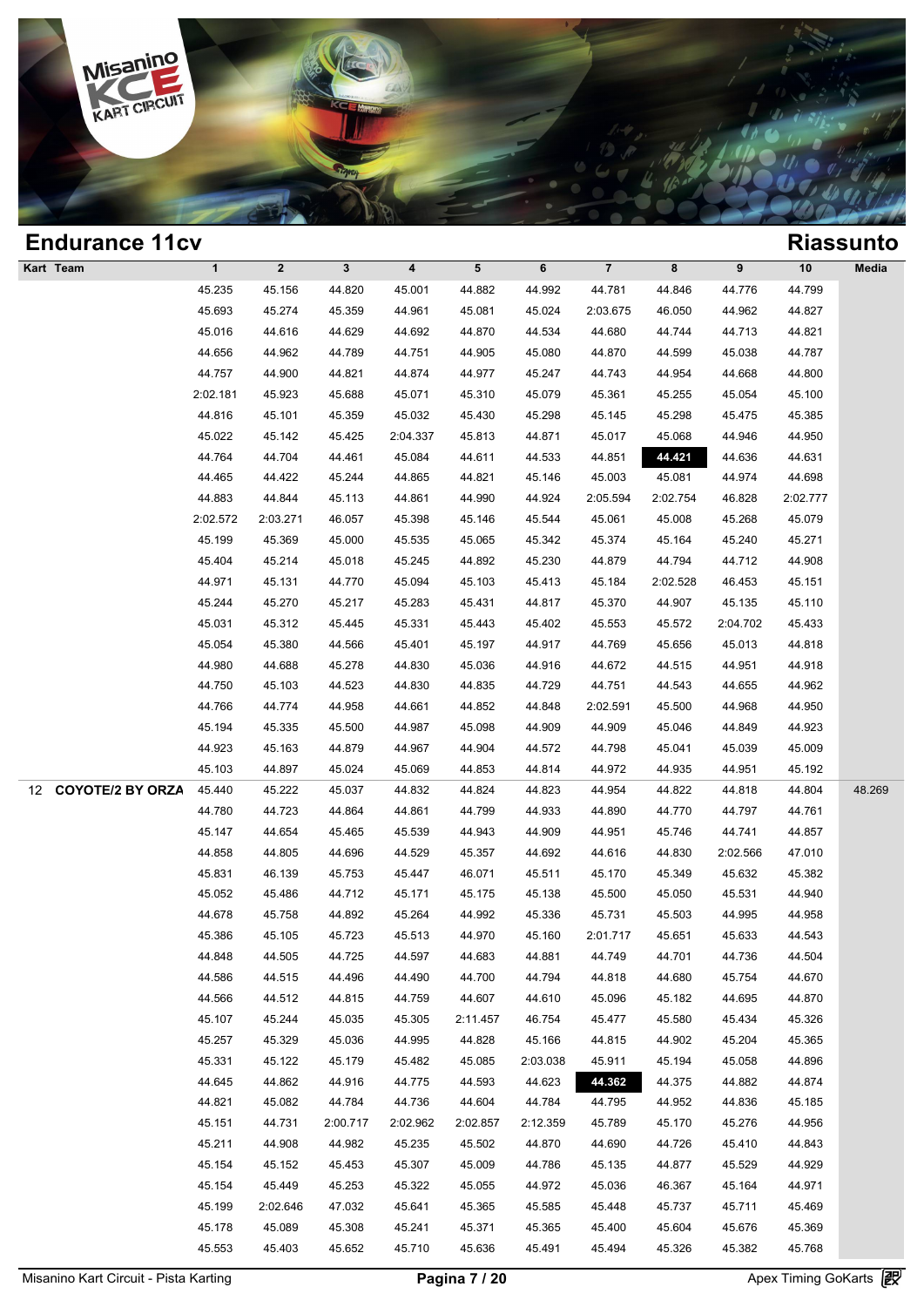

| <b>Endurance 11cv</b>    |              |              |              |          |          |          |                |          |          |          | <b>Riassunto</b> |
|--------------------------|--------------|--------------|--------------|----------|----------|----------|----------------|----------|----------|----------|------------------|
| Kart Team                | $\mathbf{1}$ | $\mathbf{2}$ | $\mathbf{3}$ | 4        | 5        | 6        | $\overline{7}$ | 8        | 9        | 10       | Media            |
|                          | 45.309       | 45.728       | 45.159       | 45.465   | 45.139   | 45.092   | 45.270         | 45.401   | 45.300   | 2:02.402 |                  |
|                          | 46.396       | 45.204       | 44.882       | 44.882   | 44.776   | 44.923   | 45.052         | 44.938   | 44.906   | 44.720   |                  |
|                          | 44.616       | 44.938       | 44.734       | 44.714   | 44.890   | 44.879   | 44.778         | 44.870   | 45.259   | 44.487   |                  |
|                          | 44.592       | 44.730       | 44.828       | 44.709   | 44.739   | 44.618   | 2:02.315       | 46.474   | 45.667   | 45.275   |                  |
|                          | 45.674       | 45.177       | 45.103       | 44.929   | 45.008   | 44.850   | 44.868         | 44.990   | 45.095   | 44.973   |                  |
|                          | 45.247       | 45.636       | 45.189       | 44.923   | 44.883   | 44.896   | 45.279         | 44.637   | 45.146   | 2:01.926 |                  |
|                          | 45.574       | 45.040       | 44.830       | 44.641   | 45.016   | 44.727   | 44.789         | 44.593   | 44.723   |          |                  |
| <b>MEDUSA TEAM</b><br>10 | 46.168       | 46.688       | 45.558       | 45.362   | 44.643   | 44.564   | 44.595         | 44.770   | 45.146   | 44.608   | 48.751           |
|                          | 44.706       | 45.061       | 44.658       | 44.789   | 44.764   | 44.978   | 44.607         | 44.889   | 44.913   | 44.788   |                  |
|                          | 44.988       | 44.449       | 44.712       | 45.427   | 44.983   | 44.888   | 2:03.298       | 47.373   | 46.696   | 45.496   |                  |
|                          | 45.531       | 45.392       | 45.689       | 45.402   | 45.453   | 45.736   | 46.298         | 45.854   | 45.993   | 45.554   |                  |
|                          | 45.312       | 45.763       | 45.432       | 45.926   | 45.910   | 45.259   | 45.560         | 45.660   | 45.484   | 2:01.903 |                  |
|                          | 47.401       | 46.122       | 46.154       | 46.092   | 46.116   | 45.618   | 47.095         | 45.737   | 45.677   | 46.479   |                  |
|                          | 46.753       | 45.514       | 46.129       | 45.704   | 45.611   | 46.755   | 45.108         | 46.370   | 54.652   | 45.579   |                  |
|                          | 45.998       | 45.640       | 46.105       | 2:11.792 | 48.049   | 46.265   | 45.837         | 46.331   | 44.907   | 44.726   |                  |
|                          | 45.045       | 45.911       | 45.456       | 45.224   | 45.779   | 45.440   | 45.271         | 45.427   | 45.459   | 45.000   |                  |
|                          | 44.702       | 44.996       | 45.648       | 45.024   | 45.217   | 45.989   | 46.727         | 45.156   | 45.237   | 2:02.310 |                  |
|                          | 46.246       | 45.640       | 46.484       | 46.103   | 46.857   | 45.557   | 45.709         | 45.979   | 45.790   | 45.948   |                  |
|                          | 45.369       | 46.404       | 46.491       | 45.809   | 46.155   | 45.874   | 45.893         | 46.156   | 46.503   | 46.511   |                  |
|                          | 45.692       | 45.236       | 45.540       | 45.767   | 45.878   | 46.153   | 45.086         | 45.743   | 2:02.402 | 46.247   |                  |
|                          | 45.383       | 45.236       | 44.991       | 45.745   | 44.958   | 44.751   | 44.587         | 44.825   | 44.749   | 45.245   |                  |
|                          | 45.228       | 45.057       | 45.146       | 45.436   | 45.015   | 45.254   | 44.920         | 45.801   | 44.695   | 44.811   |                  |
|                          | 45.071       | 2:02.594     | 46.302       | 45.097   | 45.161   | 45.242   | 44.915         | 44.798   | 44.921   | 45.186   |                  |
|                          | 45.258       | 45.020       | 45.035       | 45.196   | 44.790   | 44.899   | 44.753         | 45.335   | 44.769   | 44.863   |                  |
|                          | 44.838       | 44.661       | 45.156       | 44.811   | 2:01.738 | 46.209   | 45.408         | 45.941   | 46.091   | 45.658   |                  |
|                          | 46.167       | 46.353       | 46.623       | 45.472   | 45.484   | 46.218   | 45.593         | 45.999   | 46.367   | 45.802   |                  |
|                          | 46.063       | 46.223       | 46.100       | 45.285   | 45.573   | 45.624   | 45.728         | 2:12.069 | 47.957   | 45.563   |                  |
|                          | 46.410       | 45.605       | 45.694       | 45.507   | 46.213   | 45.153   | 45.882         | 45.623   | 45.846   | 45.471   |                  |
|                          | 45.690       | 45.458       | 45.843       | 45.387   | 45.686   | 45.534   | 45.762         | 45.756   | 45.814   | 45.680   |                  |
|                          | 44.934       | 45.048       | 45.036       | 44.985   | 2:03.045 | 46.966   | 46.071         | 46.615   | 45.747   | 45.492   |                  |
|                          | 45.741       | 45.497       | 46.223       | 45.784   | 45.352   | 44.955   | 45.093         | 45.634   | 45.412   | 45.820   |                  |
|                          | 45.570       | 46.004       | 46.274       | 46.087   | 45.870   | 2:02.731 | 46.949         | 46.729   | 45.975   | 45.761   |                  |
|                          | 45.787       | 45.491       | 45.786       | 45.768   | 45.845   | 45.620   | 46.028         | 46.226   | 45.728   | 46.097   |                  |
|                          | 45.257       | 45.711       | 46.430       | 45.426   | 45.886   | 2:05.123 | 2:02.943       | 45.569   | 45.056   | 45.034   |                  |
|                          | 44.726       | 45.420       | 44.651       | 44.660   | 44.852   | 44.859   | 45.095         | 44.550   | 44.539   | 44.462   |                  |
|                          | 44.569       | 44.382       | 44.478       | 45.197   | 44.757   | 44.544   | 44.632         | 44.545   | 44.536   | 44.624   |                  |
|                          | 44.496       | 44.949       | 44.848       | 44.664   | 44.501   | 44.538   |                |          |          |          |                  |
| <b>CICCIO TEAM</b><br>4  | 46.743       | 45.894       | 45.512       | 45.623   | 45.496   | 45.357   | 45.847         | 45.722   | 45.400   | 45.331   | 48.950           |
|                          | 45.365       | 45.561       | 45.164       | 45.302   | 45.460   | 45.580   | 45.519         | 45.465   | 2:04.385 | 47.556   |                  |
|                          | 46.327       | 46.140       | 45.780       | 45.559   | 45.012   | 44.784   | 45.199         | 44.956   | 44.993   | 45.021   |                  |
|                          | 45.278       | 45.036       | 45.298       | 45.302   | 44.937   | 45.146   | 45.118         | 44.839   | 45.265   | 45.460   |                  |
|                          | 45.144       | 44.981       | 44.856       | 45.054   | 45.533   | 44.966   | 44.781         | 45.088   | 44.897   | 2:03.367 |                  |
|                          | 48.583       | 48.510       | 47.824       | 47.952   | 48.691   | 47.911   | 48.598         | 47.589   | 47.727   | 47.868   |                  |
|                          | 57.357       | 48.802       | 2:08.149     | 45.983   | 45.082   | 45.390   | 44.873         | 44.854   | 44.884   | 45.046   |                  |
|                          | 44.928       | 44.924       | 44.913       | 44.874   | 44.940   | 44.848   | 45.092         | 45.071   | 44.984   | 45.062   |                  |
|                          | 44.707       | 45.787       | 45.189       | 44.727   | 45.566   | 44.522   | 44.670         | 44.507   | 44.656   | 44.604   |                  |
|                          | 44.533       | 44.687       | 44.734       | 44.773   | 44.546   | 44.827   | 44.683         | 44.945   | 44.677   | 2:02.325 |                  |
|                          |              |              |              |          |          |          |                |          |          |          |                  |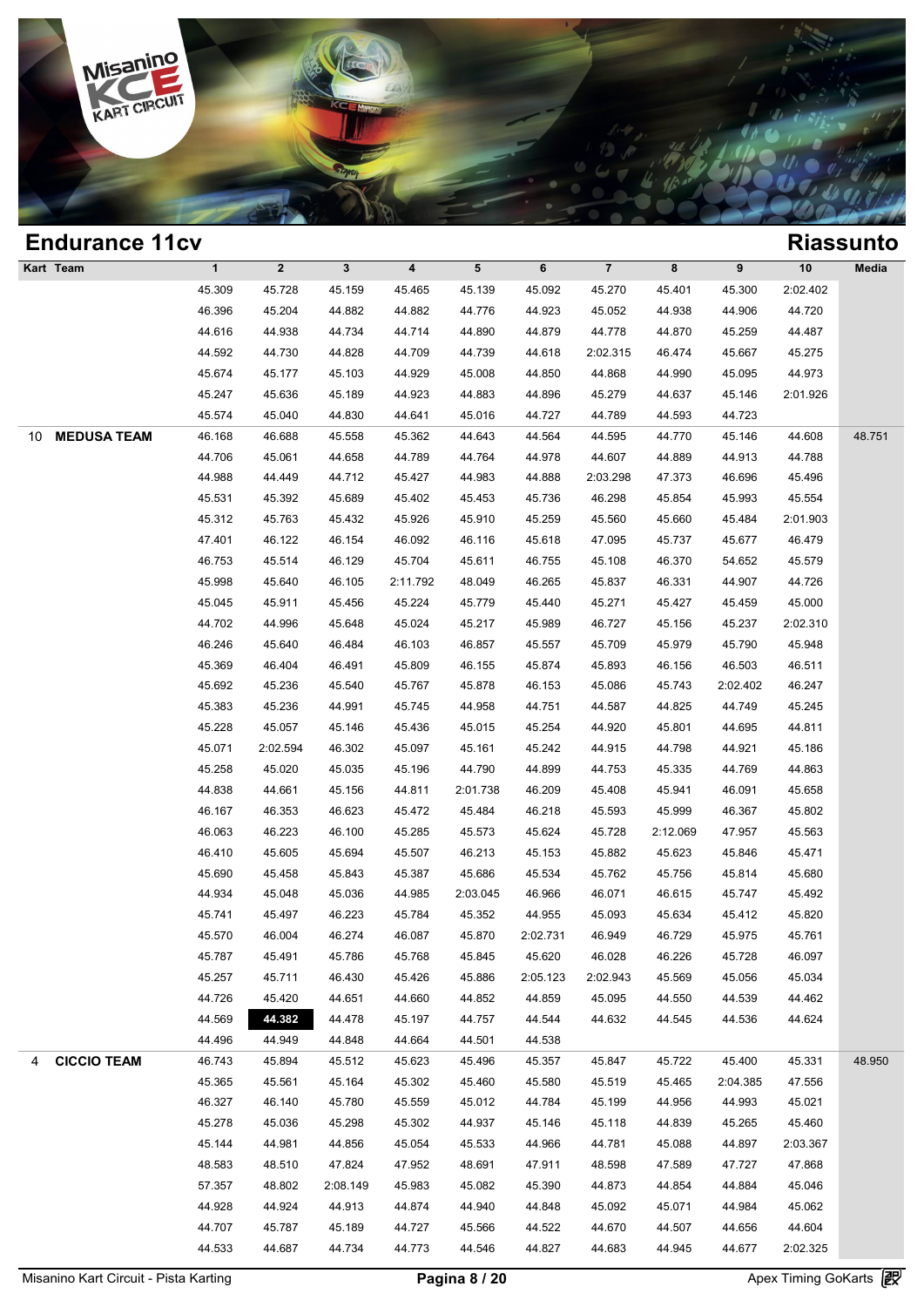

| <b>Endurance 11cv</b> |              |              |              |                         |          |          |                         |          |          |          | <b>Riassunto</b> |
|-----------------------|--------------|--------------|--------------|-------------------------|----------|----------|-------------------------|----------|----------|----------|------------------|
| Kart Team             | $\mathbf{1}$ | $\mathbf{2}$ | $\mathbf{3}$ | $\overline{\mathbf{4}}$ | 5        | 6        | $\overline{\mathbf{7}}$ | 8        | 9        | $10$     | Media            |
|                       | 47.477       | 47.051       | 46.528       | 46.402                  | 47.712   | 47.237   | 46.658                  | 46.584   | 46.661   | 46.288   |                  |
|                       | 46.285       | 46.444       | 46.954       | 46.364                  | 46.797   | 46.486   | 46.539                  | 47.492   | 46.896   | 46.661   |                  |
|                       | 48.183       | 2:05.167     | 46.349       | 45.303                  | 45.468   | 45.323   | 45.021                  | 45.001   | 45.128   | 44.899   |                  |
|                       | 45.380       | 46.003       | 45.094       | 45.015                  | 44.845   | 44.760   | 44.949                  | 44.780   | 45.057   | 45.197   |                  |
|                       | 45.147       | 44.952       | 44.766       | 44.790                  | 45.822   | 44.974   | 44.789                  | 44.909   | 2:03.096 | 50.193   |                  |
|                       | 49.619       | 48.339       | 47.900       | 48.452                  | 47.998   | 54.375   | 47.881                  | 49.591   | 47.979   | 49.134   |                  |
|                       | 48.642       | 49.207       | 47.774       | 47.775                  | 47.814   | 47.337   | 47.362                  | 47.555   | 47.341   | 48.635   |                  |
|                       | 2:11.111     | 48.128       | 46.775       | 45.893                  | 46.165   | 45.552   | 45.595                  | 46.154   | 46.650   | 46.023   |                  |
|                       | 45.383       | 45.219       | 45.351       | 45.419                  | 45.594   | 45.555   | 45.563                  | 45.383   | 46.130   | 45.153   |                  |
|                       | 45.413       | 45.553       | 45.309       | 46.034                  | 45.447   | 45.281   | 2:03.485                | 45.850   | 44.763   | 45.079   |                  |
|                       | 44.850       | 44.538       | 45.108       | 44.378                  | 45.538   | 44.647   | 44.543                  | 44.220   | 44.774   | 45.281   |                  |
|                       | 44.456       | 44.659       | 44.448       | 44.338                  | 44.760   | 44.739   | 44.471                  | 44.551   | 44.483   | 44.298   |                  |
|                       | 44.771       | 44.533       | 44.607       | 44.516                  | 44.510   | 44.521   | 44.557                  | 44.665   | 44.325   | 44.647   |                  |
|                       | 44.407       | 44.461       | 44.417       | 44.751                  | 2:01.485 | 47.552   | 46.948                  | 46.924   | 46.575   | 46.717   |                  |
|                       | 47.012       | 46.299       | 47.083       | 46.861                  | 46.664   | 46.614   | 46.592                  | 47.082   | 2:03.296 | 46.459   |                  |
|                       | 45.008       | 44.974       | 44.792       | 44.901                  | 44.973   | 45.184   | 44.854                  | 44.696   | 44.867   | 44.953   |                  |
|                       | 44.615       | 44.957       | 44.703       | 45.058                  | 44.661   | 2:02.282 | 46.977                  | 45.765   | 45.395   | 45.156   |                  |
|                       | 45.976       | 2:02.328     | 45.590       | 45.245                  | 44.887   | 44.896   | 45.096                  | 44.874   | 44.841   | 44.961   |                  |
|                       | 44.657       | 44.793       | 44.667       | 45.293                  | 45.080   | 45.045   | 44.832                  | 44.893   | 44.642   | 44.781   |                  |
|                       | 44.872       | 44.874       | 44.735       | 44.982                  | 44.914   |          |                         |          |          |          |                  |
| <b>GSF TEAM</b><br>14 | 47.460       | 46.481       | 46.836       | 45.863                  | 47.721   | 48.575   | 47.822                  | 46.822   | 46.517   | 46.713   | 49.224           |
|                       | 46.082       | 46.056       | 46.706       | 47.067                  | 55.506   | 47.428   | 47.154                  | 46.740   | 46.874   | 2:02.997 |                  |
|                       | 48.941       | 49.963       | 46.353       | 46.127                  | 46.266   | 46.212   | 46.009                  | 46.068   | 46.767   | 46.226   |                  |
|                       | 46.523       | 46.487       | 46.337       | 47.120                  | 46.766   | 47.515   | 46.139                  | 46.228   | 46.501   | 46.413   |                  |
|                       | 47.443       | 46.321       | 2:19.261     | 46.375                  | 45.116   | 44.941   | 45.216                  | 44.958   | 44.926   | 44.982   |                  |
|                       | 45.150       | 45.276       | 44.778       | 45.430                  | 45.216   | 45.408   | 44.926                  | 44.864   | 45.073   | 45.255   |                  |
|                       | 44.954       | 44.762       | 44.880       | 44.851                  | 44.873   | 45.298   | 45.285                  | 45.281   | 45.069   | 45.090   |                  |
|                       | 44.932       | 45.167       | 2:05.028     | 46.760                  | 46.867   | 45.912   | 47.565                  | 46.789   | 45.899   | 46.411   |                  |
|                       | 47.296       | 46.162       | 45.971       | 46.752                  | 46.304   | 46.042   | 45.460                  | 45.719   | 45.878   | 46.136   |                  |
|                       | 45.880       | 46.183       | 45.869       | 45.825                  | 46.804   | 46.302   | 2:09.847                | 47.362   | 46.863   | 46.096   |                  |
|                       | 45.678       | 46.226       | 45.962       | 45.631                  | 46.389   | 45.682   | 45.973                  | 45.742   | 45.997   | 46.045   |                  |
|                       | 45.770       | 45.533       | 46.740       | 46.295                  | 46.125   | 45.535   | 45.869                  | 46.040   | 46.186   | 45.564   |                  |
|                       | 45.965       | 46.516       | 2:05.630     | 46.024                  | 45.053   | 45.025   | 45.217                  | 45.126   | 44.956   | 45.477   |                  |
|                       | 45.275       | 45.319       | 45.016       | 44.970                  | 45.277   | 45.211   | 45.065                  | 45.151   | 45.324   | 45.220   |                  |
|                       | 44.934       | 45.677       | 46.901       | 45.266                  | 44.784   | 44.804   | 45.350                  | 45.207   | 45.368   | 45.123   |                  |
|                       | 44.820       | 44.901       | 45.093       | 44.958                  | 2:04.208 | 47.356   | 49.003                  | 46.514   | 46.953   | 45.806   |                  |
|                       | 46.105       | 46.218       | 45.580       | 45.708                  | 44.958   | 44.987   | 45.858                  | 45.998   | 45.924   | 45.979   |                  |
|                       | 45.908       | 45.411       | 45.971       | 46.223                  | 46.069   | 48.146   | 46.426                  | 46.381   | 2:05.004 | 47.922   |                  |
|                       | 46.195       | 45.893       | 46.487       | 46.267                  | 46.170   | 45.965   | 46.559                  | 45.841   | 46.581   | 46.178   |                  |
|                       |              |              |              |                         |          |          |                         |          |          |          |                  |
|                       | 46.577       | 46.716       | 47.515       | 46.269                  | 47.687   | 45.627   | 46.150                  | 46.931   | 46.119   | 2:03.477 |                  |
|                       | 47.203       | 45.216       | 45.312       | 45.179                  | 52.406   | 45.577   | 45.439                  | 45.291   | 45.423   | 45.468   |                  |
|                       | 45.539       | 45.114       | 45.303       | 46.098                  | 44.955   | 45.114   | 44.828                  | 45.801   | 44.887   | 45.361   |                  |
|                       | 44.799       | 44.993       | 44.732       | 44.867                  | 45.001   | 45.141   | 45.129                  | 2:05.962 | 47.187   | 46.073   |                  |
|                       | 46.197       | 47.821       | 46.803       | 45.972                  | 45.786   | 45.820   | 45.648                  | 46.285   | 45.778   | 45.930   |                  |
|                       | 45.414       | 45.881       | 45.680       | 2:04.498                | 46.795   | 46.079   | 45.574                  | 45.458   | 45.495   | 45.863   |                  |
|                       | 46.004       | 46.540       | 46.098       | 45.063                  | 45.853   | 45.293   | 45.536                  | 45.717   | 45.854   | 2:03.119 |                  |
|                       | 46.369       | 45.962       | 45.321       | 44.959                  | 45.112   | 44.685   | 44.904                  | 44.841   | 44.698   | 44.686   |                  |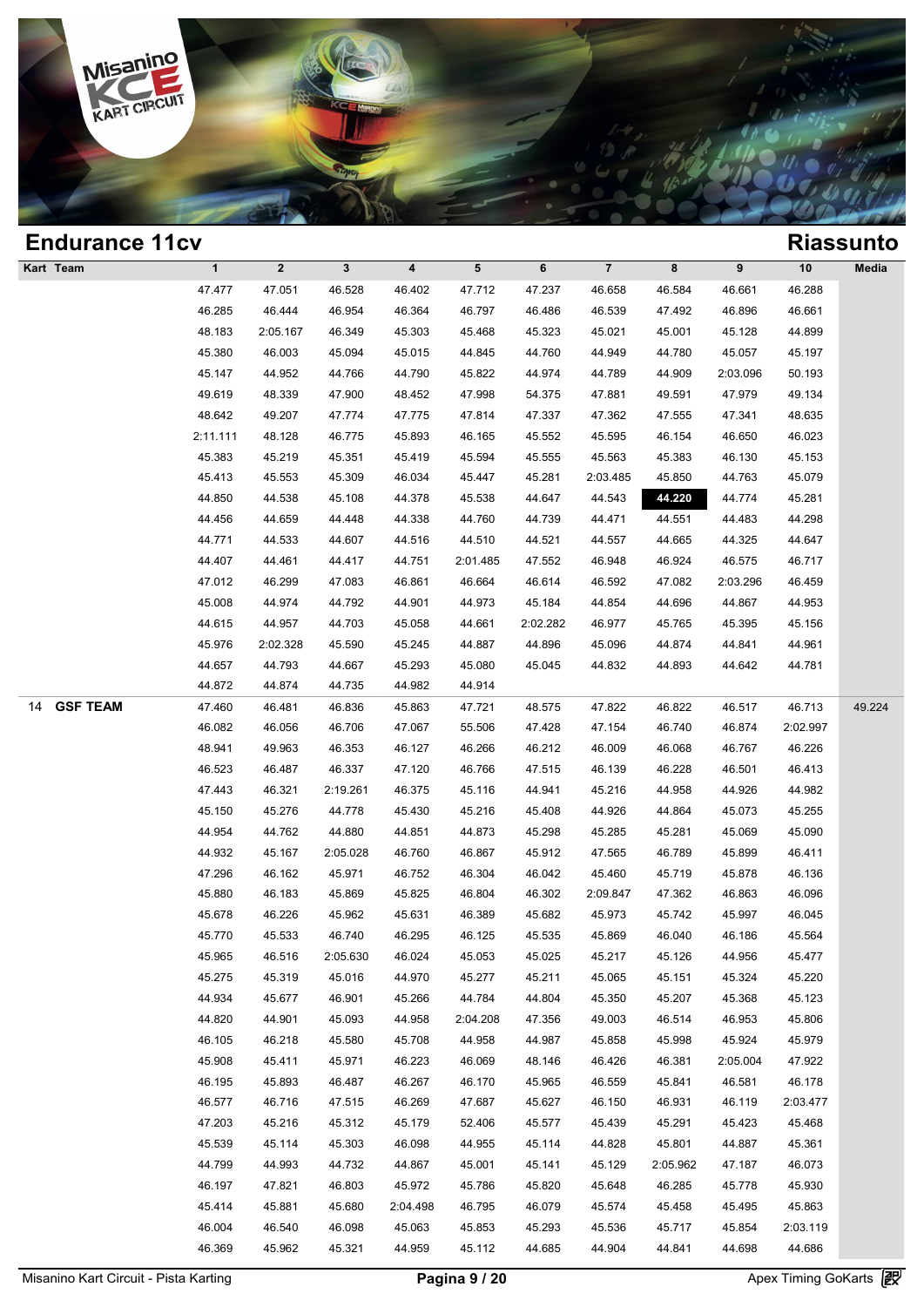

|   | <b>Endurance 11cv</b>   |              |              |              |          |                |          |                |          |          |          | <b>Riassunto</b> |
|---|-------------------------|--------------|--------------|--------------|----------|----------------|----------|----------------|----------|----------|----------|------------------|
|   | Kart Team               | $\mathbf{1}$ | $\mathbf{2}$ | $\mathbf{3}$ | 4        | 5 <sup>5</sup> | 6        | $\overline{7}$ | 8        | 9        | 10       | Media            |
|   |                         | 44.881       | 44.856       | 44.775       | 45.021   | 44.678         | 44.835   | 45.190         | 45.283   | 45.448   | 44.925   |                  |
|   |                         | 46.318       | 44.662       | 44.551       | 2:04.792 | 47.391         | 46.432   | 45.982         | 45.550   | 46.680   | 45.598   |                  |
|   |                         | 45.310       | 45.197       | 45.224       |          |                |          |                |          |          |          |                  |
| 2 | <b>WODKA RED BULL 1</b> | 47.390       | 47.429       | 46.519       | 46.539   | 46.065         | 46.184   | 46.968         | 46.465   | 46.341   | 46.106   | 49.823           |
|   |                         | 46.067       | 46.381       | 46.357       | 46.066   | 46.205         | 46.515   | 45.971         | 46.152   | 46.299   | 2:25.805 |                  |
|   |                         | 50.506       | 47.581       | 48.433       | 47.534   | 48.008         | 48.271   | 47.900         | 47.243   | 47.098   | 47.409   |                  |
|   |                         | 46.871       | 47.066       | 49.610       | 48.341   | 2:29.202       | 49.393   | 48.981         | 48.168   | 49.285   | 48.977   |                  |
|   |                         | 48.150       | 46.870       | 47.459       | 48.178   | 47.891         | 46.809   | 47.604         | 47.073   | 47.525   | 47.001   |                  |
|   |                         | 47.347       | 47.126       | 47.225       | 47.492   | 47.598         | 2:08.048 | 47.190         | 46.471   | 45.140   | 45.534   |                  |
|   |                         | 45.028       | 46.319       | 45.177       | 45.488   | 44.932         | 44.852   | 45.173         | 45.344   | 45.172   | 44.747   |                  |
|   |                         | 45.441       | 45.368       | 45.061       | 45.183   | 45.261         | 45.117   | 46.193         | 45.491   | 45.646   | 2:07.496 |                  |
|   |                         | 47.241       | 46.903       | 45.922       | 46.938   | 47.557         | 46.220   | 46.045         | 47.351   | 46.382   | 46.412   |                  |
|   |                         | 45.851       | 45.856       | 45.860       | 48.202   | 46.632         | 46.009   | 46.345         | 46.482   | 46.262   | 46.308   |                  |
|   |                         | 46.469       | 46.603       | 2:02.934     | 47.519   | 46.271         | 46.361   | 46.321         | 45.859   | 46.174   | 46.718   |                  |
|   |                         | 45.607       | 45.686       | 45.738       | 45.917   | 46.122         | 45.737   | 45.694         | 45.909   | 45.614   | 46.678   |                  |
|   |                         | 46.798       | 46.446       | 46.009       | 45.588   | 2:06.380       | 48.891   | 48.456         | 48.038   | 46.676   | 47.063   |                  |
|   |                         | 47.089       | 46.759       | 47.658       | 46.987   | 47.289         | 46.707   | 46.698         | 47.280   | 46.544   | 46.845   |                  |
|   |                         | 47.961       | 47.612       | 48.145       | 46.840   | 46.661         | 46.545   | 47.520         | 47.416   | 2:04.504 | 46.330   |                  |
|   |                         | 45.635       | 45.544       | 45.440       | 45.372   | 45.897         | 45.523   | 46.210         | 45.124   | 45.355   | 45.024   |                  |
|   |                         | 44.899       | 44.922       | 45.197       | 45.271   | 45.108         | 45.556   | 45.466         | 45.663   | 45.810   | 45.401   |                  |
|   |                         | 45.669       | 45.475       | 45.311       | 45.171   | 45.083         | 47.160   | 46.016         | 2:03.258 | 47.873   | 46.822   |                  |
|   |                         | 47.402       | 46.458       | 45.888       | 47.006   | 46.136         | 46.255   | 45.830         | 45.890   | 45.582   | 45.636   |                  |
|   |                         | 45.541       | 46.635       | 45.678       | 45.468   | 45.503         | 45.388   | 46.527         | 55.863   | 2:02.351 | 48.097   |                  |
|   |                         | 46.754       | 46.457       | 46.166       | 46.780   | 45.874         | 45.970   | 45.488         | 45.771   | 46.229   | 46.047   |                  |
|   |                         | 45.958       | 45.858       | 46.291       | 47.324   | 45.725         | 46.244   | 45.604         | 46.953   | 46.709   | 46.207   |                  |
|   |                         | 46.056       | 46.412       | 2:04.052     | 57.471   | 46.538         | 47.166   | 45.466         | 45.682   | 45.382   | 45.501   |                  |
|   |                         | 45.396       | 45.674       | 45.230       | 45.263   | 45.473         | 45.438   | 45.211         | 45.525   | 46.023   | 45.292   |                  |
|   |                         | 45.995       | 45.516       | 46.370       | 45.788   | 2:05.938       | 47.637   | 46.214         | 46.370   | 46.378   | 45.432   |                  |
|   |                         | 45.608       | 45.443       | 45.429       | 46.066   | 46.059         | 45.339   | 45.482         | 46.528   | 45.857   | 45.188   |                  |
|   |                         | 45.006       | 46.425       | 46.601       | 45.945   | 45.605         | 46.358   | 46.260         | 46.663   | 46.666   | 2:06.943 |                  |
|   |                         | 47.080       | 46.354       | 46.047       | 47.029   | 45.791         | 46.271   | 45.525         | 45.852   | 45.756   | 45.426   |                  |
|   |                         | 45.789       | 45.389       | 45.712       | 45.664   | 45.636         | 45.865   | 45.245         | 45.319   | 45.947   | 45.600   |                  |
| 5 | <b>MOJITO RACING</b>    | 47.825       | 46.193       | 46.113       | 45.765   | 46.900         | 46.500   | 46.570         | 45.508   | 45.920   | 46.094   | 49.989           |
|   |                         | 45.914       | 45.810       | 48.104       | 45.413   | 45.727         | 46.063   | 47.030         | 45.633   | 45.950   | 45.839   |                  |
|   |                         | 46.912       | 45.838       | 2:12.944     | 48.694   | 47.563         | 47.284   | 47.887         | 47.515   | 48.744   | 47.109   |                  |
|   |                         | 46.979       | 49.414       | 47.375       | 47.518   | 47.751         | 48.002   | 47.383         | 47.587   | 46.672   | 46.938   |                  |
|   |                         | 47.395       | 47.143       | 49.319       | 2:05.952 | 46.867         | 46.141   | 46.273         | 46.318   | 46.134   | 45.347   |                  |
|   |                         | 45.987       | 47.305       | 45.673       | 45.303   | 45.661         | 45.929   | 45.796         | 45.758   | 45.819   | 45.973   |                  |
|   |                         | 46.589       | 45.862       | 45.950       | 45.870   | 45.678         | 2:05.433 | 46.924         | 46.976   | 46.345   | 46.350   |                  |
|   |                         | 45.750       | 46.855       | 45.798       | 45.885   | 46.130         | 46.398   | 46.275         | 46.688   | 46.227   | 46.188   |                  |
|   |                         | 46.519       | 47.225       | 45.830       | 46.129   | 47.194         | 47.361   | 2:05.314       | 48.034   | 47.685   | 46.989   |                  |
|   |                         | 46.979       | 47.408       | 47.222       | 47.257   | 47.452         | 57.205   | 47.666         | 49.095   | 47.886   | 2:06.588 |                  |
|   |                         | 46.361       | 45.492       | 45.975       | 45.605   | 45.409         | 45.857   | 45.703         | 45.746   | 46.389   | 46.351   |                  |
|   |                         | 45.515       | 45.357       | 45.808       | 46.044   | 45.332         | 46.011   | 46.611         | 45.497   | 45.226   | 46.224   |                  |
|   |                         | 45.523       | 45.494       | 46.057       | 45.939   | 2:05.421       | 47.169   | 47.146         | 46.329   | 46.363   | 46.153   |                  |
|   |                         | 46.493       | 45.586       | 46.458       | 45.945   | 45.916         | 46.043   | 46.125         | 46.039   | 45.903   | 47.796   |                  |
|   |                         | 45.590       | 46.814       | 45.901       | 45.733   | 45.954         | 47.498   | 56.282         | 47.199   | 45.499   | 45.955   |                  |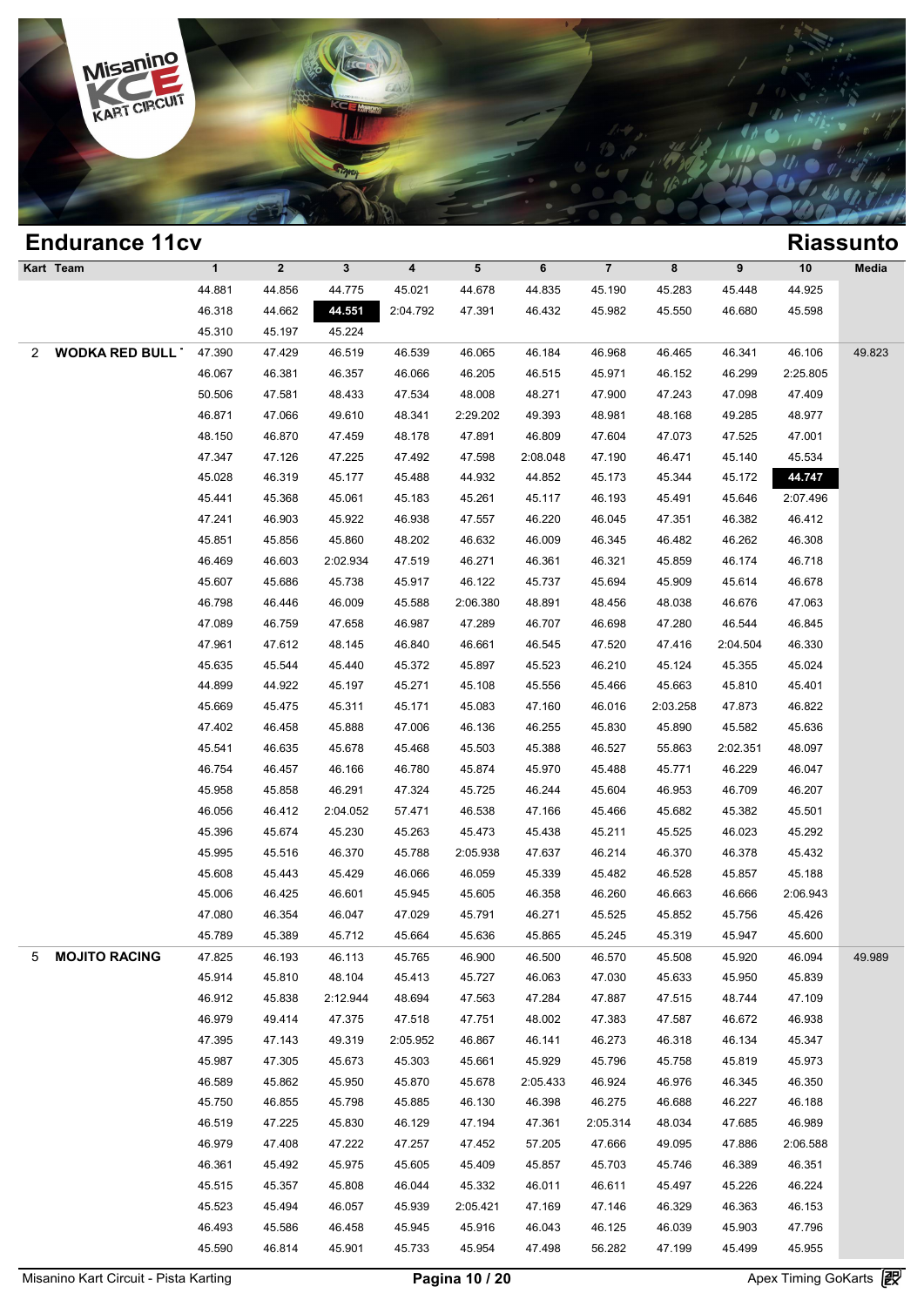

| <b>Endurance 11cv</b> |   |                       |                    |                        |                           |                     |           |                  |                  |                    |                           |                                | <b>Riassunto</b>                   |
|-----------------------|---|-----------------------|--------------------|------------------------|---------------------------|---------------------|-----------|------------------|------------------|--------------------|---------------------------|--------------------------------|------------------------------------|
| Kart Team             |   | $\mathbf{1}$          | $\mathbf 2$        | $\mathbf 3$            | 4                         | 5                   |           | 6                | $\overline{7}$   | 8                  | $\boldsymbol{9}$          | 10                             | Media                              |
|                       |   | 2:05.710              | 47.354             | 47.717                 | 46.956                    | 47.404              |           | 48.226           | 47.566           | 47.345             | 47.180                    | 47.342                         |                                    |
|                       |   | 46.475                | 48.419             | 46.908                 | 47.193                    | 47.646              |           | 46.897           | 46.969           | 47.653             | 47.457                    | 48.188                         |                                    |
|                       |   | 48.184                | 48.198             | 48.519                 | 2:06.696                  | 46.453              |           | 45.813           | 46.335           | 46.333             | 45.600                    | 46.247                         |                                    |
|                       |   | 46.818<br>45.677      | 45.703<br>45.681   | 45.742<br>45.826       | 46.112<br>46.098          | 45.896<br>46.327    |           | 46.036<br>45.441 | 46.160<br>47.303 | 47.169<br>2:12.281 | 45.559<br>46.647          | 45.547<br>45.942               |                                    |
|                       |   | 46.634                | 45.947             | 45.907                 | 46.107                    | 46.709              |           | 45.566           | 45.824           | 45.826             | 46.976                    | 46.357                         |                                    |
|                       |   | 45.960                | 45.643             | 46.810                 | 46.535                    | 46.353              |           | 46.270           | 45.629           | 46.444             | 47.225                    | 45.463                         |                                    |
|                       |   | 46.038                | 46.206             | 2:03.873               | 58.838                    | 46.394              |           | 47.187           | 47.495           | 46.703             | 47.150                    | 47.181                         |                                    |
|                       |   | 48.019                | 47.057             | 47.076                 | 47.255                    | 47.088              |           | 46.139           | 46.915           | 47.217             | 46.855                    | 47.035                         |                                    |
|                       |   | 48.587                | 47.550             | 47.002                 | 47.139                    | 46.965              |           | 47.191           | 46.388           | 47.423             | 47.816                    | 2:06.295                       |                                    |
|                       |   | 46.702                | 45.833             | 46.681                 | 45.863                    | 45.915              |           | 46.098           | 46.187           | 45.484             | 45.936                    | 45.444                         |                                    |
|                       |   | 45.617<br>45.979      | 45.744<br>45.654   | 46.078<br>45.659       | 47.093<br>46.108          | 45.578              |           | 46.270           | 45.113<br>46.214 | 45.018             | 45.287                    | 45.680<br>46.740               |                                    |
|                       |   | 45.904                | 54.411             | 46.030                 | 46.587                    | 2:05.716<br>45.343  |           | 47.512<br>45.892 | 45.965           | 46.695<br>46.629   | 45.716<br>46.356          |                                |                                    |
|                       |   |                       |                    |                        |                           |                     |           |                  |                  |                    |                           |                                |                                    |
| Tabella dei giri      |   |                       |                    |                        |                           |                     |           |                  |                  |                    |                           |                                |                                    |
| Giro 1<br>Interv.     | 1 | 7<br>0.5              | $\mathsf 3$<br>2.8 | 12<br>0.1              | $\mathop{8}\limits_{0.5}$ | 10<br>1.1           | 9<br>0.1  | 6<br>0.2         | 11<br>0.5        | $\frac{2}{1.7}$    | 4<br>0.3                  | 5<br>0.9                       | 14<br>0.7                          |
| Giro 2                | 1 | $\overline{7}$<br>0.4 | 12<br>3.9          | 3<br>0.5               | 8<br>0.1                  | 9<br>1.3            | 6<br>0.5  | 11<br>0.4        | 10<br>0.2        | 4<br>2.2           | 5<br>$1.2$                | $^2_{0.0}$                     | 14<br>0.9                          |
| Giro 3                | 1 | 7<br>0.3              | 12<br>4.6          | 8<br>0.7               | 3<br>0.1                  | 9<br>1.2            | 6<br>0.2  | 11<br>0.4        | 10<br>0.8        | 4<br>2.1           | 5<br>1.8                  | $\overline{2}$<br>0.4          | 14<br>1.3                          |
| Giro 4                | 1 | 7<br>0.2              | 12<br>5.0          | 8<br>0.6               | 3<br>0.2                  | 6<br>1.4            | 11<br>0.3 | 9<br>0.2         | 10<br>$1.2$      | 4<br>2.4           | 5<br>1.9                  | $\overline{2}$<br>$1.1$        | 14<br>0.6                          |
| Giro 5                | 1 | 7<br>0.3              | 12<br>5.5          | 8<br>0.7               | 3<br>0.3                  | 6<br>1.1            | 11<br>0.1 | 9<br>0.7         | 10<br>0.9        | 4<br>3.3           | 5<br>3.3                  | $\overline{2}$<br>0.3          | 14<br>2.2                          |
| Giro 6                | 1 | 7<br>0.2              | 12<br>5.7          | 8<br>$1.0$             | 3<br>0.2                  | 6<br>0.8            | 11<br>0.3 | 9<br>0.8         | 10<br>0.4        | 4<br>4.1           | 5<br>4.5                  | $\overline{2}$<br>0.0          | 14<br>4.6                          |
| Giro 7                | 1 | 7<br>0.2              | 12<br>6.6          | 8<br>$1.0$             | 3<br>0.4                  | 6<br>0.4            | 11<br>0.3 | 9<br>0.9         | 10<br>0.1        | 4<br>5.3           | 5<br>5.2                  | $\overline{2}$<br>0.4          | 14<br>5.5                          |
| Giro 8                | 1 | 7<br>0.3              | 12<br>7.2          | 8<br>0.7               | 3<br>0.4                  | 6<br>0.5            | 11<br>0.2 | 10<br>1.3        | 9<br>0.5         | 4<br>5.7           | 5<br>5.0                  | $\overline{2}$<br>1.4          | 14<br>5.8                          |
| Giro 9                | 1 | 7<br>0.3              | 12<br>7.7          | 8<br>0.5               | 3<br>0.4                  | 6<br>0.6            | 11<br>0.2 | 10<br>1.8        | 9<br>0.5         | 4<br>6.0           | 5<br>5.5                  | $\overline{2}$<br>1.8          | 14<br>6.0                          |
| Giro 10               | 1 | 7<br>0.3              | 12<br>8.4          | 8<br>0.3               | 3<br>0.3                  | 6<br>0.6            | 11<br>0.3 | 10<br>1.8        | 9<br>1.1         | 4<br>6.1           | 5<br>6.2                  | $\overline{2}$<br>1.8          | 14<br>6.6                          |
| Giro 11               | 1 | 7<br>0.1              | 12<br>9.0          | 8<br>0.1               | 3<br>0.6                  | 6<br>0.3            | 11<br>0.5 | 10<br>1.7        | 9<br>1.7         | 4<br>6.1           | 5<br>6.8                  | $\overline{\mathbf{c}}$<br>1.9 | 14<br>6.6                          |
| Giro 12               |   | 7<br>$0.2\,$          | 12<br>9.4          | 8<br>0.2               | $3_{0.1}$                 | 6<br>$0.5\,$        | 11<br>0.8 | 10<br>2.0        | 9<br>1.9         | 4<br>6.4           | 5<br>$7.0\,$              | $\frac{2}{2.5}$                | 14<br>6.3                          |
| Giro 13               | 1 | $\overline{7}$<br>0.5 | 12<br>9.7          | 8<br>0.3               | 3<br>0.6                  | 6<br>0.1            | 11<br>0.3 | 10<br>2.0        | 4<br>8.9         | 5<br>10.0          | $\overline{c}$<br>$0.8\,$ | 14<br>6.7                      | 9<br>52.5                          |
| Giro 14               | 1 | 7<br>0.5              | 12<br>10.5         | 8<br>0.4               | 3<br>0.1                  | 6<br>0.3            | 11<br>0.3 | 10<br>2.2        | 4<br>9.4         | 5<br>10.1          | $\overline{c}$<br>$1.4$   | 14<br>7.7                      | 9<br>52.2                          |
| Giro 15               | 1 | 7<br>0.5              | 12<br>11.1         | 6<br>1.4               | 3<br>0.3                  | 8<br>0.1            | 11<br>0.2 | 10<br>1.2        | 4<br>10.1        | 5<br>10.4          | $^{2}_{1.9}$              | 14<br>17.0                     | $9\n42.3$                          |
| Giro 16               | 1 | 7<br>0.5              | 12<br>11.7         | 6<br>1.1               | 3<br>0.3                  | 8<br>0.4            | 11<br>0.1 | 10<br>1.4        | 4<br>10.7        | 5<br>10.8          | $\frac{2}{2.3}$           | 14<br>17.9                     | 9<br>40.4                          |
| Giro 17               | 1 | 7<br>0.2              | 12<br>12.6         | $6\phantom{1}6$<br>0.7 | 3<br>0.1                  | 8<br>0.6            | 11<br>0.2 | 10<br>1.3        | 4<br>11.6        | 5<br>12.4          | $\mathbf 2$<br>$1.3$      | 14<br>19.1                     | 9<br>38.2                          |
| Giro 18               | 1 | 7<br>$0.2\,$          | 12<br>13.1         | 6<br>0.7               | 3<br>0.1                  | 8<br>1.3            | 11<br>0.6 | 10<br>0.4        | 4<br>12.2        | 5<br>12.5          | $2_{1.8}$                 | 14<br>19.6                     | 9<br>36.2                          |
| Giro 19               | 1 | 7<br>$0.3\,$          | $12$<br>13.6       | 6<br>0.4               | 3<br>0.2                  | 8<br>1.2            | 11<br>0.8 | 10<br>0.6        | 5<br>25.8        | $^{2}_{2.2}$       | 14<br>20.2                | 9<br>34.8                      | 4<br>8.5                           |
| Giro 20               | 1 | 7<br>1.4              | 12<br>13.1         | 6<br>0.5               | 3<br>0.1                  | 8<br>$1.1$          | 11<br>1.1 | 10<br>0.4        | 5<br>26.9        | 9<br>56.6          | 4<br>10.8                 | 14<br>32.0                     | $\overline{\mathbf{c}}$<br>$2.5\,$ |
| Giro 21               | 1 | 7<br>$1.2\,$          | 12<br>13.3         | $\mathsf 3$<br>0.4     | 6<br>0.1                  | 8<br>0.9            | 11<br>0.9 | 10<br>0.8        | 5<br>28.8        | 9<br>54.7          | 4<br>12.2                 | 14<br>34.6                     | $\overline{\mathbf{c}}$<br>4.1     |
| Giro 22               | 1 | $\overline{7}$<br>0.9 | 12<br>13.8         | 3<br>$0.3\,$           | 6<br>0.1                  | 8<br>$1.0$          | 11<br>0.9 | 10<br>$0.5\,$    | 5<br>30.2        | 9<br>55.0          | 4<br>12.2                 | 14<br>38.4                     | $\frac{2}{1.7}$                    |
| Giro 23               | 1 | $\underset{0.5}{7}$   | 3<br>14.8          | $12_{0.4}$             | 6<br>0.1                  | $\underset{0.6}{8}$ | 11<br>1.0 | 10<br>0.5        | 9<br>1:25        | 4<br>13.2          | 5<br>19.8                 | 14<br>19.1                     | $\frac{2}{3.7}$                    |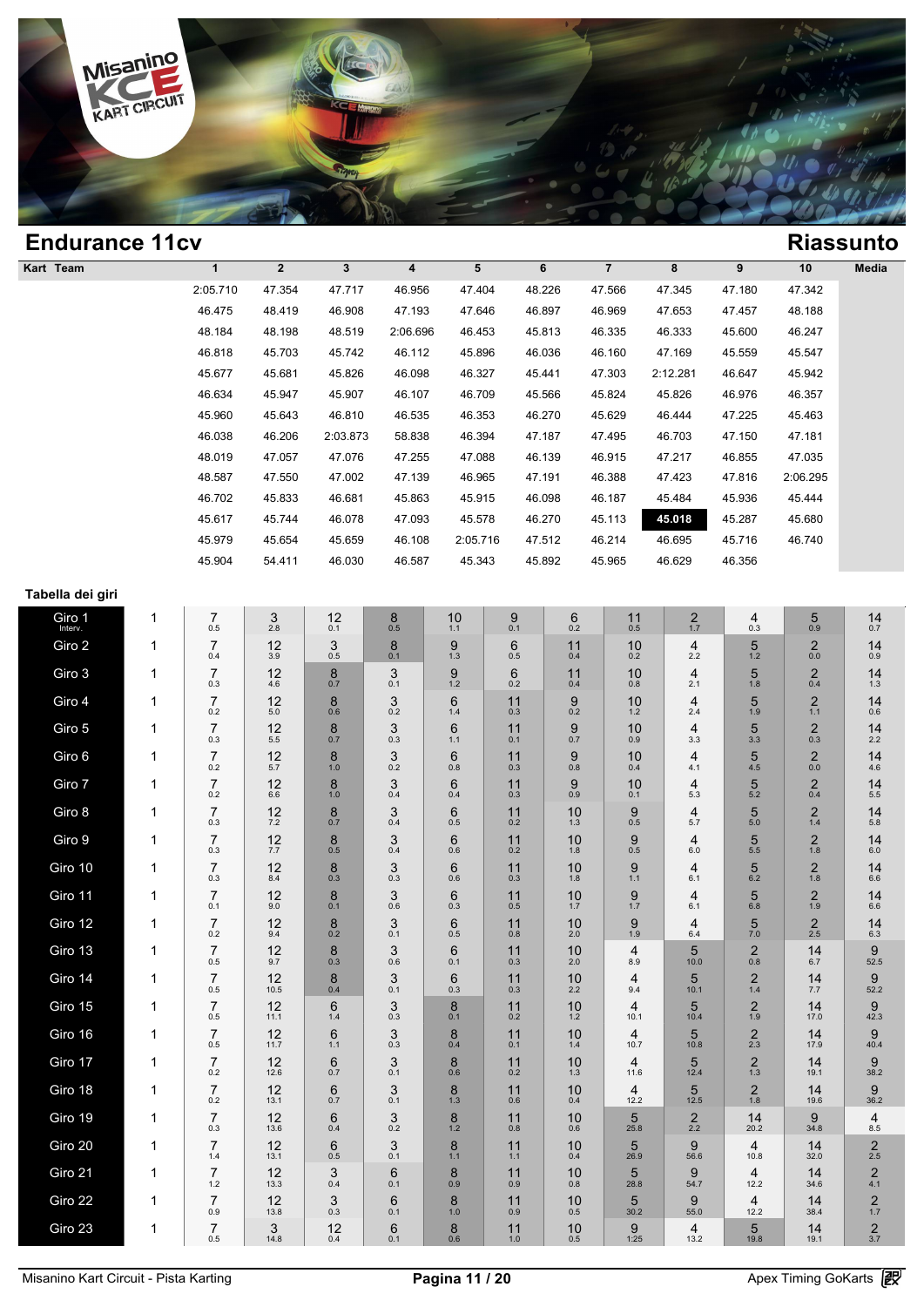

| Giro 24 | 1 | 7<br>0.3              | 6<br>16.4               | 12<br>0.2            | 3<br>0.4   | 8<br>0.2             | 11<br>0.5   | 10<br>1.0            | 9<br>1:24  | 4<br>13.8  | 5<br>23.0  | 14<br>16.6     | $\overline{c}$<br>5.2           |
|---------|---|-----------------------|-------------------------|----------------------|------------|----------------------|-------------|----------------------|------------|------------|------------|----------------|---------------------------------|
| Giro 25 | 1 | $\overline{7}$<br>0.3 | 6<br>16.9               | 12<br>0.2            | 3<br>0.2   | 8<br>0.2             | 11<br>0.4   | 10<br>1.3            | 9<br>1:24  | 4<br>13.9  | 5<br>25.5  | 14<br>15.3     | $\overline{2}$<br>6.9           |
| Giro 26 | 1 | $\overline{7}$<br>0.4 | 6<br>17.7               | 12<br>0.2            | 3<br>0.2   | 8<br>0.1             | 11<br>0.2   | 10<br>1.6            | 9<br>1:24  | 4<br>13.6  | 5<br>28.0  | 14<br>14.2     | $\overline{2}$<br>9.0           |
| Giro 27 | 1 | $\overline{7}$<br>0.5 | 3<br>18.6               | 12<br>0.1            | 6<br>0.4   | 8<br>0.1             | 11<br>0.2   | 10<br>1:19           | 9<br>6.4   | 4<br>14.1  | 5<br>30.7  | 14<br>12.3     | $\overline{2}$<br>10.8          |
| Giro 28 | 1 | $\overline{7}$<br>0.3 | 8<br>20.1               | 12<br>0.1            | 11<br>0.2  | 6<br>0.2             | 3<br>1:15   | 10<br>6.5            | 9<br>4.0   | 4<br>14.1  | 5<br>33.3  | 14<br>10.9     | $\overline{2}$<br>12.0          |
| Giro 29 | 1 | $\overline{7}$<br>0.7 | 12<br>20.3              | 11<br>0.2            | 8<br>0.2   | 6<br>0.3             | 3<br>1:16   | 10<br>6.7            | 9<br>2.5   | 4<br>13.8  | 5<br>37.0  | 14<br>8.9      | $\overline{2}$<br>12.4          |
| Giro 30 | 1 | $\overline{7}$<br>0.4 | 12<br>21.1              | 11<br>0.2            | 8<br>0.4   | 6<br>0.3             | 3<br>1:16   | 10<br>7.2            | 9<br>1.8   | 4<br>14.1  | 5<br>39.1  | 14<br>8.0      | $\overline{2}$<br>13.5          |
| Giro 31 | 1 | $\overline{7}$<br>0.6 | 12<br>21.7              | 11<br>0.2            | 6<br>0.5   | 8<br>1:15            | 3<br>1.4    | 10<br>7.6            | 9<br>0.9   | 4<br>14.7  | 5<br>40.8  | 14<br>7.6      | $\overline{2}$<br>13.9          |
| Giro 32 | 1 | $\overline{7}$<br>0.2 | 12<br>22.3              | 11<br>0.3            | 8<br>1:16  | 6<br>0.3             | 3<br>0.1    | 10<br>8.3            | 9<br>0.4   | 4<br>14.8  | 5<br>45.2  | 14<br>4.6      | $\overline{2}$<br>14.5          |
| Giro 33 | 1 | $\overline{7}$<br>0.3 | 12<br>22.3              | 11<br>0.3            | 8<br>1:16  | 3<br>0.6             | 6<br>0.4    | 9<br>8.5             | 10<br>0.3  | 4<br>14.9  | 5<br>47.2  | 14<br>3.6      | $\overline{2}$<br>17.7          |
| Giro 34 | 1 | $\overline{7}$<br>0.6 | 12<br>22.4              | 11<br>0.3            | 8<br>1:17  | 3<br>0.5             | 6<br>0.2    | 9<br>8.8             | 10<br>0.7  | 4<br>14.8  | 5<br>49.5  | 14<br>3.2      | $\overline{2}$<br>19.0          |
| Giro 35 | 1 | $\overline{7}$<br>0.3 | 11<br>23.4              | 12<br>0.1            | 8<br>1:16  | 3<br>0.6             | 6<br>0.1    | 9<br>9.4             | 10<br>1.2  | 4<br>14.3  | 5<br>52.3  | 14<br>2.2      | $\overline{2}$<br>2:01          |
| Giro 36 | 1 | $\overline{7}$<br>0.3 | 11<br>23.9              | 12<br>0.2            | 8<br>1:16  | 3<br>0.5             | 6<br>0.2    | 9<br>9.9             | 10<br>1.9  | 4<br>13.7  | 5<br>55.1  | 14<br>1.7      | $\overline{2}$<br>2:03          |
| Giro 37 | 1 | $\overline{7}$<br>0.2 | 11<br>24.4              | 12<br>0.2            | 8<br>1:16  | 3<br>0.6             | 6<br>0.2    | 9<br>10.0            | 10<br>3.1  | 4<br>12.5  | 5<br>57.4  | 14<br>0.5      | $\overline{2}$<br>2:06          |
| Giro 38 | 7 | 11<br>25.0            | 12<br>0.1               | $\mathbf{1}$<br>50.9 | 8<br>25.4  | 3<br>0.6             | 6<br>0.1    | 9<br>10.8            | 10<br>3.7  | 4<br>11.5  | 14<br>59.3 | 5<br>0.8       | $\overline{2}$<br>2:07          |
| Giro 39 | 7 | $\mathbf{1}$<br>1:17  | 8<br>24.0               | 3<br>0.6             | 6<br>0.6   | 12<br>0.1            | 11<br>1.8   | 9<br>8.7             | 10<br>4.6  | 4<br>10.8  | 14<br>1:00 | 5<br>0.9       | $\overline{2}$<br>2:09          |
| Giro 40 | 7 | $\mathbf 1$<br>2.6    | 8<br>23.7               | 3<br>0.9             | 6<br>0.3   | 12<br>2.4            | 11<br>1.0   | 9<br>7.7             | 10<br>5.0  | 4<br>10.7  | 14<br>1:01 | 5<br>1.5       | $\overline{2}$<br>2:11          |
| Giro 41 | 7 | $\mathbf 1$<br>1.9    | 8<br>23.7               | 3<br>0.9             | 6<br>0.1   | 12<br>3.8            | 11<br>1.0   | 9<br>6.9             | 10<br>5.3  | 4<br>10.5  | 14<br>1:03 | 5<br>1.4       | $\overline{2}$<br>2:12          |
| Giro 42 | 7 | -1<br>2.1             | 8<br>24.5               | 3<br>0.3             | 6<br>0.9   | 12<br>4.4            | 11<br>0.2   | 9<br>6.8             | 10<br>5.7  | 4<br>9.7   | 14<br>1:05 | 5<br>2.2       | $\overline{2}$<br>2:12          |
| Giro 43 | 7 | $\mathbf 1$<br>2.5    | 8<br>24.6               | 3<br>0.3             | 6<br>0.5   | 11<br>5.3            | 12<br>0.3   | 10<br>12.5           | 4<br>9.2   | 9<br>1:00  | 5<br>10.9  | 14<br>1:27     | $\overline{2}$<br>42.9          |
| Giro 44 | 7 | $\mathbf{1}$<br>2.7   | 8<br>25.0               | 3<br>0.3             | 6<br>0.1   | 11<br>6.1            | 12<br>0.4   | 10<br>13.0           | 4<br>8.3   | 9<br>1:02  | 5<br>1:30  | 14<br>8.0      | $\overline{2}$<br>44.7          |
| Giro 45 | 7 | 1<br>3.0              | 8<br>24.9               | 6<br>0.1             | 3<br>0.5   | 11<br>6.3            | 12<br>1.4   | 10<br>12.9           | 4<br>7.9   | 9<br>1:02  | 5<br>1:31  | 14<br>6.3      | $\overline{2}$<br>47.4          |
| Giro 46 | 7 | 1<br>3.4              | 8<br>24.8               | 6<br>0.1             | 3<br>0.4   | 11<br>7.3            | 12<br>$1.2$ | 10<br>12.6           | 4<br>7.6   | 9<br>1:02  | 5<br>1:33  | 14<br>5.1      | $\overline{2}$<br>49.3          |
| Giro 47 | 7 | 1<br>3.9              | $6\phantom{1}6$<br>25.1 | 8<br>0.1             | 3<br>0.2   | 11<br>8.4            | 12<br>0.6   | 10<br>13.0           | 4<br>6.8   | 9<br>1:02  | 5<br>1:34  | 14<br>4.0      | $\overline{2}$<br>51.7          |
| Giro 48 | 7 | 1<br>4.6              | 6<br>24.2               | 8<br>0.3             | 3<br>0.6   | 11<br>9.0            | 12<br>0.5   | 10<br>13.3           | 4<br>6.3   | 9<br>1:02  | 5<br>1:35  | 14<br>2.7      | $\overline{2}$<br>53.8          |
| Giro 49 | 7 | 6<br>29.3             | 8<br>$0.2\,$            | 3<br>$0.3\,$         | 11<br>10.1 | 12<br>$0.5\,$        | 10<br>13.2  | 4<br>5.7             | 1<br>21.9  | 9<br>40.3  | 5<br>1:36  | $14 \atop 1.5$ | $\overline{2}$<br>56.4          |
| Giro 50 | 7 | 6<br>29.4             | 8<br>0.2                | 3<br>0.3             | 11<br>11.2 | 12<br>0.4            | 1<br>40.9   | 9<br>39.7            | 10<br>8.9  | 4<br>7.1   | 5<br>1:21  | 14<br>1.1      | $\overline{2}$<br>58.4          |
| Giro 51 | 7 | 6<br>29.6             | 8<br>0.3                | 3<br>0.5             | 11<br>11.8 | 12<br>0.3            | 1<br>40.7   | 9<br>39.8            | 10<br>11.5 | 4<br>8.3   | 5<br>1:18  | 14<br>0.2      | $\overline{2}$<br>1:00          |
| Giro 52 | 7 | 6<br>29.6             | 8<br>0.4                | 3<br>$1.2$           | 11<br>11.8 | 12<br>0.6            | 1<br>40.1   | 9<br>40.0            | 10<br>12.5 | 4<br>10.7  | 14<br>1:15 | 5<br>1.7       | $\overline{2}$<br>1:00          |
| Giro 53 | 7 | 6<br>29.7             | 8<br>0.5                | 3<br>2.1             | 11<br>11.3 | 12<br>0.5            | 1<br>40.0   | 9<br>40.1            | 10<br>13.9 | 4<br>12.4  | 14<br>1:12 | 5<br>2.6       | $\overline{2}$<br>1:02          |
| Giro 54 | 7 | 6<br>28.9             | 8<br>$1.1$              | 3<br>2.1             | 11<br>11.3 | 12<br>0.8            | 1<br>39.6   | 9<br>40.8            | 10<br>14.5 | 4<br>14.2  | 14<br>1:10 | 5<br>2.4       | 2<br>1:04                       |
| Giro 55 | 7 | 6<br>29.6             | 8<br>$1.4$              | 11<br>14.0           | 12<br>0.7  | $\mathbf{1}$<br>39.2 | 3<br>25.5   | 9<br>15.3            | 10<br>15.8 | 4<br>16.8  | 14<br>1:06 | 5<br>2.9       | $\overline{2}$<br>1:06          |
| Giro 56 | 7 | 6<br>29.7             | 8<br>1.5                | 11<br>15.0           | 12<br>0.2  | $\mathbf{1}$<br>38.8 | 3<br>27.5   | 9<br>13.5            | 10<br>16.5 | 4<br>19.1  | 14<br>1:04 | 5<br>3.4       | $\overline{\mathbf{c}}$<br>2:28 |
| Giro 57 | 7 | 6<br>29.7             | 8<br>1.5                | 11<br>15.5           | 12<br>0.8  | 9<br>1:19            | 10<br>18.5  | $\mathbf{1}$<br>16.6 | 4<br>4.0   | 14<br>1:00 | 5<br>4.3   | 3<br>59.1      | $\overline{\mathbf{c}}$<br>1:30 |
| Giro 58 | 7 | 6<br>30.1             | 8<br>1.4                | 11<br>16.0           | 12<br>0.8  | 9<br>1:19            | 10<br>19.2  | 1<br>16.4            | 4<br>6.0   | 14<br>57.8 | 5<br>5.2   | 3<br>59.0      | $\overline{c}$<br>1:31          |
| Giro 59 | 7 | 6<br>30.2             | 8<br>1.3                | 11<br>16.7           | 12<br>1.2  | 9<br>1:19            | 10<br>19.7  | 1<br>15.4            | 4<br>9.0   | 14<br>55.1 | 5<br>5.9   | 3<br>58.6      | $\overline{2}$<br>1:31          |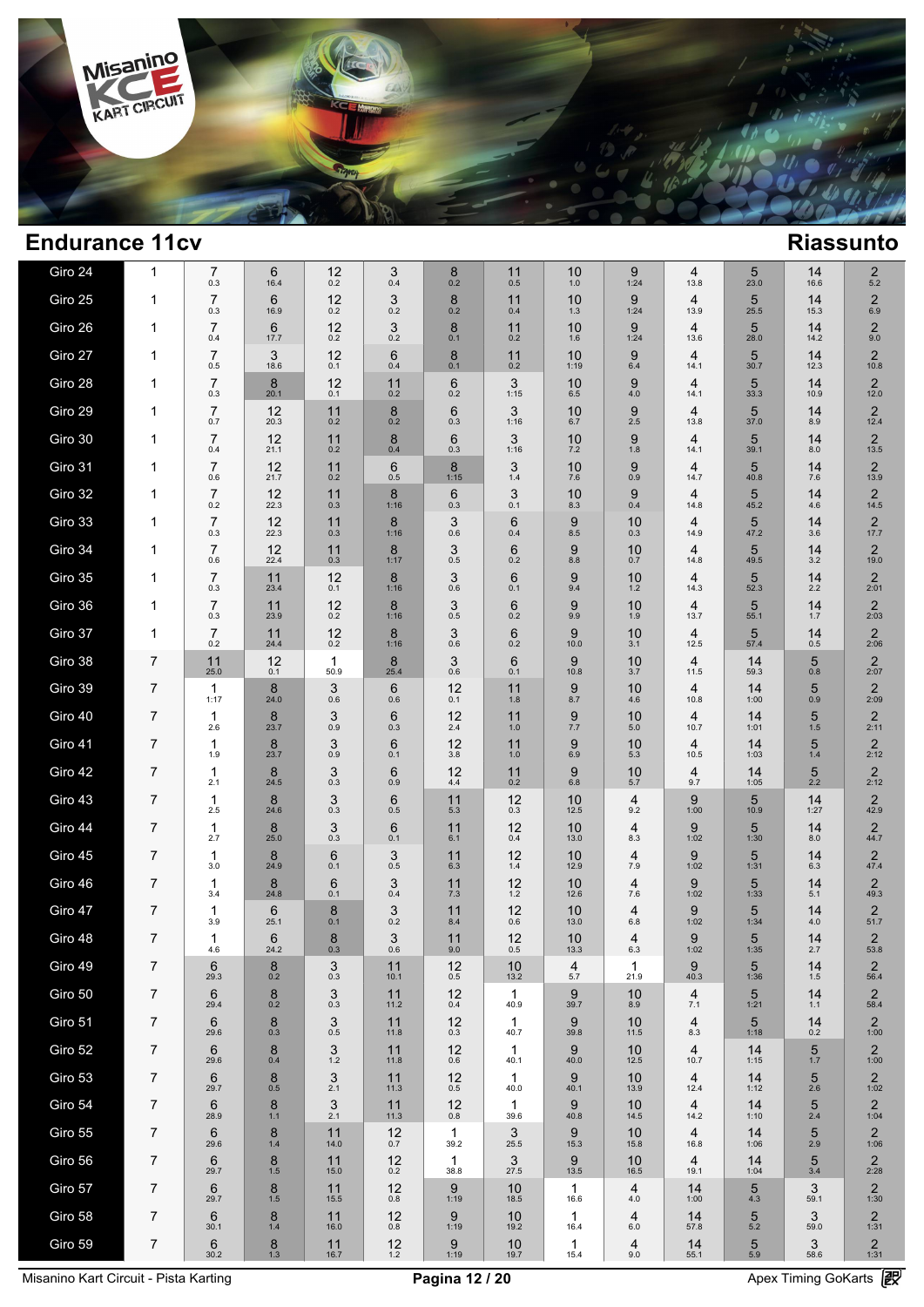

| Giro 60 | 7              | 6<br>31.0              | 8<br>0.8   | 11<br>17.4     | 12<br>0.8 | 9<br>1:19           | 10<br>21.2           | 1<br>14.2            | 4<br>11.6              | 14<br>52.5             | 5<br>6.6  | 3<br>57.9    | 2<br>1:31              |
|---------|----------------|------------------------|------------|----------------|-----------|---------------------|----------------------|----------------------|------------------------|------------------------|-----------|--------------|------------------------|
| Giro 61 | 7              | 6<br>31.3              | 8<br>0.8   | 11<br>18.1     | 12<br>0.3 | 9<br>1:19           | 10<br>23.2           | 1<br>12.0            | 4<br>24.4              | 14<br>40.1             | 5<br>8.3  | 3<br>56.4    | $\overline{2}$<br>1:31 |
| Giro 62 | 7              | 6<br>31.6              | 8<br>1.0   | 11<br>18.7     | 12<br>0.9 | 9<br>1:18           | 10<br>23.6           | $\mathbf{1}$<br>10.9 | 4<br>28.8              | 14<br>36.1             | 5<br>9.4  | 3<br>55.3    | $\overline{2}$<br>1:33 |
| Giro 63 | 7              | 6<br>32.0              | 8<br>0.8   | 11<br>19.0     | 12<br>0.9 | 9<br>1:18           | 10<br>24.8           | 1<br>9.2             | 14<br>1:05             | 5<br>10.4              | 4<br>36.6 | 3<br>1:35    | $\overline{2}$<br>15.3 |
| Giro 64 | 7              | 6<br>32.1              | 8<br>0.9   | 11<br>19.6     | 12<br>1.2 | 9<br>1:18           | 10<br>25.7           | 1<br>8.0             | 14<br>1:05             | 5<br>11.5              | 4<br>36.7 | 3<br>1:36    | $\overline{2}$<br>14.1 |
| Giro 65 | 7              | 6<br>32.4              | 8<br>0.6   | 11<br>20.2     | 12<br>1.3 | 9<br>1:18           | 10<br>25.9           | 1<br>6.8             | 14<br>1:06             | 5<br>12.3              | 4<br>36.1 | 3<br>1:36    | $\overline{2}$<br>13.5 |
| Giro 66 | 7              | 6<br>32.5              | 8<br>0.8   | 11<br>20.6     | 12<br>1.7 | 9<br>1:18           | 10<br>27.9           | 1<br>4.6             | 14<br>1:07             | $\overline{4}$<br>48.5 | 5<br>43.8 | 3<br>52.7    | $\overline{2}$<br>13.2 |
| Giro 67 | 7              | 6<br>32.7              | 8<br>1.0   | 11<br>20.9     | 12<br>2.6 | 9<br>1:16           | 10<br>28.5           | 1<br>3.8             | 14<br>1:07             | 4<br>48.1              | 5<br>45.9 | 3<br>51.3    | $\overline{2}$<br>12.9 |
| Giro 68 | 7              | 6<br>32.8              | 8<br>0.9   | 11<br>21.5     | 12<br>3.3 | 9<br>1:16           | 10<br>30.1           | -1<br>2.0            | 14<br>1:08             | $\overline{4}$<br>47.7 | 5<br>48.0 | 3<br>49.2    | $\overline{2}$<br>13.3 |
| Giro 69 | 7              | 6<br>32.5              | 8<br>1.3   | 11<br>21.7     | 12<br>3.5 | 9<br>1:16           | $\mathbf 1$<br>31.9  | 10<br>7.7            | 14<br>1:01             | 4<br>47.5              | 5<br>49.5 | 3<br>48.0    | $\overline{2}$<br>13.4 |
| Giro 70 | 7              | 6<br>32.6              | 11<br>23.6 | 12<br>3.6      | 8<br>50.1 | 9<br>26.0           | 1<br>31.6            | 10<br>8.7            | 14<br>1:00             | 4<br>47.5              | 5<br>50.8 | 3<br>46.9    | $\overline{2}$<br>12.8 |
| Giro 71 | 7              | 11<br>57.7             | 12<br>3.3  | 6<br>48.5      | 8<br>2.1  | 9<br>25.1           | 1<br>31.3            | 10<br>10.0           | 14<br>59.6             | 4<br>47.5              | 5<br>51.6 | 3<br>46.3    | $\overline{2}$<br>13.2 |
| Giro 72 | 7              | 11<br>58.4             | 12<br>3.2  | 6<br>48.8      | 8<br>2.1  | 9<br>24.7           | $\mathbf{1}$<br>30.9 | 10<br>10.9           | 14<br>59.1             | $\overline{4}$<br>47.2 | 5<br>53.5 | 3<br>44.5    | $\overline{2}$<br>13.5 |
| Giro 73 | 7              | 11<br>59.5             | 12<br>3.5  | 6<br>47.8      | 8<br>2.5  | 9<br>24.7           | 1<br>30.6            | 10<br>12.2           | 4<br>1:45              | 14<br>32.8             | 5<br>21.6 | 3<br>43.9    | $\overline{2}$<br>13.3 |
| Giro 74 | 7              | 11<br>1:00             | 12<br>4.1  | 6<br>47.5      | 8<br>2.5  | 9<br>25.0           | 1<br>29.7            | 10<br>1:39           | 4<br>18.2              | 14<br>34.7             | 5<br>20.7 | 3<br>43.0    | $\overline{2}$<br>13.5 |
| Giro 75 | 7              | 11<br>1:01             | 12<br>4.0  | 6<br>47.5      | 8<br>3.0  | 9<br>24.6           | 1<br>29.3            | 10<br>1:42           | $\overline{4}$<br>15.1 | 14<br>36.6             | 5<br>19.9 | 3<br>42.3    | $\overline{2}$<br>13.4 |
| Giro 76 | 7              | 11<br>1:02             | 12<br>4.1  | 6<br>47.4      | 8<br>3.4  | 9<br>24.4           | $\mathbf{1}$<br>28.9 | 10<br>1:44           | 4<br>13.7              | 14<br>37.7             | 5<br>20.4 | 3<br>41.0    | $\overline{2}$<br>13.3 |
| Giro 77 | 7              | 6<br>1:54              | 8<br>3.5   | 11<br>23.6     | 12<br>2.2 | $\mathbf 1$<br>26.9 | 9<br>47.8            | 10<br>57.8           | 4<br>13.0              | 14<br>40.1             | 5<br>19.1 | 3<br>39.5    | $\overline{2}$<br>14.7 |
| Giro 78 | 7              | 6<br>1:55              | 11<br>28.4 | 12<br>1.8      | 1<br>25.9 | 8<br>23.5           | 9<br>25.7            | 10<br>58.0           | 4<br>11.7              | 14<br>41.9             | 5<br>19.0 | 3<br>37.9    | $\overline{2}$<br>15.2 |
| Giro 79 | 7              | 6<br>1:55              | 11<br>28.8 | 12<br>2.4      | 1<br>24.8 | 8<br>24.3           | 9<br>25.7            | 10<br>57.6           | 4<br>11.8              | 14<br>42.8             | 5<br>19.4 | 3<br>37.1    | $\overline{2}$<br>15.4 |
| Giro 80 | 7              | 6<br>38.6              | 11<br>29.1 | 12<br>2.1      | 1<br>24.9 | 8<br>25.0           | 9<br>25.6            | 10<br>57.1           | 4<br>12.1              | 14<br>44.1             | 5<br>19.1 | 3<br>36.0    | 2<br>1:37              |
| Giro 81 | 7              | 6<br>37.6              | 11<br>29.4 | 12<br>2.0      | 1<br>24.6 | 8<br>25.6           | 9<br>25.5            | 10<br>57.1           | 4<br>11.8              | 14<br>46.7             | 5<br>18.4 | 3<br>34.6    | 2<br>1:39              |
| Giro 82 | 7              | 6<br>37.5              | 11<br>29.5 | 12<br>1.9      | 1<br>25.1 | 8<br>25.3           | 9<br>25.9            | 10<br>57.9           | 4<br>11.7              | 14<br>47.1             | 5<br>19.4 | 3<br>32.3    | $\overline{2}$<br>1:41 |
| Giro 83 | 7              | 6<br>37.2              | 11<br>29.8 | 12<br>2.0      | 1<br>25.2 | 8<br>25.2           | 9<br>26.0            | 10<br>58.5           | $\overline{4}$<br>11.4 | 14<br>47.9             | 5<br>19.3 | 3<br>31.9    | 2<br>1:42              |
| Giro 84 | 7              | $6\phantom{1}$<br>37.0 | 11<br>30.0 | 12<br>1.9      | 1<br>25.8 | 8<br>24.5           | 9<br>26.1            | 10<br>59.1           | 4<br>10.9              | 14<br>49.9             | 5<br>18.7 | 3<br>30.7    | $\overline{2}$<br>1:44 |
| Giro 85 | 7              | 6<br>36.6              | 11<br>30.6 | $12 \atop 1.7$ | 8<br>50.2 | 9<br>26.8           | $\mathbf{1}$<br>24.5 | 10<br>35.1           | 4<br>10.7              | $14 \over 50.6$        | 5<br>19.6 | 3<br>28.5    | $\frac{2}{1:46}$       |
| Giro 86 | 7              | 6<br>36.6              | 11<br>30.5 | $12 \atop 2.0$ | 8<br>49.9 | 9<br>27.1           | $\mathbf{1}$<br>25.2 | 10<br>34.9           | 4<br>9.8               | $14$<br>$52.2$         | 5<br>20.9 | 3<br>1:42    | $\overline{2}$<br>31.9 |
| Giro 87 | 7              | 6<br>36.5              | 11<br>30.5 | 12<br>2.1      | 8<br>49.7 | 9<br>27.2           | $\mathbf{1}$<br>25.1 | 10<br>35.7           | 4<br>9.2               | 14<br>52.9             | 5<br>1:40 | 3<br>22.3    | $\overline{2}$<br>32.7 |
| Giro 88 | 7              | 6<br>36.5              | 11<br>30.7 | 12<br>2.0      | 8<br>49.5 | 9<br>27.6           | $\mathbf 1$<br>24.7  | 10<br>36.7           | 4<br>8.3               | 14<br>54.2             | 5<br>1:43 | 3<br>19.5    | $\overline{2}$<br>34.9 |
| Giro 89 | $\overline{7}$ | 6<br>36.8              | 11<br>30.6 | 12<br>2.1      | 8<br>49.4 | 9<br>27.6           | $\mathbf{1}$<br>24.4 | 10<br>37.8           | 4<br>7.4               | 14<br>55.4             | 5<br>1:44 | 3<br>16.5    | $\overline{2}$<br>36.6 |
| Giro 90 | 7              | 6<br>36.8              | 11<br>30.8 | 12<br>1.8      | 8<br>49.7 | 9<br>27.7           | $\mathbf{1}$<br>23.7 | 10<br>38.6           | 4<br>7.1               | 14<br>56.9             | 5<br>1:45 | 3<br>13.8    | $\overline{2}$<br>38.7 |
| Giro 91 | $\overline{7}$ | 6<br>36.9              | 11<br>30.8 | 12<br>1.7      | 8<br>49.7 | 9<br>27.7           | $\mathbf{1}$<br>23.5 | 10<br>38.9           | 4<br>6.9               | 14<br>58.3             | 5<br>1:46 | 3<br>11.2    | $\overline{2}$<br>40.2 |
| Giro 92 | 7              | 6<br>36.5              | 11<br>31.3 | 12<br>$1.2$    | 8<br>49.9 | 9<br>27.7           | $\mathbf{1}$<br>23.2 | 10<br>39.5           | 4<br>6.6               | 14<br>59.8             | 5<br>1:48 | 3<br>$8.2\,$ | $\overline{2}$<br>41.6 |
| Giro 93 | $\overline{7}$ | 6<br>36.5              | 11<br>31.6 | 12<br>0.9      | 8<br>50.2 | 9<br>27.7           | $\mathbf{1}$<br>22.7 | 10<br>40.9           | 4<br>5.7               | 14<br>1:00             | 5<br>1:49 | 3<br>6.1     | $\overline{2}$<br>42.3 |
| Giro 94 | 7              | 6<br>36.3              | 11<br>31.9 | 12<br>0.7      | 8<br>50.5 | 9<br>27.5           | $\mathbf{1}$<br>22.6 | 10<br>41.2           | 4<br>5.4               | 14<br>1:01             | 5<br>1:50 | 3<br>3.7     | $\overline{2}$<br>45.7 |
| Giro 95 | $\overline{7}$ | 6<br>36.5              | 11<br>31.9 | 12<br>0.5      | 8<br>50.5 | 9<br>27.5           | $\mathbf{1}$<br>22.2 | 10<br>42.3           | 4<br>4.7               | 14<br>1:04             | 5<br>1:51 | 3<br>$2.0\,$ | $\overline{2}$<br>46.6 |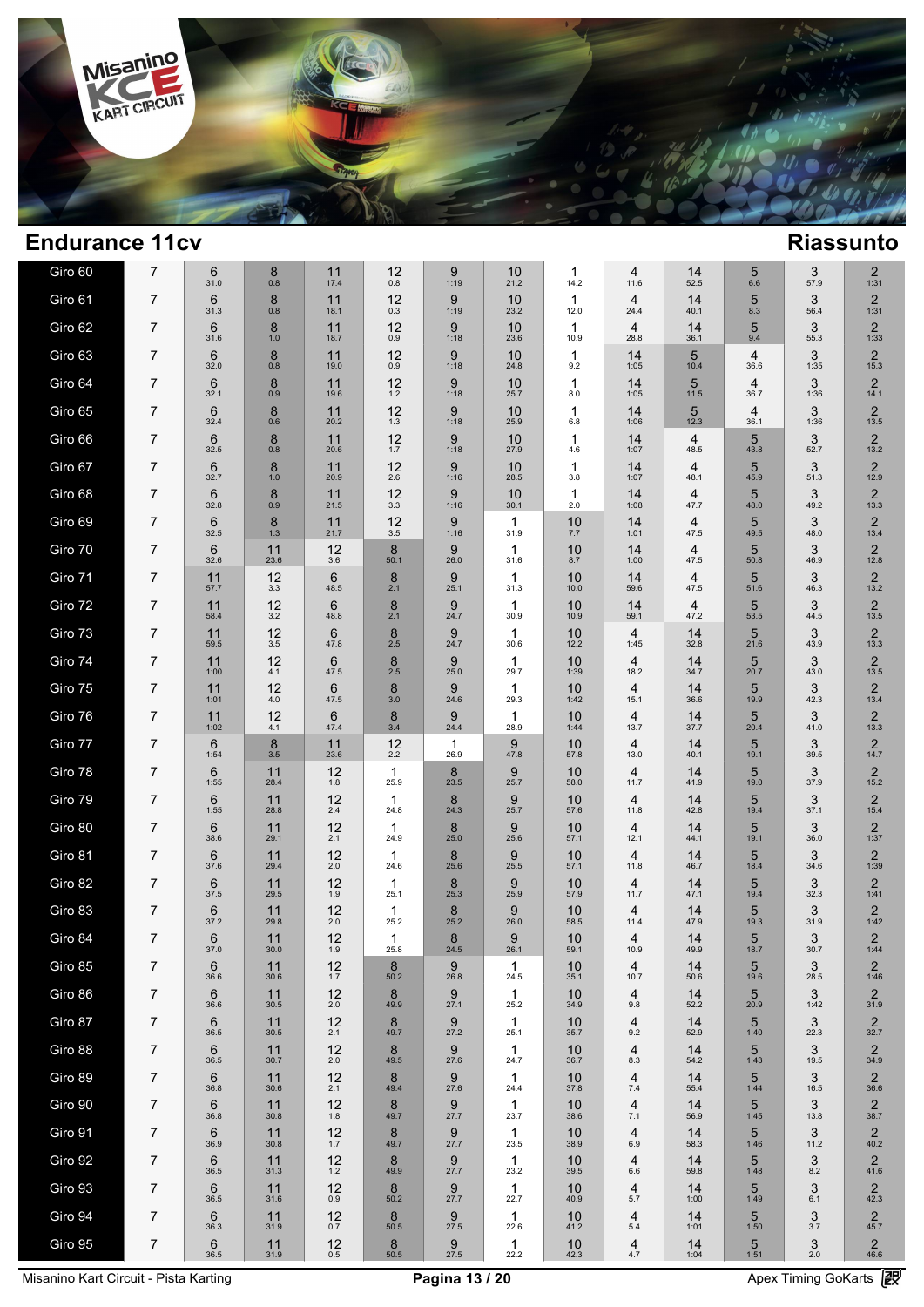

| Giro 96                     | 7  | 6<br>36.6                                | 11<br>32.5            | 12<br>0.2             | 8<br>50.3          | 9<br>27.3            | 1<br>22.1            | 10<br>43.9       | 4<br>3.6               | 14<br>1:05             | 3<br>1:52              | 5<br>9.6               | 2<br>37.4                                |  |
|-----------------------------|----|------------------------------------------|-----------------------|-----------------------|--------------------|----------------------|----------------------|------------------|------------------------|------------------------|------------------------|------------------------|------------------------------------------|--|
| Giro 97                     | 7  | 6<br>36.7                                | 11<br>32.7            | 12<br>0.1             | 8<br>50.0          | 9<br>27.3            | 1<br>21.9            | 10<br>46.4       | 4<br>1.5               | 14<br>2:30             | 3<br>27.5              | 5<br>12.7              | $\overline{2}$<br>36.1                   |  |
| Giro 98                     | 7  | 6<br>36.3                                | 11<br>32.9            | 12<br>0.2             | 8<br>50.1          | 9<br>27.4            | 1<br>21.4            | 10<br>47.1       | 4<br>1.3               | 14<br>2:33             | 3<br>24.6              | 5<br>17.3              | $\overline{2}$<br>33.5                   |  |
| Giro 99                     | 7  | 6<br>36.3                                | 11<br>33.5            | 12<br>0.9             | 8<br>49.0          | 9<br>28.2            | 1<br>20.1            | 10<br>48.2       | 4<br>0.8               | 14<br>2:35             | 3<br>22.5              | 5<br>20.4              | $\overline{2}$<br>31.9                   |  |
| <b>Giro 100</b>             | 7  | 6<br>36.0                                | 11<br>34.0            | 12<br>0.8             | 8<br>49.8          | 9<br>27.4            | 1<br>19.6            | 10<br>2:06       | 4<br>0.8               | 14<br>1:19             | 3<br>21.0              | $\overline{2}$<br>54.0 | 5<br>48.3                                |  |
| <b>Giro 101</b>             | 7  | 6<br>36.5                                | 11<br>33.6            | 12<br>0.6             | 8<br>50.0          | 9<br>27.8            | 1<br>18.6            | 10<br>2:08       | 4<br>2.0               | 14<br>1:17             | 3<br>19.9              | $\overline{2}$<br>55.9 | 5<br>48.2                                |  |
| <b>Giro 102</b>             | 7  | 6<br>36.9                                | 11<br>33.7            | 12<br>0.2             | 8<br>50.3          | 9<br>27.8            | 1<br>18.2            | 10<br>2:09       | 4<br>3.4               | 14<br>1:16             | 3<br>18.1              | $\overline{2}$<br>58.0 | 5<br>47.1                                |  |
| <b>Giro 103</b>             | 7  | 6<br>37.8                                | 11<br>32.9            | 12<br>0.2             | 8<br>50.2          | 9<br>27.9            | $\mathbf{1}$<br>17.3 | 10<br>2:12       | $\overline{4}$<br>3.5  | 14<br>1:16             | 3<br>17.1              | 5<br>1:46              | $\overline{2}$<br>29.8                   |  |
| <b>Giro 104</b>             | 7  | 6<br>46.3                                | 11<br>24.4            | 12<br>0.1             | 8<br>50.3          | 9<br>28.5            | 1<br>16.3            | 10<br>2:14       | 4<br>3.8               | 14<br>1:15             | 3<br>16.0              | 5<br>1:47              | $\overline{2}$<br>31.7                   |  |
| <b>Giro 105</b>             | 7  | 6<br>46.3                                | 12<br>24.3            | 11<br>0.2             | 8<br>50.6          | 9<br>28.5            | 1<br>15.3            | 10<br>2:16       | $\overline{4}$<br>4.6  | 14<br>1:13             | 3<br>14.1              | 5<br>1:48              | $\overline{2}$<br>32.5                   |  |
| <b>Giro 106</b>             | 7  | 6<br>46.4                                | 12<br>24.3            | 11<br>0.8             | 8<br>50.1          | 9<br>28.7            | 1<br>14.6            | 10<br>2:17       | $\overline{4}$<br>6.3  | 14<br>1:12             | 3<br>13.0              | 5<br>1:49              | $\overline{2}$<br>33.0                   |  |
| <b>Giro 107</b>             | 7  | 6<br>46.5                                | 12<br>24.7            | 11<br>0.4             | 9<br>1:19          | $\mathbf{1}$<br>14.0 | 8<br>33.5            | 10<br>1:45       | 4<br>7.2               | 14<br>1:11             | 3<br>11.7              | 5<br>1:50              | $\overline{2}$<br>33.7                   |  |
| <b>Giro 108</b>             | 7  | 6<br>46.5                                | 12<br>25.2            | 11<br>0.2             | 9<br>1:18          | $\mathbf{1}$<br>13.5 | 8<br>35.2            | 10<br>1:45       | $\overline{4}$<br>7.8  | 14<br>1:10             | 3<br>10.4              | 5<br>1:51              | $\overline{2}$<br>33.8                   |  |
| <b>Giro 109</b>             | 12 | 11<br>0.2                                | $\overline{7}$<br>4.4 | 6<br>48.2             | 9<br>26.3          | $\mathbf 1$<br>13.0  | 8<br>36.6            | 10<br>1:45       | 4<br>8.7               | 14<br>1:10             | 3<br>8.7               | 5<br>1:54              | $\overline{2}$<br>33.6                   |  |
| <b>Giro 110</b>             | 12 | 11<br>0.1                                | $\overline{7}$<br>5.8 | 6<br>47.2             | 9<br>25.8          | $\mathbf 1$<br>12.8  | 8<br>37.0            | 10<br>1:46       | 4<br>9.1               | 14<br>1:09             | 3<br>6.9               | 5<br>1:56              | $\overline{2}$<br>33.9                   |  |
| <b>Giro 111</b>             | 12 | $\overline{7}$<br>6.1                    | 6<br>47.1             | 11<br>23.9            | 9<br>1.5           | 1<br>12.2            | 8<br>37.8            | 10<br>1:47       | $\overline{4}$<br>10.0 | 14<br>1:09             | 3<br>5.5               | 5<br>1:57              | $\overline{2}$<br>34.0                   |  |
| <b>Giro 112</b>             | 12 | $\overline{7}$<br>5.7                    | 6<br>46.9             | 11<br>25.1            | 9<br>0.2           | $\mathbf{1}$<br>11.9 | 8<br>38.9            | 10<br>1:48       | 4<br>10.0              | 14<br>1:08             | 3<br>4.5               | 5<br>1:58              | $\overline{2}$<br>34.3                   |  |
| <b>Giro 113</b>             | 12 | $\overline{7}$<br>5.7                    | 6<br>46.1             | 9<br>26.0             | 11<br>0.5          | $\mathbf{1}$<br>10.6 | 8<br>39.8            | 10<br>1:49       | 4<br>10.5              | 14<br>1:08             | 3<br>2.2               | 5<br>1:59              | $\overline{2}$<br>34.3                   |  |
| <b>Giro 114</b>             | 12 | 6<br>50.8                                | 11<br>27.5            | $\overline{7}$<br>2.8 | $\mathbf 1$<br>7.0 | 8<br>40.1            | 9<br>25.0            | 10<br>1:25       | 4<br>11.0              | 14<br>1:08             | 3<br>0.2               | 5<br>2:01              | $\overline{2}$<br>34.1                   |  |
| Giro 115                    | 6  | 11<br>28.4                               | $\overline{7}$<br>3.0 | 12<br>4.7             | 1<br>1.2           | 8<br>40.5            | 9<br>26.3            | 10<br>1:25       | 4<br>11.7              | 3<br>1:06              | 14<br>1.1              | 5<br>2:00              | $\overline{2}$<br>34.9                   |  |
| <b>Giro 116</b>             | 6  | 11<br>29.2                               | 7<br>2.5              | 1<br>6.3              | 12<br>0.6          | 8<br>39.9            | 9<br>27.0            | 10<br>1:26       | 4<br>12.3              | 3<br>1:04              | 14<br>2.3              | 5<br>2:01              | $\overline{2}$<br>34.7                   |  |
| Giro 117                    | 6  | 11<br>30.5                               | $\overline{7}$<br>1.6 | 1<br>6.2              | 12<br>1.6          | 8<br>39.3            | 9<br>27.3            | 10<br>1:26       | 4<br>12.9              | 3<br>1:02              | 14<br>3.7              | 5<br>2:01              | $\overline{2}$<br>33.7                   |  |
| <b>Giro 118</b>             | 6  | 11<br>31.7                               | $\overline{7}$<br>0.7 | 1<br>6.1              | 12<br>2.9          | 8<br>38.5            | 9<br>28.0            | 10<br>1:27       | 4<br>14.3              | 3<br>59.1              | 14<br>5.4              | 5<br>2:01              | $\overline{2}$<br>34.2                   |  |
| <b>Giro 119</b>             | 6  | 11<br>32.5                               | $\overline{7}$<br>0.4 | 1<br>5.5              | 12<br>4.3          | 9<br>1:06            | 8<br>47.7            | 10<br>41.1       | 4<br>14.7              | 3<br>56.4              | 14<br>7.3              | 5<br>2:00              | $\overline{2}$<br>34.5                   |  |
| <b>Giro 120</b>             | 6  | $\overline{7}$<br>32.8                   | 11<br>0.3             | 1<br>5.0              | 12<br>5.5          | 9<br>1:06            | 8<br>48.4            | 10<br>41.9       | 4<br>14.8              | 3<br>54.4              | 14<br>8.3              | 5<br>2:01              | $\overline{2}$<br>35.0                   |  |
| Giro 121                    | 6  | 7<br>33.1                                | 11<br>$0.8\,$         | 1<br>4.2              | 12<br>$6.6\,$      | 9<br>1:05            | 8<br>48.8            | 10<br>42.4       | 4<br>17.3              | 3<br>50.6              | 14<br>9.8              | 5<br>2:00              | $\overline{2}$<br>36.3                   |  |
| <b>Giro 122</b>             | 6  | $\overline{7}$<br>33.3                   | 11<br>$1.2$           | $\mathbf{1}$<br>3.4   | 12<br>7.7          | 9<br>1:05            | 8<br>48.8            | 10<br>42.6       | 3<br>1:07              | 14<br>11.8             | $\overline{4}$<br>18.1 | 5<br>1:41              | $\overline{2}$<br>37.2                   |  |
| <b>Giro 123</b>             | 6  | $\overline{7}$<br>33.6                   | 11<br>2.0             | 1<br>$2.2\,$          | 12<br>8.6          | 9<br>1:05            | 8<br>48.7            | 10<br>42.9       | 3<br>1:06              | 4<br>31.9              | 14<br>1:01             | 5<br>39.9              | $\overline{2}$<br>37.2                   |  |
| <b>Giro 124</b>             | 6  | $\overline{7}$<br>33.5                   | 11<br>2.8             | 12<br>10.8            | 9<br>1:05          | $\mathbf{1}$<br>0.6  | 8<br>47.5            | 10<br>43.8       | 3<br>1:04              | 4<br>32.7              | 14<br>1:01             | 5<br>39.8              | $\overline{2}$<br>36.8                   |  |
| Giro 125                    | 6  | $\overline{7}$<br>33.6                   | 11<br>3.8             | 12<br>10.2            | 9<br>1:06          | 1<br>1.0             | 8<br>47.2            | 10<br>44.7       | 3<br>1:03              | $\overline{4}$<br>33.9 | 14<br>1:01             | 5<br>2:00              | $\overline{2}$<br>37.8                   |  |
| Giro 126<br><b>Giro 127</b> | 6  | $\overline{7}$<br>33.7<br>$\overline{7}$ | 11<br>4.6<br>11       | 12<br>10.1<br>12      | 9<br>1:05<br>9     | 1<br>0.4             | 8<br>47.7<br>8       | 10<br>45.9<br>10 | 4<br>1:36<br>4         | 3<br>41.7<br>3         | 14<br>19.4<br>14       | 5<br>2:02<br>5         | $\overline{2}$<br>39.5<br>$\overline{2}$ |  |
|                             | 6  | 33.8                                     | 5.4                   | 9.7                   | 1:06               | 1<br>0.1<br>9        | 48.1                 | 45.8             | 1:36                   | 42.2<br>3              | 19.1                   | 2:04<br>$5\phantom{1}$ | 40.8<br>$\overline{2}$                   |  |
| <b>Giro 128</b>             | 6  | 7<br>33.8<br>$\overline{7}$              | 11<br>6.5             | 12<br>9.3             | 1<br>1:06          | 0.4                  | 8<br>47.4            | 10<br>46.6       | 4<br>1:35              | 42.0                   | 14<br>19.3             | 2:05                   | 42.5                                     |  |
| <b>Giro 129</b>             | 6  | 33.7<br>$\overline{7}$                   | 11<br>7.5             | 12<br>9.1             | 1<br>1:05          | 9<br>1.1             | 8<br>2:03            | 10<br>47.7       | 4<br>18.3              | 3<br>41.8              | 14<br>19.4             | $5\phantom{1}$<br>2:06 | $\overline{2}$<br>42.8                   |  |
| <b>Giro 130</b>             | 6  | 33.6                                     | 11<br>8.4             | 12<br>9.0             | 1<br>1:05          | 9<br>$1.5$           | 8<br>2:04            | 10<br>48.6       | 4<br>16.9              | 3<br>42.2              | 14<br>19.5             | 5<br>2:07              | $\overline{2}$<br>43.8                   |  |
| <b>Giro 131</b>             | 6  | $\overline{7}$<br>33.6                   | 11<br>9.1             | 12<br>9.4             | 1<br>1:03          | 9<br>$1.9$           | 8<br>2:04            | 10<br>48.7       | 4<br>16.9              | 3<br>41.5              | 14<br>20.1             | 5<br>2:08              | $\overline{2}$<br>44.3                   |  |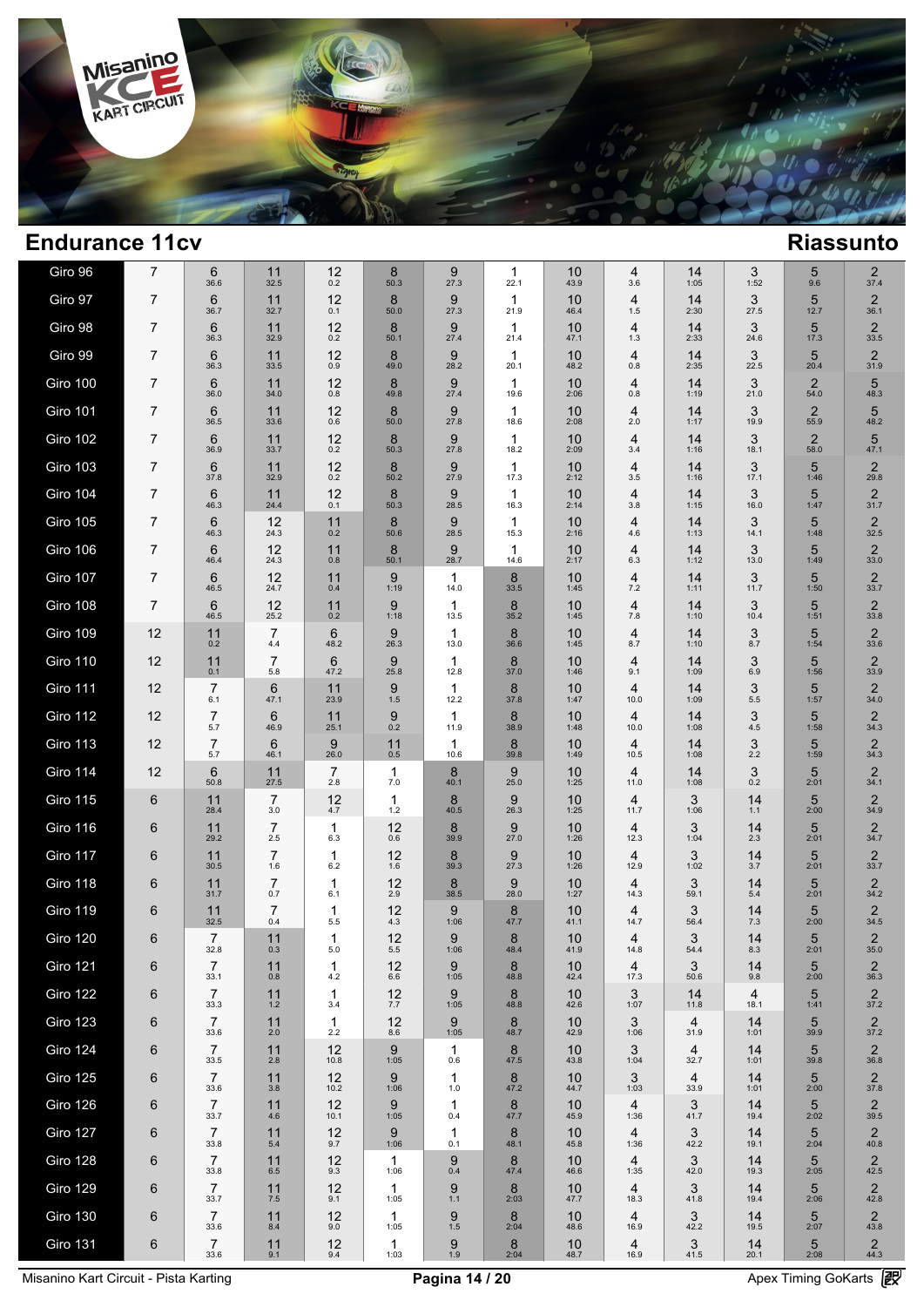

| <b>Giro 132</b> | 6 | 7<br>33.7              | 11<br>9.8            | 12<br>9.3            | 1<br>1:03  | 9<br>2.6                 | 8<br>2:04      | 10<br>49.1 | 4<br>17.7  | 3<br>40.5  | 14<br>20.5 | 5<br>2:09              | $\overline{2}$<br>45.5 |
|-----------------|---|------------------------|----------------------|----------------------|------------|--------------------------|----------------|------------|------------|------------|------------|------------------------|------------------------|
| <b>Giro 133</b> | 6 | $\overline{7}$<br>34.0 | 11<br>10.7           | 12<br>9.1            | 1<br>1:02  | 9<br>3.1                 | 8<br>2:03      | 10<br>49.3 | 4<br>17.8  | 3<br>40.1  | 14<br>20.8 | 5<br>2:10              | $\overline{2}$<br>46.7 |
| <b>Giro 134</b> | 6 | 7<br>34.1              | 12<br>20.8           | 1<br>1:01            | 9<br>4.0   | 11<br>3.9                | 8<br>1:59      | 10<br>50.7 | 4<br>17.0  | 3<br>39.7  | 14<br>21.2 | 5<br>2:11              | $\overline{2}$<br>47.8 |
| <b>Giro 135</b> | 6 | 7<br>34.5              | 12<br>21.3           | $\mathbf{1}$<br>1:00 | 9<br>4.7   | 11<br>4.7                | 8<br>1:58      | 10<br>50.8 | 4<br>16.9  | 3<br>39.4  | 14<br>21.9 | 5<br>2:12              | $\overline{2}$<br>49.1 |
| <b>Giro 136</b> | 6 | 7<br>34.8              | 1<br>1:22            | 9<br>5.3             | 11<br>4.6  | 12<br>7.7                | 8<br>1:50      | 10<br>50.8 | 4<br>16.9  | 3<br>39.1  | 14<br>22.6 | 5<br>2:12              | $\overline{2}$<br>49.8 |
| Giro 137        | 6 | 7<br>34.5              | 1<br>1:21            | 9<br>6.4             | 11<br>4.3  | 12<br>8.6                | 8<br>1:48      | 10<br>51.1 | 4<br>17.3  | 3<br>38.9  | 14<br>23.0 | 5<br>2:14              | $\overline{2}$<br>50.4 |
| <b>Giro 138</b> | 7 | 6<br>43.4              | $\mathbf{1}$<br>38.6 | 9<br>7.5             | 11<br>3.7  | 12<br>8.7                | 8<br>1:47      | 10<br>51.3 | 4<br>17.3  | 3<br>38.5  | 14<br>23.8 | 5<br>2:14              | $\overline{2}$<br>51.6 |
| <b>Giro 139</b> | 7 | 6<br>44.5              | $\mathbf 1$<br>37.3  | 9<br>7.8             | 11<br>3.9  | 12<br>8.8                | 8<br>1:48      | 10<br>51.0 | 4<br>17.6  | 3<br>38.1  | 14<br>24.4 | 5<br>2:15              | $\overline{2}$<br>52.3 |
| <b>Giro 140</b> | 7 | 6<br>44.7              | $\mathbf 1$<br>36.9  | 9<br>8.0             | 11<br>4.2  | 12<br>8.8                | 8<br>1:47      | 10<br>51.5 | 4<br>17.5  | 3<br>37.4  | 14<br>25.1 | 5<br>2:18              | $\overline{2}$<br>51.3 |
| <b>Giro 141</b> | 7 | 6<br>44.6              | 1<br>36.9            | 9<br>8.3             | 11<br>4.3  | 12<br>8.6                | 8<br>1:47      | 10<br>52.2 | 4<br>17.4  | 3<br>36.7  | 14<br>25.7 | 5<br>2:18              | $\overline{2}$<br>53.7 |
| <b>Giro 142</b> | 7 | 6<br>44.7              | $\mathbf 1$<br>36.7  | 9<br>8.5             | 11<br>4.4  | 12<br>8.8                | 8<br>1:47      | 10<br>52.3 | 4<br>17.3  | 3<br>36.4  | 14<br>26.6 | 5<br>2:19              | $\overline{2}$<br>54.5 |
| <b>Giro 143</b> | 7 | 6<br>44.7              | $\mathbf 1$<br>36.5  | 9<br>8.7             | 11<br>4.2  | 12<br>9.2                | 8<br>1:47      | 10<br>53.0 | 4<br>17.0  | 3<br>36.1  | 14<br>29.1 | 5<br>2:18              | $\overline{2}$<br>56.7 |
| <b>Giro 144</b> | 7 | 6<br>44.3              | $\mathbf 1$<br>36.2  | 9<br>9.3             | 11<br>4.5  | 12<br>8.9                | 8<br>1:47      | 10<br>54.0 | 4<br>16.3  | 3<br>35.8  | 14<br>29.9 | 5<br>2:19              | $\overline{2}$<br>57.8 |
| <b>Giro 145</b> | 7 | 6<br>44.2              | $\mathbf{1}$<br>35.8 | 9<br>10.0            | 11<br>4.2  | 12<br>8.9                | 8<br>1:47      | 10<br>54.5 | 4<br>17.1  | 3<br>34.5  | 14<br>30.1 | 5<br>2:20              | $\overline{2}$<br>58.5 |
| <b>Giro 146</b> | 7 | 6<br>44.1              | $\mathbf{1}$<br>35.8 | 9<br>10.5            | 11<br>3.8  | 12<br>9.0                | 8<br>1:48      | 10<br>53.6 | 4<br>16.8  | 3<br>34.0  | 14<br>30.4 | 5<br>2:23              | $\overline{2}$<br>57.6 |
| Giro 147        | 7 | 6<br>44.3              | $\mathbf 1$<br>35.5  | 9<br>11.2            | 11<br>3.8  | 12<br>8.5                | 8<br>1:48      | 10<br>54.0 | 4<br>16.7  | 3<br>33.5  | 14<br>31.5 | 5<br>2:34              | $\overline{2}$<br>48.8 |
| Giro 148        | 7 | 6<br>44.0              | $\mathbf{1}$<br>36.0 | 9<br>11.2            | 11<br>3.2  | 12<br>8.5                | 8<br>1:48      | 10<br>55.2 | 4<br>15.8  | 3<br>33.5  | 14<br>31.8 | 5<br>2:36              | $\overline{2}$<br>49.0 |
| <b>Giro 149</b> | 7 | 6<br>44.0              | $\mathbf 1$<br>35.8  | 9<br>11.7            | 11<br>3.1  | 12<br>8.7                | 8<br>1:48      | 10<br>55.2 | 3<br>49.2  | 14<br>32.6 | 4<br>12.3  | 5<br>2:23              | $\overline{2}$<br>2:08 |
| <b>Giro 150</b> | 7 | 6<br>44.2              | $\mathbf{1}$<br>35.3 | 11<br>15.2           | 12<br>9.0  | 9<br>1:04                | 8<br>43.6      | 10<br>55.8 | 3<br>49.0  | 14<br>33.2 | 4<br>17.3  | 5<br>2:19              | $\overline{2}$<br>2:08 |
| <b>Giro 151</b> | 7 | 6<br>44.1              | $\mathbf 1$<br>35.4  | 11<br>15.3           | 12<br>9.3  | 9<br>1:06                | 8<br>41.6      | 10<br>56.3 | 3<br>48.5  | 14<br>33.4 | 4<br>22.1  | 5<br>3:35              | $\overline{2}$<br>48.3 |
| <b>Giro 152</b> | 7 | 6<br>44.0              | $\mathbf 1$<br>35.3  | 11<br>15.5           | 12<br>10.0 | 9<br>1:06                | 8<br>40.1      | 3<br>1:45  | 10<br>29.4 | 14<br>4.3  | 4<br>25.6  | 5<br>3:34              | $\overline{2}$<br>46.5 |
| <b>Giro 153</b> | 7 | 6<br>44.1              | 1<br>34.8            | 11<br>16.6           | 12<br>9.5  | 9<br>1:07                | 8<br>38.7      | 3<br>1:45  | 10<br>31.1 | 14<br>3.0  | 4<br>28.4  | 5<br>3:34              | $\overline{2}$<br>44.3 |
| <b>Giro 154</b> | 6 | $\overline{7}$<br>32.0 | 1<br>2.7             | 11<br>17.1           | 12<br>9.4  | 9<br>1:07                | 8<br>38.1      | 3<br>1:45  | 10<br>31.6 | 14<br>2.9  | 4<br>31.9  | 5<br>3:33              | $\overline{2}$<br>42.7 |
| <b>Giro 155</b> | 6 | $\overline{7}$<br>33.3 | 1<br>1.5             | 11<br>17.6           | 12<br>9.2  | 9<br>1:08                | 8<br>38.0      | 3<br>1:45  | 10<br>32.2 | 4<br>37.7  | 14<br>44.2 | 5<br>2:48              | $\overline{2}$<br>41.2 |
| <b>Giro 156</b> | 6 | $\overline{7}$<br>32.6 | 1<br>0.9             | 11<br>18.5           | 12<br>8.8  | 9<br>1:08                | 8<br>38.0      | 3<br>1:45  | 10<br>32.8 | 4<br>46.8  | 14<br>37.2 | 5<br>2:49              | $\overline{2}$<br>38.5 |
| <b>Giro 157</b> | 6 | 7<br>33.0              | 1<br>0.5             | 11<br>19.1           | 12<br>8.6  | 9<br>1:08                | $8 \over 37.7$ | 3<br>1:45  | 10<br>33.2 | 4<br>49.8  | 14<br>38.3 | 5<br>2:47              | 2<br>37.1              |
| <b>Giro 158</b> | 6 | $\overline{7}$<br>33.4 | 1<br>0.2             | 11<br>19.5           | 12<br>8.5  | 9<br>1:08                | 8<br>37.2      | 3<br>1:45  | 10<br>33.3 | 4<br>54.6  | 14<br>35.3 | 5<br>2:48              | $\overline{2}$<br>34.9 |
| <b>Giro 159</b> | 6 | $\overline{7}$<br>33.5 | 1<br>0.4             | 11<br>19.9           | 12<br>8.3  | 9<br>1:08                | 8<br>36.9      | 3<br>1:46  | 10<br>33.4 | 4<br>57.6  | 14<br>34.2 | 5<br>2:48              | $\overline{2}$<br>33.1 |
| <b>Giro 160</b> | 6 | 1<br>33.5              | 7<br>1.3             | 11<br>19.1           | 12<br>8.8  | 9<br>1:07                | 8<br>36.8      | 3<br>1:46  | 10<br>33.9 | 4<br>1:01  | 14<br>30.9 | 5<br>2:50              | $\overline{2}$<br>30.7 |
| <b>Giro 161</b> | 6 | 1<br>33.6              | 7<br>$1.2$           | 11<br>19.6           | 12<br>9.1  | 9<br>1:07                | 8<br>36.1      | 3<br>1:46  | 10<br>34.6 | 4<br>1:05  | 14<br>28.4 | 5<br>2:50              | $\overline{2}$<br>29.2 |
| <b>Giro 162</b> | 6 | 1<br>33.7              | 7<br>1.5             | 11<br>19.6           | 12<br>9.0  | 9<br>1:07                | 8<br>36.2      | 3<br>1:45  | 10<br>35.0 | 4<br>1:09  | 14<br>25.4 | 5<br>2:52              | $\overline{2}$<br>25.7 |
| <b>Giro 163</b> | 6 | $\overline{7}$<br>36.0 | 11<br>19.7           | $\mathbf{1}$<br>54.2 | 9<br>22.5  | 12<br>7.8                | 8<br>27.9      | 3<br>1:45  | 10<br>35.7 | 4<br>1:11  | 14<br>23.2 | 5<br>2:54              | $\overline{2}$<br>24.0 |
| <b>Giro 164</b> | 6 | $\overline{7}$<br>35.9 | 11<br>20.1           | $\mathbf{1}$<br>55.2 | 9<br>21.5  | 8<br>35.4                | 12<br>50.4     | 10<br>1:31 | 3<br>39.4  | 4<br>35.0  | 14<br>21.1 | $\overline{5}$<br>2:55 | $\overline{2}$<br>22.0 |
| <b>Giro 165</b> | 6 | 7<br>35.5              | 11<br>20.5           | $\mathbf{1}$<br>55.2 | 9<br>21.7  | 8<br>34.5                | 12<br>2:09     | 10<br>13.4 | 3<br>40.4  | 4<br>37.0  | 14<br>18.3 | $\overline{5}$<br>2:58 | $\overline{2}$<br>19.5 |
| Giro 166        | 6 | 7<br>35.3              | 11<br>20.8           | $\mathbf{1}$<br>55.5 | 9<br>21.8  | $\boldsymbol{8}$<br>33.6 | 10<br>2:22     | 3<br>40.5  | 12<br>33.4 | 4<br>5.9   | 14<br>15.9 | 5<br>3:00              | $\overline{2}$<br>18.2 |
| <b>Giro 167</b> | 6 | $\overline{7}$<br>35.1 | $\mathbf{1}$<br>1:17 | 9<br>22.0            | 11<br>2.9  | 8<br>29.7                | 10<br>2:23     | 3<br>40.7  | 12<br>34.2 | 4<br>7.5   | 14<br>14.4 | $\sqrt{5}$<br>3:01     | $\overline{c}$<br>16.7 |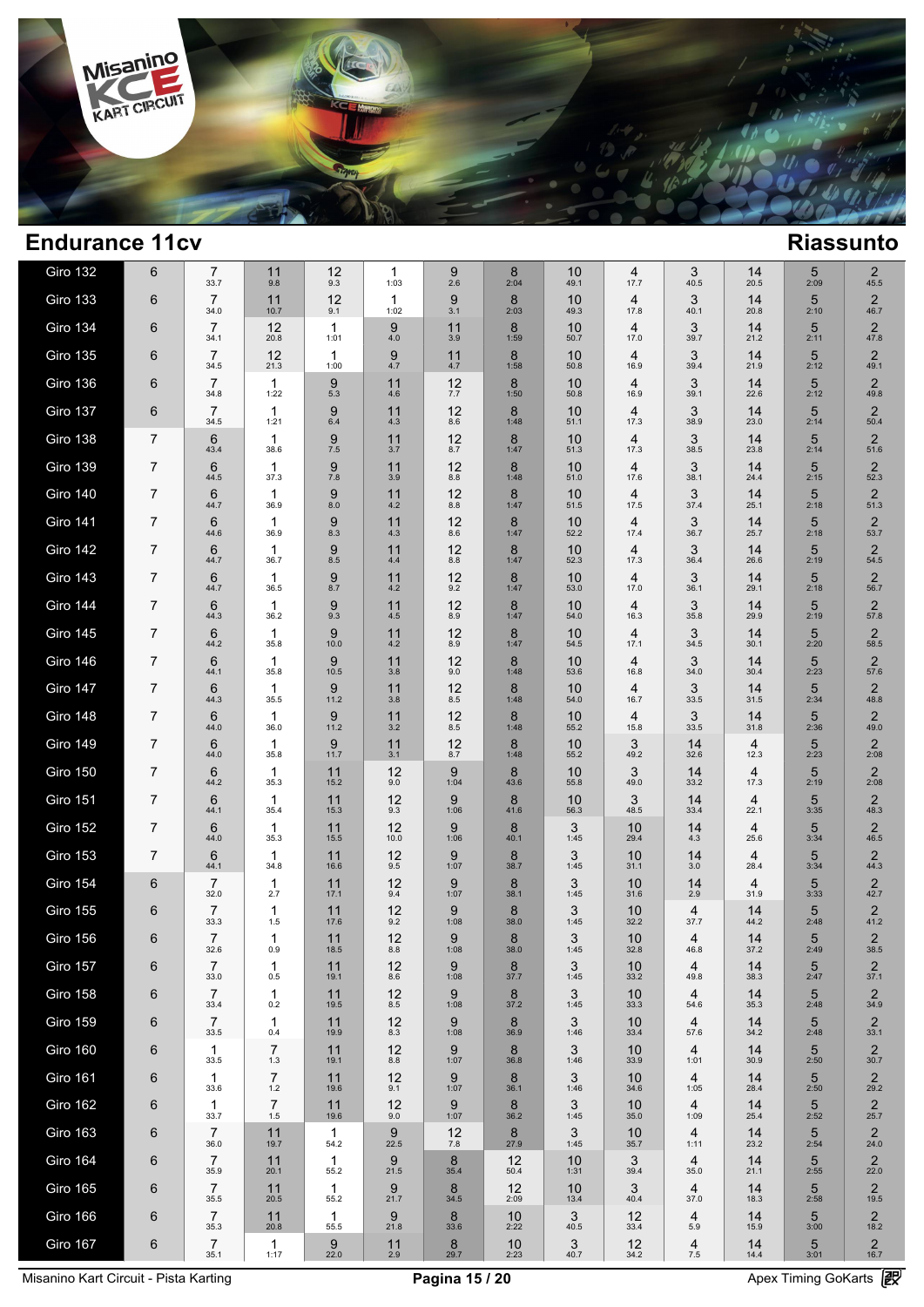

| Giro 168        | 6              | 7<br>34.9              | 9<br>1:39            | 1<br>1:03                | 11<br>17.1           | 8<br>27.2           | 10<br>1:08  | 3<br>40.5    | 12<br>34.3 | 4<br>9.9               | 14<br>12.8 | 5<br>3:03              | 2<br>14.7                      |  |
|-----------------|----------------|------------------------|----------------------|--------------------------|----------------------|---------------------|-------------|--------------|------------|------------------------|------------|------------------------|--------------------------------|--|
| <b>Giro 169</b> | 6              | $\overline{7}$<br>34.8 | 9<br>1:40            | 1<br>1:03                | 11<br>18.6           | 8<br>26.1           | 10<br>1:07  | 3<br>40.5    | 12<br>34.7 | $\overline{4}$<br>12.0 | 14<br>11.4 | 5<br>3:04              | $\overline{2}$<br>13.0         |  |
| <b>Giro 170</b> | 6              | $\overline{7}$<br>34.7 | 9<br>1:41            | 1<br>1:03                | 8<br>45.1            | 11<br>51.3          | 10<br>15.8  | 3<br>40.9    | 12<br>34.4 | 4<br>15.6              | 14<br>8.8  | 5<br>3:06              | $\overline{2}$<br>10.2         |  |
| <b>Giro 171</b> | 6              | $\overline{7}$<br>34.5 | 9<br>1:42            | $\mathbf{1}$<br>1:03     | 8<br>44.7            | 10<br>1:07          | 3<br>41.3   | 11<br>20.6   | 12<br>13.9 | 14<br>25.2             | 4<br>1:16  | 5<br>1:52              | $\overline{c}$<br>7.7          |  |
| Giro 172        | 6              | $\overline{7}$<br>34.9 | 9<br>1:42            | 1<br>1:03                | 8<br>44.6            | 10<br>1:07          | 3<br>41.9   | 12<br>34.0   | 14<br>25.7 | 11<br>38.7             | 4<br>40.3  | 5<br>1:52              | $\overline{c}$<br>$5.0$        |  |
| <b>Giro 173</b> | 6              | $\overline{7}$<br>35.0 | 9<br>1:42            | 1<br>1:03                | 8<br>44.7            | 10<br>1:08          | 3<br>41.8   | 12<br>34.0   | 14<br>26.7 | 11<br>38.8             | 4<br>41.0  | 5<br>1:54              | $\overline{c}$<br>1.8          |  |
| <b>Giro 174</b> | 6              | $\overline{7}$<br>35.1 | 9<br>1:42            | $\mathbf{1}$<br>1:02     | 8<br>44.6            | 10<br>1:08          | 3<br>42.0   | 12<br>34.2   | 14<br>27.6 | 11<br>37.9             | 4<br>41.5  | $\overline{2}$<br>1:55 | 5<br>1:19                      |  |
| <b>Giro 175</b> | 6              | $\overline{7}$<br>35.0 | 9<br>1:44            | $\mathbf{1}$<br>1:01     | 8<br>44.3            | 3<br>1:51           | 10<br>34.7  | 12<br>0.0    | 14<br>28.2 | 11<br>37.0             | 4<br>42.5  | 2<br>1:54              | 5<br>1:21                      |  |
| <b>Giro 176</b> | 6              | $\overline{7}$<br>34.5 | 9<br>1:45            | $\mathbf{1}$<br>1:00     | 8<br>44.4            | 12<br>2:26          | 10<br>$1.2$ | 14<br>30.2   | 3<br>10.2  | 11<br>24.1             | 4<br>42.6  | 2<br>1:56              | 5<br>1:19                      |  |
| Giro 177        | 7              | 6<br>42.9              | 9<br>1:03            | -1<br>1:00               | 8<br>44.2            | 12<br>2:26          | 10<br>1.9   | 14<br>31.3   | 3<br>9.6   | 11<br>23.4             | 4<br>43.1  | $\overline{2}$<br>1:56 | 5<br>1:20                      |  |
| Giro 178        | 7              | 6<br>43.8              | 9<br>1:02            | $\mathbf{1}$<br>59.8     | 8<br>44.3            | 12<br>2:26          | 10<br>3.1   | 14<br>31.7   | 3<br>9.2   | 11<br>22.5             | 4<br>44.2  | $\overline{2}$<br>3:13 | 5<br>3.1                       |  |
| <b>Giro 179</b> | 7              | 6<br>44.0              | 9<br>1:03            | $\mathbf{1}$<br>59.3     | 8<br>44.2            | 12<br>2:27          | 10<br>3.8   | 3<br>40.0    | 11<br>22.6 | 4<br>45.6              | 14<br>2.3  | $\overline{2}$<br>3:12 | 5<br>0.8                       |  |
| Giro 180        | 7              | 6<br>45.3              | $\mathbf{1}$<br>2:01 | 9<br>17.1                | 8<br>27.3            | 12<br>2:27          | 10<br>4.6   | 3<br>39.9    | 11<br>22.1 | 4<br>46.6              | 14<br>4.2  | $\overline{2}$<br>3:11 | 5<br>0.2                       |  |
| Giro 181        | 7              | 6<br>44.9              | $\mathbf 1$<br>2:01  | 9<br>17.9                | 8<br>26.7            | 12<br>2:27          | 10<br>5.6   | 3<br>38.8    | 11<br>22.2 | 4<br>46.7              | 14<br>5.0  | 5<br>3:12              | $\overline{2}$<br>0.3          |  |
| Giro 182        | 7              | 6<br>45.2              | $\mathbf{1}$<br>2:01 | 9<br>17.6                | 8<br>26.9            | 12<br>2:28          | 10<br>6.8   | 3<br>38.7    | 11<br>21.4 | 4<br>46.6              | 14<br>5.7  | 5<br>3:12              | $\overline{c}$<br>$1.0$        |  |
| <b>Giro 183</b> | 7              | 6<br>45.3              | 9<br>2:19            | 8<br>26.9                | $\mathbf 1$<br>31.8  | 12<br>1:56          | 10<br>8.0   | 3<br>37.0    | 11<br>21.4 | 4<br>46.9              | 14<br>6.8  | 5<br>3:11              | $\overline{c}$<br>$1.2$        |  |
| Giro 184        | 7              | 6<br>45.2              | 9<br>2:19            | 8<br>26.9                | $\mathbf{1}$<br>32.7 | 12<br>1:56          | 10<br>8.2   | 3<br>37.0    | 11<br>21.4 | 4<br>46.8              | 14<br>7.7  | 5<br>3:11              | $\overline{2}$<br>2.1          |  |
| <b>Giro 185</b> | 7              | 6<br>45.3              | 9<br>2:19            | 8<br>26.4                | $\mathbf 1$<br>32.9  | 12<br>1:56          | 10<br>8.7   | 3<br>36.4    | 11<br>21.6 | 4<br>47.4              | 14<br>8.2  | 5<br>3:10              | $\overline{2}$<br>2.3          |  |
| <b>Giro 186</b> | 7              | 6<br>45.3              | 9<br>2:20            | 8<br>26.3                | $\mathbf 1$<br>32.9  | 12<br>1:56          | 10<br>10.1  | 3<br>35.3    | 11<br>21.9 | 4<br>47.6              | 14<br>8.6  | 5<br>3:11              | $\overline{2}$<br>2.5          |  |
| Giro 187        | 7              | 6<br>45.2              | 9<br>2:20            | 8<br>26.1                | $\mathbf 1$<br>33.2  | 12<br>1:56          | 10<br>10.5  | 3<br>34.6    | 11<br>22.4 | 4<br>47.8              | 14<br>9.6  | 5<br>3:10              | $\overline{2}$<br>2.2          |  |
| Giro 188        | 7              | 6<br>45.9              | 9<br>2:19            | 8<br>25.7                | $\mathbf{1}$<br>33.4 | 12<br>1:57          | 10<br>11.7  | 3<br>34.2    | 11<br>21.9 | 4<br>48.0              | 14<br>10.1 | 5<br>3:11              | $\overline{2}$<br>0.9          |  |
| <b>Giro 189</b> | 7              | 6<br>46.1              | 9<br>2:19            | 8<br>25.5                | -1<br>33.6           | 12<br>1:57          | 10<br>12.5  | 3<br>32.7    | 11<br>22.2 | 4<br>48.9              | 14<br>10.5 | 5<br>3:10              | 2<br>0.9                       |  |
| Giro 190        | 7              | 6<br>46.5              | 9<br>2:19            | 8<br>25.3                | $\mathbf 1$<br>33.6  | 12<br>1:58          | 10<br>13.4  | 3<br>31.9    | 11<br>22.5 | 4<br>48.8              | 14<br>11.6 | 5<br>3:10              | 2<br>1.0                       |  |
| <b>Giro 191</b> | 7              | 6<br>46.3              | 9<br>2:19            | 8<br>25.3                | -1<br>33.7           | 12<br>1:58          | 10<br>14.3  | 3<br>31.3    | 11<br>22.5 | 4<br>48.8              | 14<br>12.7 | 5<br>3:09              | $\overline{2}$<br>0.9          |  |
| Giro 192        | 7              | 6<br>46.3              | 9<br>2:19            | 8<br>25.3                | 1<br>33.8            | 12<br>1:59          | 10<br>15.1  | 3<br>30.7    | 11<br>22.1 | 4<br>49.1              | 14<br>13.9 | 5<br>3:08              | $\overline{2}$<br>1.8          |  |
| Giro 193        | $\overline{7}$ | 6<br>46.2              | 9<br>2:19            | 8<br>25.4                | 1<br>34.0            | 12<br>1:59          | 10<br>15.9  | 3<br>29.8    | 11<br>21.9 | 4<br>49.4              | 14<br>16.1 | 5<br>3:06              | $\frac{2}{1.7}$                |  |
| <b>Giro 194</b> | 6              | $\overline{7}$<br>30.0 | 9<br>1:49            | 8<br>25.2                | 1<br>34.5            | 12<br>2:00          | 10<br>15.9  | 3<br>29.3    | 11<br>22.3 | 4<br>50.2              | 14<br>16.3 | 5<br>3:06              | $\frac{2}{1.1}$                |  |
| <b>Giro 195</b> | 6              | 7<br>30.4              | 9<br>1:49            | 8<br>25.2                | 1<br>34.8            | 12<br>2:00          | 10<br>16.4  | 3<br>28.9    | 11<br>22.1 | 4<br>50.7              | 14<br>18.6 | 5<br>3:05              | $\overline{2}$<br>0.2          |  |
| Giro 196        | 6              | 7<br>30.2              | 9<br>1:50            | 8<br>24.3                | 1<br>1:49            | 12<br>46.4          | 10<br>17.0  | 3<br>28.4    | 11<br>22.2 | 4<br>50.8              | 14<br>18.9 | $\sqrt{5}$<br>3:04     | $\overline{2}$<br>0.2          |  |
| Giro 197        | 6              | 7<br>30.3              | 9<br>1:50            | 8<br>24.0                | $\mathbf{1}$<br>1:50 | 12<br>45.9          | 10<br>17.7  | 3<br>28.0    | 11<br>21.7 | 14<br>1:11             | 4<br>58.3  | $\overline{2}$<br>2:07 | 5<br>0.5                       |  |
| <b>Giro 198</b> | 6              | 7<br>30.4              | 9<br>1:50            | 8<br>23.8                | $\mathbf{1}$<br>1:51 | 12<br>46.7          | 3<br>44.2   | 11<br>21.7   | 10<br>37.4 | 14<br>35.7             | 4<br>57.2  | $2 \choose 2:17$       | 5<br>1:16                      |  |
| Giro 199        | 6              | 7<br>30.4              | 9<br>1:51            | 8<br>23.0                | $\mathbf 1$<br>1:52  | 12<br>46.6          | 3<br>43.8   | 11<br>21.7   | 10<br>40.6 | 14<br>33.9             | 4<br>55.9  | $\overline{2}$<br>3:34 | 5<br>$1.2$                     |  |
| <b>Giro 200</b> | 6              | 7<br>30.2              | 9<br>1:51            | 8<br>23.3                | 1<br>1:52            | 12<br>46.6          | 3<br>44.1   | 11<br>21.3   | 10<br>41.3 | 4<br>1:29              | 14<br>22.4 | 5<br>3:14              | $\overline{\mathbf{c}}$<br>0.9 |  |
| <b>Giro 201</b> | 6              | 7<br>28.8              | 9<br>1:51            | 8<br>22.9                | $\mathbf{1}$<br>1:52 | 12<br>47.0          | 3<br>43.4   | 11<br>21.8   | 10<br>42.7 | 4<br>1:27              | 14<br>24.8 | 5<br>3:13              | $\overline{c}$<br>$1.0$        |  |
| Giro 202        | 6              | 7<br>28.7              | 9<br>1:52            | 8<br>22.7                | 1<br>1:52            | 3<br>1:30           | 11<br>22.2  | 12<br>12.2   | 10<br>31.0 | 4<br>1:26              | 14<br>25.5 | 5<br>3:14              | $\overline{c}$<br>$1.5$        |  |
| <b>Giro 203</b> | 6              | $\overline{7}$<br>28.4 | 9<br>1:53            | $\boldsymbol{8}$<br>21.4 | $\mathbf{1}$<br>1:52 | $\mathsf 3$<br>1:30 | 11<br>22.4  | $12$<br>14.4 | 10<br>29.7 | 4<br>1:26              | 14<br>25.7 | $\sqrt{5}$<br>3:15     | $\overline{\mathbf{c}}$<br>1.7 |  |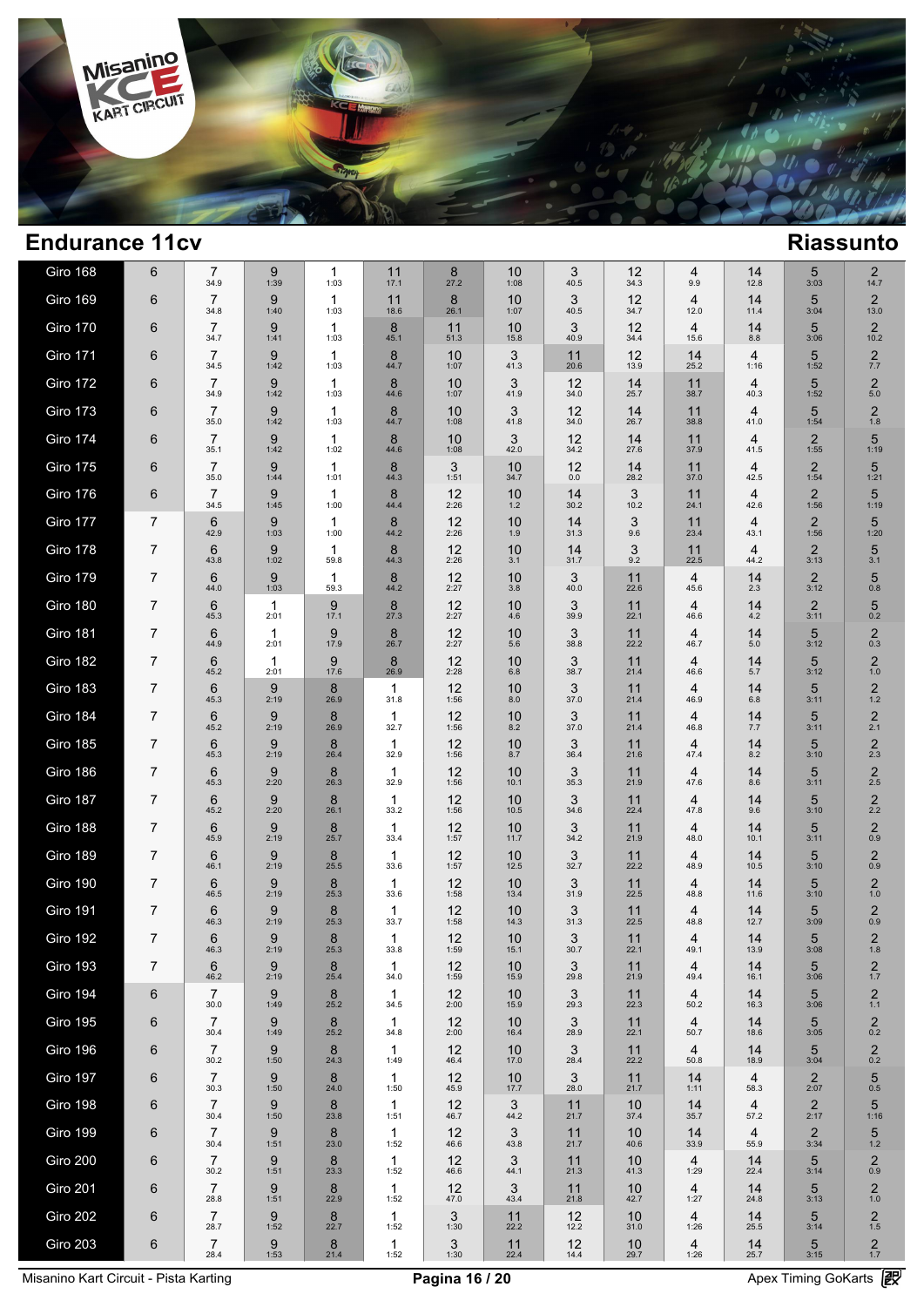

| Giro 204        | 6              | 7<br>28.4              | 9<br>1:53 | 8<br>1:37 | 1<br>35.6            | 3<br>1:30  | 11<br>22.8 | 12<br>15.0  | 10<br>29.5 | 4<br>1:25              | 14<br>26.5 | 5<br>3:16              | $\overline{2}$<br>2.4   |  |
|-----------------|----------------|------------------------|-----------|-----------|----------------------|------------|------------|-------------|------------|------------------------|------------|------------------------|-------------------------|--|
| <b>Giro 205</b> | 6              | $\overline{7}$<br>28.5 | 9<br>1:54 | 8<br>1:38 | $\mathbf{1}$<br>34.2 | 3<br>1:31  | 11<br>22.7 | 12<br>15.2  | 10<br>30.4 | 4<br>1:24              | 14<br>33.3 | 5<br>3:10              | $\overline{2}$<br>1.6   |  |
| <b>Giro 206</b> | 6              | $\overline{7}$<br>28.8 | 9<br>1:54 | 8<br>1:40 | $\mathbf{1}$<br>31.9 | 3<br>1:32  | 11<br>23.1 | 12<br>15.4  | 10<br>29.9 | 4<br>1:23              | 14<br>34.3 | 5<br>3:10              | $\overline{2}$<br>2.0   |  |
| <b>Giro 207</b> | 6              | $\overline{7}$<br>28.6 | 9<br>1:54 | 8<br>1:40 | $\mathbf{1}$<br>30.7 | 3<br>1:33  | 11<br>23.6 | 12<br>15.7  | 10<br>30.4 | 4<br>1:22              | 14<br>35.2 | 5<br>3:10              | 2<br>$1.7$              |  |
| <b>Giro 208</b> | 6              | $\overline{7}$<br>28.4 | 9<br>1:54 | 8<br>1:41 | $\mathbf{1}$<br>30.1 | 3<br>1:33  | 12<br>40.2 | 10<br>30.3  | 11<br>30.7 | 4<br>50.3              | 14<br>36.2 | 5<br>3:11              | $\overline{2}$<br>1.6   |  |
| <b>Giro 209</b> | 6              | $\overline{7}$<br>28.2 | 9<br>1:54 | 8<br>1:41 | 1<br>29.2            | 3<br>1:37  | 12<br>38.0 | 10<br>30.4  | 11<br>31.3 | 4<br>48.6              | 14<br>36.9 | 5<br>3:12              | 2<br>0.8                |  |
| <b>Giro 210</b> | 6              | $\overline{7}$<br>28.3 | 9<br>1:54 | 8<br>1:41 | $\mathbf{1}$<br>28.7 | 3<br>1:37  | 12<br>38.6 | 10<br>30.4  | 11<br>31.0 | 4<br>48.8              | 14<br>37.1 | 5<br>3:13              | $\overline{2}$<br>0.5   |  |
| <b>Giro 211</b> | 6              | $\overline{7}$<br>27.9 | 9<br>1:55 | 8<br>1:42 | $\mathbf{1}$<br>28.0 | 3<br>1:37  | 12<br>39.0 | 10<br>30.9  | 11<br>30.6 | 4<br>48.0              | 14<br>38.1 | 5<br>3:14              | $\overline{2}$<br>0.5   |  |
| <b>Giro 212</b> | 6              | $\overline{7}$<br>27.8 | 9<br>1:55 | 8<br>1:42 | $\mathbf{1}$<br>27.1 | 12<br>2:17 | 10<br>31.3 | 3<br>4.5    | 11<br>25.8 | 4<br>47.4              | 14<br>38.6 | 5<br>3:14              | $\overline{2}$<br>0.8   |  |
| <b>Giro 213</b> | 6              | $\overline{7}$<br>27.6 | 9<br>1:56 | 8<br>1:42 | $\mathbf{1}$<br>26.2 | 12<br>2:18 | 10<br>31.8 | 3<br>4.6    | 11<br>25.1 | 4<br>46.6              | 14<br>39.5 | 5<br>3:16              | $\overline{2}$<br>0.2   |  |
| <b>Giro 214</b> | 7              | 6<br>49.1              | 9<br>1:15 | 8<br>1:34 | 1<br>25.6            | 12<br>2:19 | 10<br>32.0 | 3<br>4.3    | 11<br>25.3 | 4<br>45.6              | 14<br>41.2 | 5<br>3:16              | $\overline{2}$<br>1.0   |  |
| <b>Giro 215</b> | 7              | 6<br>50.6              | 9<br>2:30 | 8<br>18.4 | 1<br>25.3            | 12<br>2:20 | 10<br>32.3 | 3<br>3.6    | 11<br>25.7 | 4<br>45.0              | 14<br>41.4 | 5<br>3:18              | $\overline{2}$<br>0.4   |  |
| <b>Giro 216</b> | $\overline{7}$ | 6<br>50.1              | 9<br>2:31 | 8<br>17.2 | 1<br>24.8            | 12<br>2:21 | 10<br>32.4 | 3<br>3.0    | 11<br>25.6 | 4<br>44.9              | 14<br>41.8 | 5<br>3:19              | $\overline{2}$<br>0.4   |  |
| <b>Giro 217</b> | 7              | 6<br>50.6              | 9<br>2:31 | 8<br>16.9 | 1<br>24.6            | 12<br>2:22 | 10<br>32.8 | 3<br>2.3    | 11<br>25.9 | 4<br>44.0              | 14<br>42.1 | 5<br>3:20              | $\overline{c}$<br>0.3   |  |
| <b>Giro 218</b> | 7              | 6<br>51.4              | 9<br>2:31 | 8<br>16.5 | $\mathbf{1}$<br>24.2 | 12<br>2:23 | 10<br>33.0 | 3<br>1.3    | 11<br>26.1 | 4<br>43.6              | 14<br>43.4 | 5<br>3:20              | $\overline{c}$<br>0.9   |  |
| <b>Giro 219</b> | 7              | 6<br>2:09              | 9<br>1:13 | 8<br>16.0 | 1<br>23.9            | 12<br>2:25 | 10<br>33.1 | 3<br>0.2    | 11<br>26.5 | 4<br>43.0              | 14<br>43.8 | 5<br>3:23              | $\overline{c}$<br>0.3   |  |
| <b>Giro 220</b> | 7              | 6<br>2:10              | 9<br>1:12 | 8<br>16.3 | 1<br>22.7            | 12<br>2:26 | 3<br>32.8  | 10<br>0.5   | 11<br>26.2 | 4<br>42.2              | 14<br>44.9 | 5<br>3:23              | $\overline{c}$<br>1.1   |  |
| <b>Giro 221</b> | 7              | 6<br>2:10              | 9<br>1:13 | 8<br>15.8 | $\mathbf{1}$<br>22.4 | 12<br>2:27 | 3<br>32.1  | 10<br>0.6   | 11<br>26.3 | 4<br>41.9              | 14<br>44.9 | 5<br>3:24              | $\overline{2}$<br>1.1   |  |
| <b>Giro 222</b> | 7              | 6<br>2:10              | 9<br>1:13 | 8<br>15.5 | $\mathbf{1}$<br>22.1 | 12<br>2:28 | 3<br>31.7  | 10<br>0.7   | 11<br>26.5 | 4<br>41.1              | 14<br>45.3 | 5<br>3:25              | $\overline{2}$<br>1.3   |  |
| <b>Giro 223</b> | 7              | 6<br>2:10              | 9<br>1:14 | 8<br>15.1 | $\mathbf{1}$<br>22.1 | 12<br>2:30 | 3<br>30.9  | 10<br>0.8   | 11<br>27.0 | 4<br>40.3              | 14<br>45.5 | 5<br>4:44              | $\overline{2}$<br>$1.5$ |  |
| <b>Giro 224</b> | $\overline{7}$ | 6<br>2:10              | 9<br>1:14 | 8<br>15.2 | $\mathbf{1}$<br>21.6 | 12<br>2:31 | 3<br>30.1  | 10<br>0.9   | 11<br>27.3 | 4<br>39.5              | 14<br>45.8 | 5<br>4:58              | $\overline{2}$<br>0.1   |  |
| <b>Giro 225</b> | 7              | 6<br>2:10              | 9<br>1:15 | 8<br>14.9 | $\mathbf{1}$<br>21.3 | 12<br>2:32 | 3<br>29.5  | 11<br>28.7  | 4<br>38.5  | 10<br>11.6             | 14<br>34.7 | 5<br>5:00              | $\overline{2}$<br>0.3   |  |
| Giro 226        | 7              | 6<br>2:09              | 9<br>1:15 | 8<br>14.8 | $\mathbf{1}$<br>21.0 | 12<br>2:33 | 3<br>29.3  | 11<br>28.8  | 4<br>37.7  | 10<br>14.1             | 14<br>32.8 | 5<br>5:02              | $\overline{2}$<br>0.2   |  |
| Giro 227        | 7              | 6<br>2:09              | 9<br>1:16 | 8<br>14.6 | $\mathbf{1}$<br>21.5 | 12<br>2:34 | 3<br>28.8  | 11<br>29.4  | 4<br>36.7  | 10<br>15.6             | 14<br>31.9 | $\overline{2}$<br>5:02 | 5<br>1.7                |  |
| Giro 228        | 7              | 6<br>2:09              | 9<br>1:16 | 8<br>14.4 | $\mathbf{1}$<br>21.2 | 12<br>2:35 | 3<br>28.6  | 11<br>29.9  | 4<br>35.8  | 10<br>17.5             | 14<br>1:51 | $\overline{2}$<br>3:42 | 5<br>2.7                |  |
| Giro 229        | 7              | 6<br>2:09              | 9<br>1:17 | 8<br>13.8 | 20.9                 | 12<br>2:36 | 3<br>27.9  | 4<br>1:05   | 10<br>18.9 | 11<br>25.5             | 14<br>1:27 | $\overline{2}$<br>3:40 | 5<br>4.5                |  |
| <b>Giro 230</b> | 7              | 6<br>2:09              | 9<br>1:17 | 8<br>14.0 | $\mathbf{1}$<br>20.4 | 12<br>2:37 | 3<br>26.9  | 4<br>1:05   | 10<br>19.8 | 11<br>25.5             | 14<br>1:27 | $\overline{2}$<br>3:40 | 5<br>6.2                |  |
| <b>Giro 231</b> | 7              | 6<br>2:09              | 9<br>1:18 | 8<br>14.1 | $\mathbf{1}$<br>19.9 | 12<br>2:38 | 3<br>26.5  | 4<br>1:04   | 10<br>21.1 | 11<br>24.8             | 14<br>1:28 | 2<br>3:39              | 5<br>8.8                |  |
| <b>Giro 232</b> | 7              | 6<br>2:08              | 9<br>1:18 | 8<br>13.9 | $\mathbf{1}$<br>19.6 | 12<br>2:40 | 3<br>25.4  | 4<br>1:04   | 10<br>22.2 | 11<br>24.7             | 14<br>1:31 | 2<br>3:37              | 5<br>10.2               |  |
| <b>Giro 233</b> | 7              | 6<br>2:08              | 9<br>1:20 | 8<br>13.1 | $\mathbf 1$<br>19.3  | 12<br>2:41 | 4<br>1:29  | 3<br>23.4   | 10<br>0.6  | 11<br>23.0             | 14<br>1:33 | 2<br>3:35              | 5<br>12.0               |  |
| <b>Giro 234</b> | 7              | 6<br>52.0              | 9<br>1:20 | 8<br>13.6 | $\mathbf 1$<br>19.4  | 12<br>2:41 | 4<br>1:28  | 3<br>24.3   | 10<br>0.6  | 11<br>22.6             | 14<br>1:34 | 2<br>3:34              | 5<br>14.0               |  |
| <b>Giro 235</b> | $\overline{7}$ | 6<br>50.2              | 9<br>1:21 | 8<br>12.7 | $\mathbf{1}$<br>1:46 | 12<br>1:15 | 3<br>1:52  | 10<br>1.1   | 11<br>22.5 | $\overline{4}$<br>28.5 | 14<br>1:06 | 2<br>3:34              | 5<br>15.6               |  |
| <b>Giro 236</b> | 6              | $\overline{7}$<br>26.8 | 9<br>55.2 | 8<br>13.1 | $\mathbf{1}$<br>1:46 | 12<br>1:14 | 3<br>1:52  | 10<br>$1.2$ | 11<br>22.4 | $\overline{4}$<br>31.2 | 14<br>1:04 | 2<br>3:34              | 5<br>16.3               |  |
| Giro 237        | 6              | $\overline{7}$<br>27.7 | 9<br>54.7 | 8<br>13.0 | $\mathbf{1}$<br>1:47 | 12<br>1:14 | 3<br>1:51  | 10<br>1.4   | 11<br>22.1 | 4<br>33.3              | 14<br>1:03 | 2<br>3:33              | 5<br>18.0               |  |
| <b>Giro 238</b> | 6              | $\overline{7}$<br>28.2 | 9<br>55.7 | 8<br>1:28 | $\mathbf{1}$<br>31.0 | 12<br>1:15 | 3<br>1:51  | 10<br>1.9   | 11<br>22.1 | $\overline{4}$<br>34.6 | 14<br>1:02 | $\overline{2}$<br>3:32 | 5<br>19.7               |  |
| <b>Giro 239</b> | 6              | $\overline{7}$<br>28.6 | 9<br>55.8 | 8<br>1:28 | 1<br>30.5            | 12<br>1:15 | 3<br>1:51  | 10<br>2.1   | 11<br>21.7 | 4<br>36.2              | 14<br>1:01 | $\overline{2}$<br>3:33 | 5<br>20.5               |  |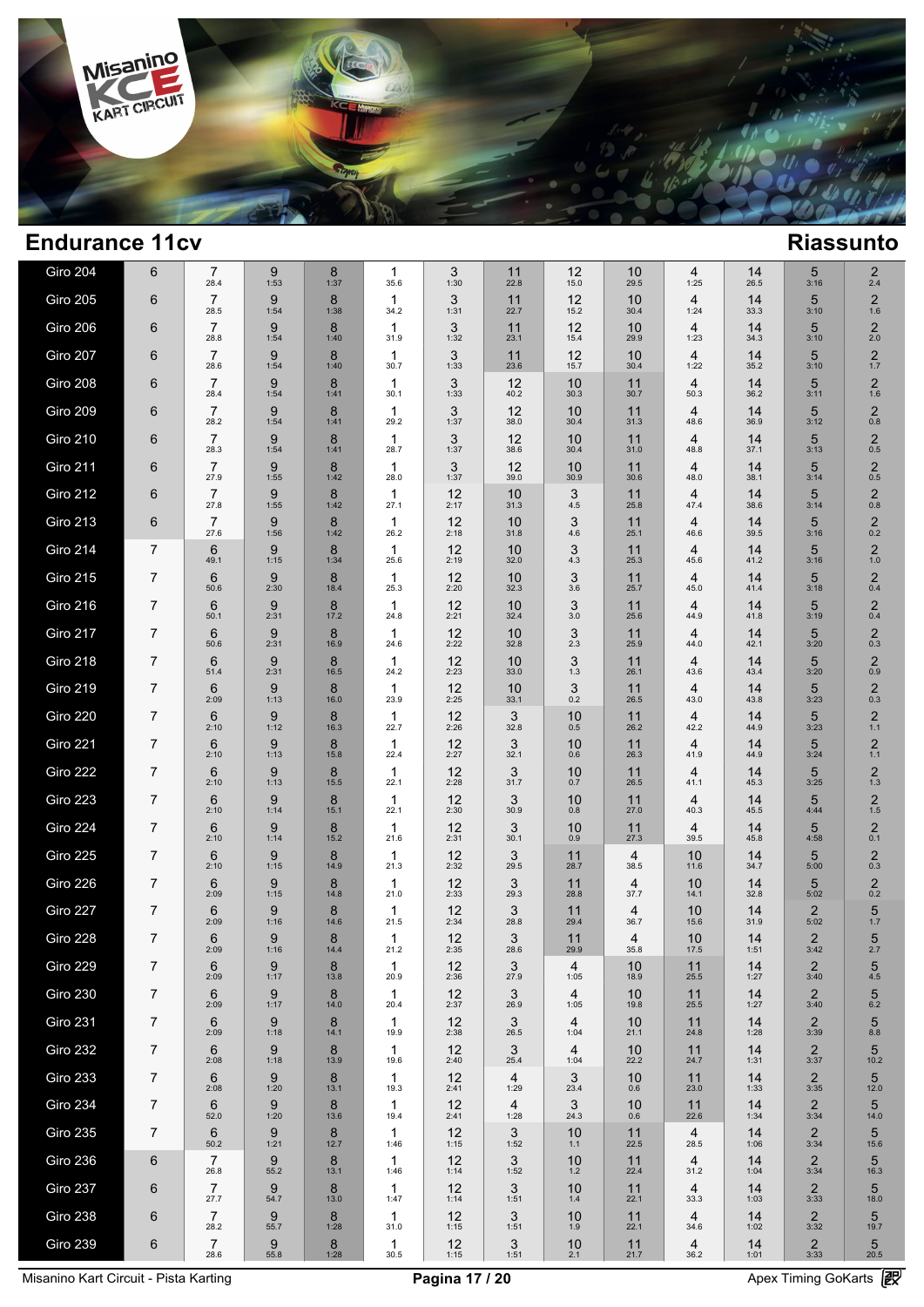

| <b>Giro 240</b> | 6              | $\overline{7}$<br>29.0 | 9<br>55.9                | 8<br>1:28            | 1<br>30.4            | 12<br>2:33   | 3<br>34.2  | 10<br>2.9   | 11<br>20.7             | 4<br>38.1              | 14<br>1:00 | $2_{3:32}$             | 5<br>22.3              |  |
|-----------------|----------------|------------------------|--------------------------|----------------------|----------------------|--------------|------------|-------------|------------------------|------------------------|------------|------------------------|------------------------|--|
| <b>Giro 241</b> | 6              | $\overline{7}$<br>29.3 | 9<br>55.6                | 8<br>1:28            | 1<br>30.5            | 12<br>2:35   | 3<br>32.5  | 10<br>3.8   | 11<br>20.1             | $\overline{4}$<br>40.1 | 14<br>59.3 | $\overline{c}$<br>3:33 | 5<br>24.9              |  |
| Giro 242        | 6              | $\overline{7}$<br>28.9 | 9<br>55.5                | 8<br>1:28            | 1<br>30.5            | 12<br>2:35   | 3<br>32.0  | 10<br>5.1   | 11<br>18.8             | $\overline{4}$<br>41.7 | 14<br>58.9 | $\overline{c}$<br>3:32 | 5<br>26.9              |  |
| <b>Giro 243</b> | 6              | $\overline{7}$<br>28.9 | 9<br>55.7                | 8<br>1:29            | 1<br>30.7            | 12<br>2:35   | 3<br>32.1  | 10<br>6.4   | 11<br>17.8             | $\overline{4}$<br>43.5 | 14<br>57.5 | $\overline{c}$<br>3:33 | 5<br>27.5              |  |
| Giro 244        | 6              | $\overline{7}$<br>29.2 | 9<br>55.7                | 8<br>1:29            | 1<br>30.5            | 12<br>2:35   | 3<br>32.2  | 10<br>$7.5$ | 11<br>16.6             | $\overline{4}$<br>45.5 | 14<br>2:15 | $\overline{c}$<br>2:14 | 5<br>28.9              |  |
| <b>Giro 245</b> | 6              | 7<br>29.3              | 9<br>55.8                | 8<br>1:29            | 1<br>30.5            | 12<br>2:35   | 3<br>32.4  | 10<br>8.4   | 11<br>15.7             | 4<br>47.2              | 14<br>2:15 | 5<br>2:43              | $\overline{2}$<br>50.0 |  |
| Giro 246        | 6              | $\overline{7}$<br>29.5 | 9<br>56.4                | 8<br>1:28            | 1<br>30.9            | 12<br>2:35   | 3<br>32.1  | 11<br>24.5  | $\overline{4}$<br>48.9 | 10<br>13.1             | 14<br>2:01 | 5<br>2:45              | $\overline{2}$<br>50.4 |  |
| Giro 247        | 6              | $\overline{7}$<br>29.8 | 9<br>56.4                | 8<br>1:28            | 1<br>1:46            | 12<br>1:20   | 3<br>32.1  | 11<br>24.1  | 4<br>50.8              | 10<br>13.4             | 14<br>2:00 | 5<br>2:45              | $\overline{2}$<br>50.2 |  |
| Giro 248        | 6              | $\overline{7}$<br>29.8 | 9<br>56.7                | 8<br>1:29            | 1<br>1:47            | 12<br>1:20   | 3<br>32.2  | 11<br>23.6  | 4<br>53.4              | 10<br>13.1             | 14<br>1:59 | 5<br>2:47              | $\overline{2}$<br>49.2 |  |
| <b>Giro 249</b> | 6              | $\overline{7}$<br>29.8 | 9<br>56.8                | 8<br>1:29            | 1<br>1:47            | 12<br>1:20   | 3<br>32.2  | 11<br>23.6  | 10<br>1:07             | $\overline{4}$<br>1:04 | 14<br>54.3 | 5<br>2:50              | $\overline{2}$<br>47.8 |  |
| <b>Giro 250</b> | 6              | $\overline{7}$<br>29.7 | 9<br>2:13                | 8<br>12.6            | 1<br>1:46            | 12<br>1:20   | 3<br>32.5  | 11<br>23.5  | 10<br>1:08             | 4<br>1:04              | 14<br>53.7 | $\overline{2}$<br>3:37 | 5<br>33.0              |  |
| <b>Giro 251</b> | 6              | $\overline{7}$<br>29.8 | 9<br>2:15                | 8<br>11.2            | 1<br>1:46            | 12<br>1:20   | 3<br>33.3  | 11<br>22.9  | 10<br>1:09             | 4<br>1:04              | 14<br>54.7 | $\overline{2}$<br>3:37 | 5<br>34.1              |  |
| Giro 252        | 6              | $\overline{7}$<br>29.9 | 9<br>2:16                | 8<br>11.1            | 1<br>1:45            | 12<br>1:21   | 3<br>33.2  | 11<br>23.1  | 10<br>1:09             | 4<br>1:03              | 14<br>56.2 | $\overline{2}$<br>3:35 | 5<br>34.5              |  |
| Giro 253        | 6              | $\overline{7}$<br>30.1 | 9<br>2:16                | 8<br>10.7            | 1<br>1:45            | 12<br>1:21   | 3<br>33.5  | 11<br>22.6  | 10<br>1:11             | $\overline{4}$<br>1:02 | 14<br>57.5 | $\overline{2}$<br>3:35 | 5<br>35.7              |  |
| <b>Giro 254</b> | 6              | $\overline{7}$<br>30.2 | 9<br>2:17                | 8<br>10.8            | 1<br>1:45            | 12<br>1:21   | 3<br>33.7  | 11<br>22.6  | 10<br>1:12             | $\overline{4}$<br>1:01 | 14<br>57.7 | $\overline{2}$<br>3:36 | 5<br>35.5              |  |
| <b>Giro 255</b> | 6              | $\overline{7}$<br>30.9 | 9<br>2:17                | 8<br>1:26            | 1<br>29.0            | 12<br>1:22   | 3<br>33.8  | 11<br>22.3  | 10<br>1:13             | 4<br>1:00              | 14<br>58.6 | $\overline{2}$<br>3:36 | 5<br>35.4              |  |
| Giro 256        | $\overline{7}$ | 6<br>45.2              | 9<br>1:32                | 8<br>1:27            | $\mathbf{1}$<br>28.1 | 12<br>1:22   | 3<br>33.8  | 11<br>22.2  | 10<br>1:13             | $\overline{4}$<br>1:00 | 14<br>58.7 | $\overline{2}$<br>3:36 | 5<br>36.2              |  |
| Giro 257        | 7              | 6<br>45.7              | 9<br>1:32                | 8<br>1:26            | 1<br>27.7            | 12<br>1:22   | 3<br>33.6  | 11<br>22.3  | 10<br>1:15             | $\overline{4}$<br>59.2 | 14<br>59.4 | 2<br>3:36              | 5<br>36.9              |  |
| Giro 258        | $\overline{7}$ | 6<br>45.8              | 9<br>1:32                | 8<br>1:26            | 1<br>27.8            | 12<br>1:23   | 3<br>33.5  | 11<br>22.2  | 10<br>1:16             | $\overline{4}$<br>57.7 | 14<br>1:00 | 2<br>3:37              | 5<br>35.8              |  |
| <b>Giro 259</b> | $\overline{7}$ | 6<br>45.8              | 9<br>1:32                | 8<br>1:26            | 1<br>27.9            | 12<br>1:24   | 3<br>32.9  | 11<br>22.2  | 10<br>1:17             | $\overline{4}$<br>56.8 | 14<br>1:01 | 2<br>3:37              | 5<br>35.9              |  |
| Giro 260        | $\overline{7}$ | 6<br>45.8              | 9<br>1:32                | 8<br>1:25            | 1<br>27.9            | 12<br>1:23   | 3<br>33.2  | 11<br>22.3  | 10<br>1:19             | 4<br>55.7              | 14<br>2:19 | $\overline{2}$<br>2:19 | 5<br>36.2              |  |
| Giro 261        | $\overline{7}$ | 6<br>46.0              | 9<br>1:33                | 8<br>1:25            | $\mathbf{1}$<br>27.4 | 12<br>1:24   | 3<br>33.6  | 11<br>22.1  | 10<br>1:19             | $\overline{4}$<br>55.0 | 14<br>2:21 | $\overline{2}$<br>2:18 | 5<br>36.8              |  |
| <b>Giro 262</b> | $\overline{7}$ | 6<br>45.8              | 9<br>1:33                | 8<br>1:25            | 1<br>27.6            | 12<br>1:24   | 3<br>33.9  | 11<br>21.9  | 10<br>1:20             | $\overline{4}$<br>54.3 | 14<br>2:22 | $\overline{2}$<br>2:18 | 5<br>36.1              |  |
| Giro 263        | 7              | 6<br>45.9              | 9<br>2:49                | 8<br>8.8             | 1<br>27.5            | 12<br>1:24   | 11<br>55.9 | 3<br>54.4   | 10<br>27.5             | 4<br>52.6              | 14<br>2:22 | $\overline{2}$<br>2:19 | 5<br>35.6              |  |
| Giro 264        | 7              | 6<br>46.3              | 9<br>2:50                | 8<br>7.2             | 1<br>27.4            | 12<br>1:25   | 11<br>55.9 | 3<br>55.4   | 10<br>27.3             | 4<br>52.2              | 14<br>2:22 | $\overline{2}$<br>2:20 | 5<br>36.7              |  |
| Giro 265        | 7              | 6<br>46.3              | 9<br>2:51                | 8<br>6.2             | 1<br>27.5            | $12$<br>1:25 | 11<br>56.0 | 3<br>55.7   | 10<br>28.0             | 4<br>51.0              | 14<br>2:23 | $2 \choose 2:21$       | 5<br>36.7              |  |
| Giro 266        | $\overline{7}$ | 6<br>46.1              | 9<br>2:51                | 8<br>5.7             | 1<br>27.6            | $12$<br>1:25 | 11<br>56.2 | 3<br>55.9   | 10<br>1:48             | 4<br>48.1              | 14<br>1:05 | $2 \choose 2:22$       | 5<br>36.6              |  |
| Giro 267        | 7              | 6<br>45.7              | 9<br>2:52                | 8<br>5.4             | 1<br>27.3            | 12<br>2:43   | 3<br>34.8  | 11<br>21.6  | 4<br>2:16              | 10<br>27.7             | 14<br>35.8 | $\overline{2}$<br>2:24 | 5<br>35.4              |  |
| Giro 268        | 7              | 6<br>45.4              | 9<br>2:52                | 8<br>5.3             | 1<br>27.4            | 12<br>2:45   | 3<br>33.2  | 11<br>22.2  | 4<br>2:16              | 10<br>27.5             | 14<br>35.1 | $2 \choose 2:26$       | 5<br>33.8              |  |
| Giro 269        | 7              | 6<br>45.4              | 8<br>2:57                | 9<br>1:11            | 1<br>34.7            | 12<br>1:28   | 3<br>32.4  | 11<br>22.4  | 4<br>2:17              | 10<br>27.2             | 14<br>34.7 | $\overline{c}$<br>2:28 | 5<br>32.4              |  |
| <b>Giro 270</b> | 7              | 6<br>2:02              | 8<br>1:40                | 1<br>1:46            | 9<br>42.1            | 12<br>46.3   | 3<br>32.2  | 11<br>22.2  | 4<br>2:17              | 10<br>27.1             | 14<br>34.4 | 5<br>3:01              | $\overline{2}$<br>48.7 |  |
| Giro 271        | 7              | 6<br>3:20              | 8<br>22.3                | $\mathbf{1}$<br>1:46 | 9<br>43.4            | 12<br>46.5   | 3<br>31.4  | 11<br>22.6  | 4<br>2:18              | 10<br>25.8             | 14<br>34.5 | 5<br>3:02              | $\overline{2}$<br>49.8 |  |
| <b>Giro 272</b> | 7              | 6<br>3:21              | $\boldsymbol{8}$<br>21.2 | 1<br>1:46            | 9<br>44.1            | 12<br>46.5   | 3<br>31.0  | 11<br>23.1  | 10<br>2:44             | 14<br>34.0             | 4<br>17.0  | 5<br>2:46              | $\overline{2}$<br>50.5 |  |
| Giro 273        | 7              | 6<br>3:21              | 8<br>20.9                | 1<br>1:46            | 9<br>45.0            | 12<br>46.4   | 3<br>30.7  | 11<br>23.8  | 10<br>2:43             | 14<br>34.1             | 4<br>17.8  | 5<br>2:46              | $\overline{2}$<br>50.9 |  |
| Giro 274        | 7              | 6<br>3:21              | 8<br>20.8                | 1<br>1:46            | 9<br>44.9            | 12<br>46.7   | 3<br>30.5  | 11<br>24.1  | 10<br>2:43             | 14<br>34.5             | 4<br>18.0  | 5<br>2:47              | $\overline{2}$<br>51.9 |  |
| Giro 275        | 7              | 6<br>3:22              | 8<br>20.3                | $\mathbf{1}$<br>1:46 | 9<br>45.2            | 12<br>46.9   | 3<br>30.5  | 11<br>24.2  | 10<br>2:42             | 14<br>34.3             | 4<br>18.2  | $\overline{c}$<br>3:40 | 5<br>28.0              |  |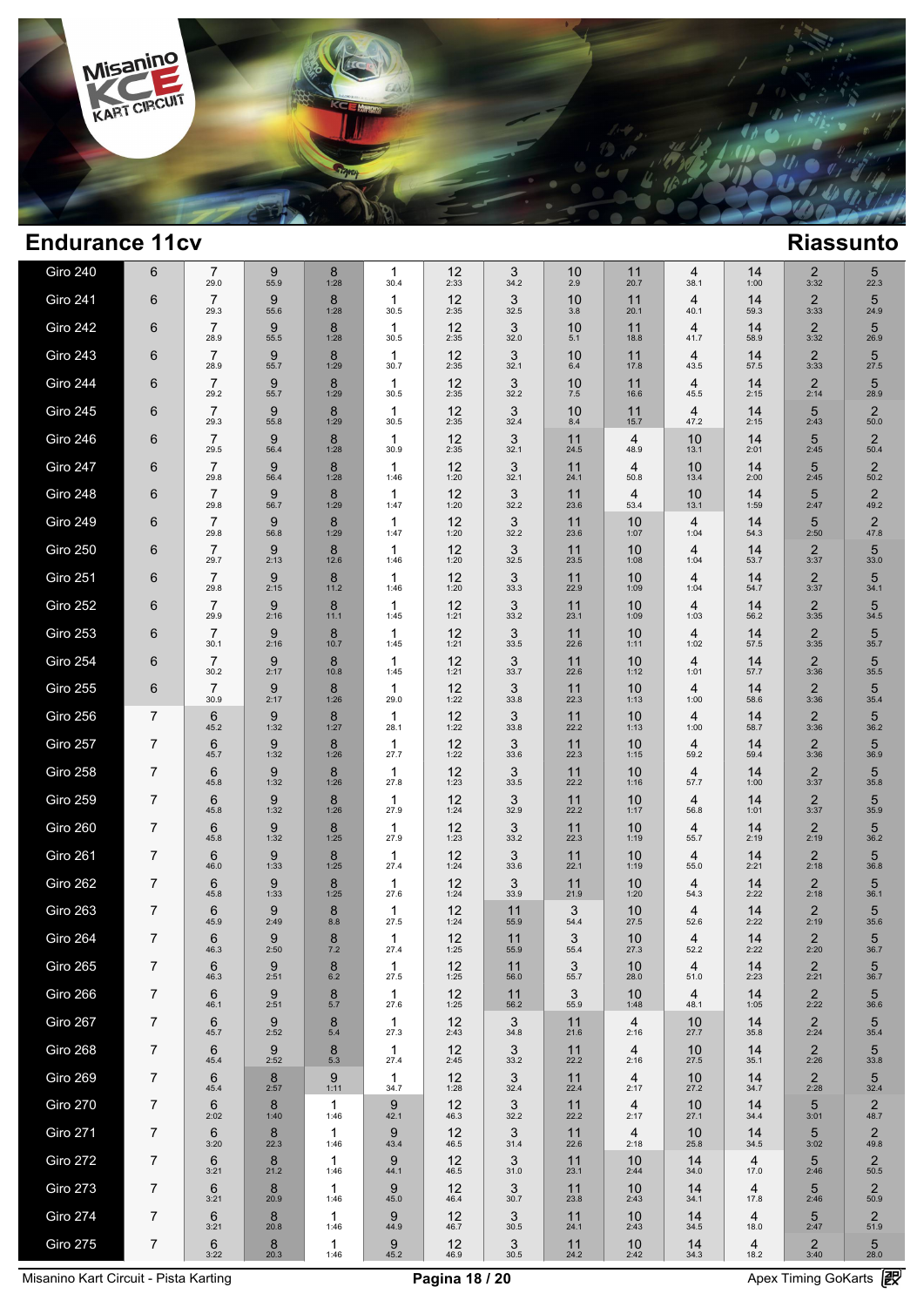

| Giro 276        | $\overline{7}$ | 6<br>2:05               | $\bf 8$<br>19.5         | 1<br>1:46                | $\boldsymbol{9}$<br>44.7 | 12<br>47.5                    | 3<br>30.4                         | 11<br>24.3             | 10<br>2:42   | 14<br>34.3             | 4<br>18.3              | $\frac{2}{3:41}$       | 5<br>29.2              |  |
|-----------------|----------------|-------------------------|-------------------------|--------------------------|--------------------------|-------------------------------|-----------------------------------|------------------------|--------------|------------------------|------------------------|------------------------|------------------------|--|
| Giro 277        | 7              | $\,6$<br>2:05           | 8<br>19.4               | $\mathbf{1}$<br>1:46     | 9<br>44.7                | 12<br>48.0                    | 3<br>30.4                         | 11<br>24.3             | 10<br>2:42   | 14<br>34.3             | 4<br>18.2              | $\frac{2}{3:41}$       | 5<br>29.9              |  |
| <b>Giro 278</b> | $\overline{7}$ | 8<br>2:24               | 6<br>56.9               | 1<br>49.2                | 9<br>45.0                | 12<br>48.4                    | 3<br>30.3                         | 11<br>24.6             | 10<br>2:42   | 14<br>35.1             | 4<br>17.8              | $\overline{2}$<br>3:42 | 5<br>30.7              |  |
| Giro 279        | $\overline{7}$ | 8<br>2:24               | $6\phantom{1}6$<br>58.1 | 1<br>47.8                | $\boldsymbol{9}$<br>45.6 | 12<br>48.5                    | $\ensuremath{\mathsf{3}}$<br>29.8 | 11<br>24.7             | 10<br>2:42   | 14<br>36.0             | 4<br>17.2              | $\mathbf 2$<br>3:43    | $\overline{5}$<br>30.7 |  |
| <b>Giro 280</b> | $\overline{7}$ | 8<br>2:25               | 6<br>58.8               | $\mathbf{1}$<br>47.0     | 9<br>45.9                | 12<br>48.7                    | 3<br>29.6                         | 11<br>24.9             | 10<br>2:41   | 14<br>36.5             | $\overline{4}$<br>17.2 | $\overline{2}$<br>3:44 | 5<br>32.0              |  |
| <b>Giro 281</b> | $\overline{7}$ | 8<br>2:25               | 6<br>58.4               | 1<br>46.8                | 9<br>46.2                | 12<br>49.4                    | 3<br>28.8                         | 11<br>25.4             | 10<br>2:41   | 14<br>38.2             | 4<br>15.5              | $\frac{2}{3:45}$       | 5<br>32.1              |  |
| Giro 282        | $\overline{7}$ | $\bf 8$<br>2:26         | 6<br>57.9               | $\mathbf{1}$<br>46.8     | 9<br>46.5                | 12<br>50.5                    | $\mathbf{3}$<br>27.8              | 11<br>25.9             | 10<br>2:40   | 14<br>38.5             | $\overline{4}$<br>15.7 | $\overline{c}$<br>3:46 | 5<br>41.2              |  |
| <b>Giro 283</b> | $\overline{7}$ | 8<br>2:26               | 6<br>57.6               | $\mathbf{1}$<br>46.5     | 9<br>46.7                | 12<br>51.4                    | 3<br>27.4                         | 11<br>26.0             | 10<br>2:40   | 14<br>38.6             | $\overline{4}$<br>15.8 | $\frac{2}{3:47}$       | 5<br>41.5              |  |
| Giro 284        | $\overline{7}$ | 8<br>2:27               | 6<br>57.4               | 1<br>46.3                | 9<br>46.7                | 12<br>52.2                    | 3<br>27.3                         | 11<br>26.2             | 10<br>2:40   | 4<br>54.5              | 14<br>1:03             | $\overline{2}$<br>2:43 | 5<br>42.4              |  |
| Giro 285        | $\overline{7}$ | $\bf 8$<br>2:27         | 6<br>57.7               | $\mathbf{1}$<br>46.1     | 9<br>46.6                | $12$<br>$52.5$                | $3$ <sub>27.3</sub>               | $11$<br>$26.2$         | 10<br>2:40   | $\overline{4}$<br>54.8 | 14<br>1:05             | $2\atop 2:42$          | 5<br>42.1              |  |
| Giro 286        | $\overline{7}$ | 8<br>2:28               | 6<br>57.6               | 1<br>46.0                | 9<br>48.1                | 12<br>51.6                    | 3<br>27.8                         | 11<br>25.3             | 10<br>2:40   | 4<br>55.3              | 14<br>1:07             | $\sqrt{2}$<br>2:41     | 5<br>42.1              |  |
| Giro 287        | $\overline{7}$ | 6<br>3:25               | 8<br>18.7               | 1<br>27.0                | 9<br>48.5                | 12<br>52.3                    | 3<br>27.4                         | 11<br>25.3             | 10<br>2:40   | $\overline{4}$<br>55.5 | 14<br>1:08             | $2\atop 2:40$          | 5<br>42.9              |  |
| <b>Giro 288</b> | $\overline{7}$ | 6<br>3:26               | 8<br>20.3               | $\mathbf{1}$<br>25.2     | 9<br>48.6                | $12$<br>52.7                  | 3<br>27.3                         | $11$<br>$25.7$         | 10<br>2:39   | $\overline{4}$<br>55.9 | 14<br>1:09             | $\overline{2}$<br>2:40 | 5<br>44.2              |  |
| Giro 289        | $\overline{7}$ | 6<br>3:26               | 8<br>20.7               | 1<br>24.3                | 9<br>49.0                | 12<br>53.4                    | 11<br>53.0                        | 3<br>51.5              | 10<br>1:47   | 4<br>56.0              | 14<br>1:11             | $2 \choose 2:39$       | $\frac{8}{44.6}$       |  |
| Giro 290        | $\overline{7}$ | 6<br>3:26               | 8<br>20.6               | $\mathbf{1}$<br>24.1     | 9<br>2:06                | 11<br>30.1                    | 12<br>23.8                        | 3<br>27.9              | 10<br>1:46   | 4<br>56.1              | 14<br>1:12             | $\sum_{2:39}$          |                        |  |
| Giro 291        | $\overline{7}$ | 6<br>2:10               | $\mathbf{1}$<br>44.5    | 8<br>52.6                | 9<br>1:14                | 11<br>29.3                    | 12<br>24.3                        | 3<br>27.1              | 10<br>1:46   | $\overline{4}$<br>56.5 | 14<br>1:12             |                        |                        |  |
| Giro 292        | $\overline{7}$ | $6\phantom{1}6$<br>53.3 | 1<br>43.9               | 8<br>53.6                | 9<br>1:14                | 11<br>29.4                    | 12<br>24.4                        | $\frac{3}{26.7}$       | 10<br>1:46   | $\overline{4}$<br>56.4 | 14<br>1:12             |                        |                        |  |
| <b>Giro 293</b> | $\overline{7}$ | $\mathbf{1}$<br>19.6    | $6\phantom{1}6$<br>33.8 | 8<br>20.1                | 9<br>1:15                | 11<br>29.3                    | 12<br>24.2                        | 3<br>26.6              | 10<br>1:47   | $\overline{4}$<br>56.3 | $\cancel{14}_{1:13}$   |                        |                        |  |
| Giro 294        | $\overline{7}$ | $\mathbf{1}$<br>18.4    | $6\phantom{1}6$<br>34.6 | 8<br>18.9                | 9<br>1:15                | 11<br>29.8                    | 12<br>23.8                        | 3<br>26.7              | 10<br>1:46   | $\overline{4}$<br>56.6 |                        |                        |                        |  |
| Giro 295        | $\overline{7}$ | $\mathbf{1}$<br>17.9    | $6\phantom{1}6$<br>35.3 | $\boldsymbol{8}$<br>18.4 | 9<br>1:15                | $11$<br>29.7                  | $12_{23.9}$                       | $3$ <sub>26.3</sub>    | $10$<br>1:46 | $\mathcal{X}_{57.0}$   |                        |                        |                        |  |
| Giro 296        | $\overline{7}$ | $\mathbf{1}$<br>17.5    | $6\phantom{1}6$<br>35.7 | 8<br>18.2                | 9<br>1:16                | 11<br>29.2                    | 12<br>23.9                        | 3<br>26.3              | $M_{1:46}$   |                        |                        |                        |                        |  |
| Giro 297        | $\overline{7}$ | $\mathbf{1}$<br>17.1    | $6\phantom{1}6$<br>36.2 | $\bf 8$<br>17.7          | 9<br>1:16                | 11<br>29.7                    | 12<br>23.7                        | $\mathbf{3}$<br>25.8   |              |                        |                        |                        |                        |  |
| Giro 298        | $\overline{7}$ | $\mathbf{1}$<br>16.5    | 6<br>36.6               | $8$ <sub>17.2</sub>      | 9<br>1:16                | 11<br>30.0                    | $12_{23.3}$                       | $\chi$ <sub>25.6</sub> |              |                        |                        |                        |                        |  |
| Giro 299        | $\overline{7}$ | 1<br>16.1               | $\,6$<br>37.1           | 8<br>16.9                | 9<br>1:17                | 11<br>30.0                    | $\chi$ <sub>23.1</sub>            |                        |              |                        |                        |                        |                        |  |
| <b>Giro 300</b> | $\overline{7}$ | $\mathbf{1}$<br>15.3    | $6\phantom{1}6$<br>37.3 | 8<br>17.4                | $\sum_{1:17}$            | $\underset{30.3}{\cancel{M}}$ |                                   |                        |              |                        |                        |                        |                        |  |
| <b>Giro 301</b> | $\overline{7}$ | $\mathbf{1}$<br>14.8    | 6<br>37.7               | $8$ <sub>17.2</sub>      |                          |                               |                                   |                        |              |                        |                        |                        |                        |  |
| <b>Giro 302</b> | $\overline{7}$ | 1<br>13.9               | $\frac{8}{38.5}$        | $\chi$ <sup>16.5</sup>   |                          |                               |                                   |                        |              |                        |                        |                        |                        |  |
| Giro 303        | $\overline{7}$ | 1<br>12.2               |                         |                          |                          |                               |                                   |                        |              |                        |                        |                        |                        |  |

# **Qualifiche 13/10/2018 - 13:03**

| Cla            | Kart | Team                    | <b>Migliore giro</b> | <b>Distacco</b> | Giri | km/h  | Pit stop |
|----------------|------|-------------------------|----------------------|-----------------|------|-------|----------|
|                |      | <b>TEAM OVER 46</b>     | 44.130               |                 | 14   | 72.60 |          |
| 2              |      | <b>DRGM</b>             | 44.150               | 0.020           | 14   | 72.57 |          |
| 3              | 4    | <b>CICCIO TEAM</b>      | 44.451               | 0.321           | 13   | 72.07 |          |
| $\overline{4}$ | 12   | <b>COYOTE/2 BY ORZA</b> | 44.470               | 0.340           | 13   | 72.04 |          |
| 5              | 3    | <b>ASD LIVING</b>       | 44.535               | 0.405           | 13   | 71.94 |          |
| 6              | 14   | <b>GSF TEAM</b>         | 44.547               | 0.417           | 13   | 71.92 |          |
|                | 6    | <b>TEAM OVER 46/2</b>   | 44.698               | 0.568           | 13   | 71,68 |          |